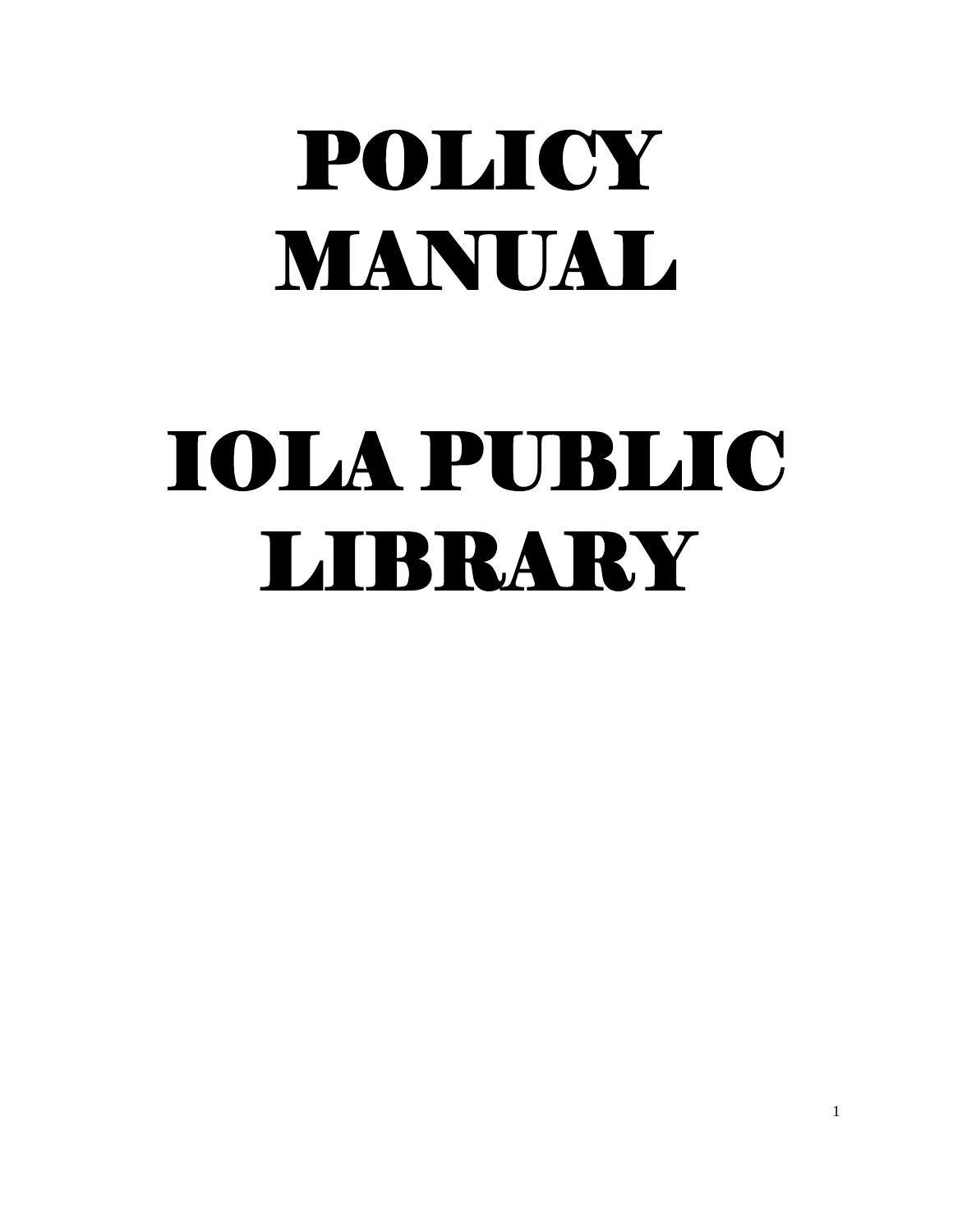# Policy Manual--Contents

- 1. Mission Statement
- 2. Trustee Bylaws
- 3. Service Policy
- 4. Materials Selection Policy
	- (and Request for Reconsideration of Library Materials)
- 5. Personnel Policy
- 6. Miscellaneous policies
	- A. Display cases
	- B. Bulletin boards/handout areas
	- C. Copyright compliance policy
	- D. Confidentiality
	- E. Gifts
	- F. Patron conduct
	- G. Unattended children
	- H. Public use computers, Internet access and Internet safety
	- I. Food and drink
	- J. Meeting spaces
- 7. Administrative policies
- 8. Emergency preparedness policy
- 9. Disposal of surplus property
- 10. Social Media Policy

# **1. MISSION STATEMENT**

*The mission of the Iola Public Library is to provide resources, services, and programs to meet the informational, educational and recreational needs and interests of the people of the community. The staff strives to give people what they want when they come to the library.* **2. TRUSTEE BYLAWS**

Article I: Name and Authorization

This organization shall be called the Board of Trustees of the Iola Public Library, existing by provision of K.S.A. 12-1222, with powers and duties as provided by K.S.A. 12-1225.

Article II: Members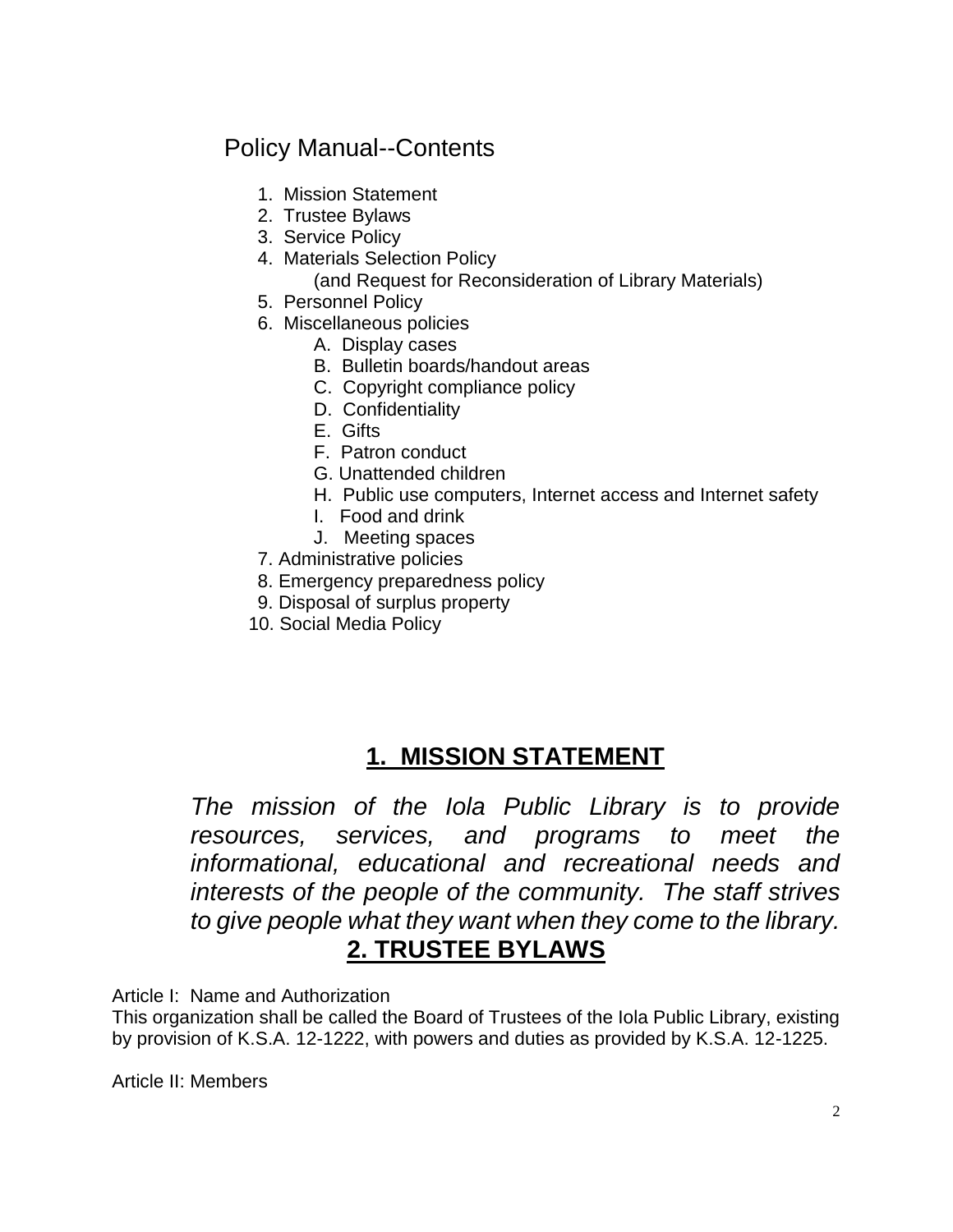The Board of Trustees, as provided by K.S.A. 12-1222, shall consist of seven members appointed for four-year terms by the mayor with the approval of the city council*.* The mayor shall serve as an ex officio member. No person who has served two consecutive four-year terms shall be eligible for further appointment until one year after the expiration of the second term.

# Article III: Officers

The officers shall be a president, a vice president, a secretary, and a treasurer, which shall have the powers normally associated with such offices. Officers shall serve a term of one year from the annual meeting at which they are elected. The Board shall also select a representative to the Board of the Southeast Kansas Library System.

- A. The president shall preside at meetings of the board, authorize calls for any special meetings, appoint any committees, and generally perform all duties associated with that office.
- B. The vice president shall perform the duties and functions of the president in the absence or disability of the president.
- C. The secretary shall keep a true and accurate record of all meetings of the board, sign all checks upon approval of the board, generally by facsimile signature, and perform such other duties as are generally associated with that office.
- D. The treasurer shall review credit card bills prior to payment. The treasurer shall be bonded as required by statute.

# Article IV: Meetings

The regular meetings shall be held each month at the date and time prescribed by the Board. The May meeting shall be designated the annual meeting, for the purpose of the election of officers. Special meetings may be called by the president or upon the written request of a majority of board members. Five members shall constitute a quorum.

# Article V: Trustee\Director\Staff Relationships

The Board shall employ a Director who shall be the administrative officer under the direction and review of the Board. He/she shall be responsible for the employment and direction of the staff, for the operation of the library under the financial conditions set forth in the annual budget, and for such responsibilities as are delegated by the Board.

# Article VI: Board Principles

The library board has authority only when acting as a Board legally in session. Board members as individuals do not exercise authority, and the board as a whole shall not be bound by any statement or action of an individual.

A board member shall withdraw from board discussion and votes on any matter in which the member or an immediate family member has a financial interest.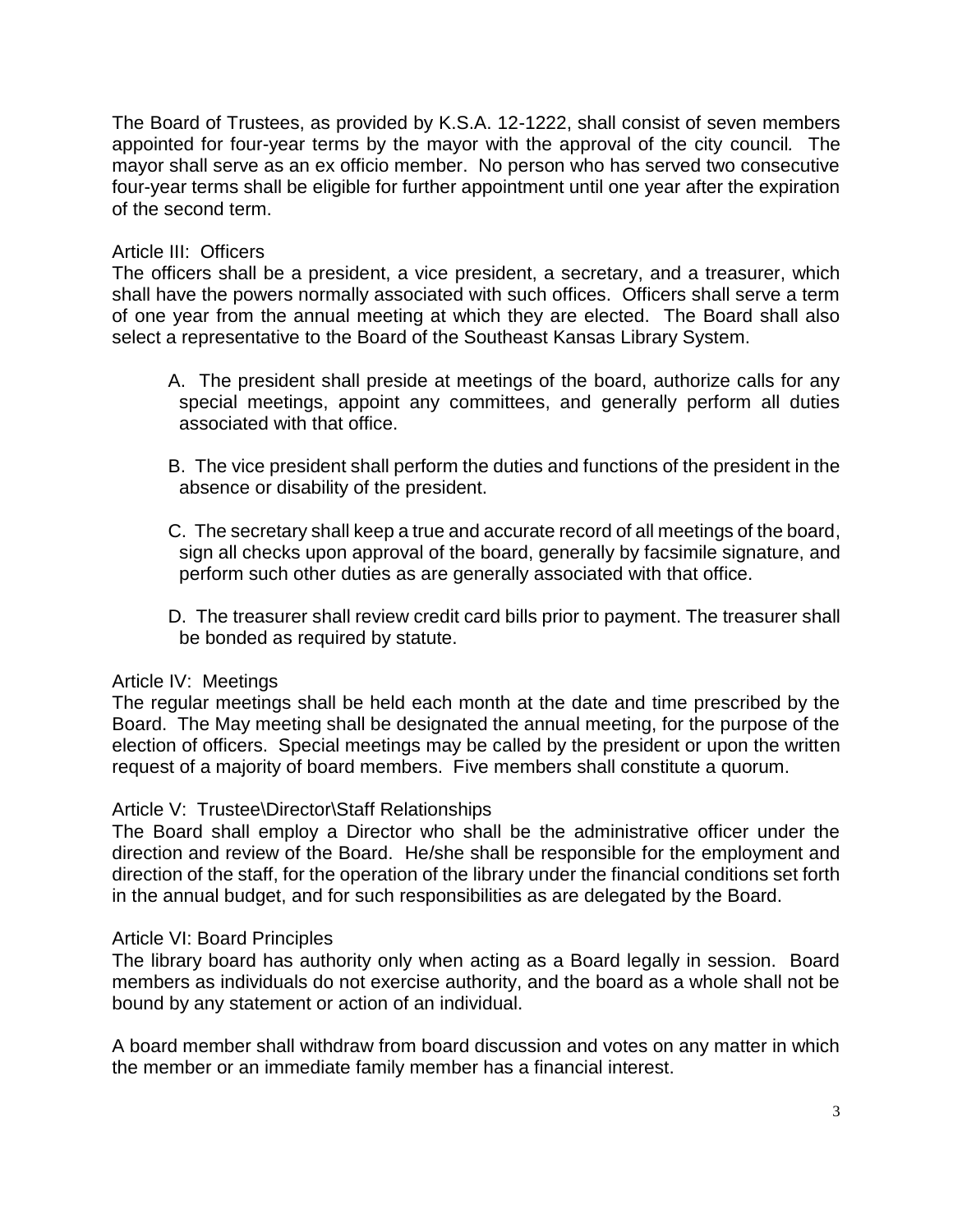The board subscribes to the Public Library Trustee Ethics Statement as adopted by United for Libraries: Association of Library Trustees, Advocates, Friends and Foundations. This statement is made an appendix of these bylaws.

#### Article VII: Expenses

As provided in K.S.A. 12-1223, board members shall receive no compensation for their services, but may be reimbursed for actual and necessary expenses in carrying out their duties as board members.

#### Article VIII: Amendments

These bylaws may be amended at any regular meeting of the Board by a majority of those present, providing that such proposed amendment shall first be submitted at a regular meeting of the Board and sent to those not present.

*Revised 8/3/17; last reviewed 11/2/20*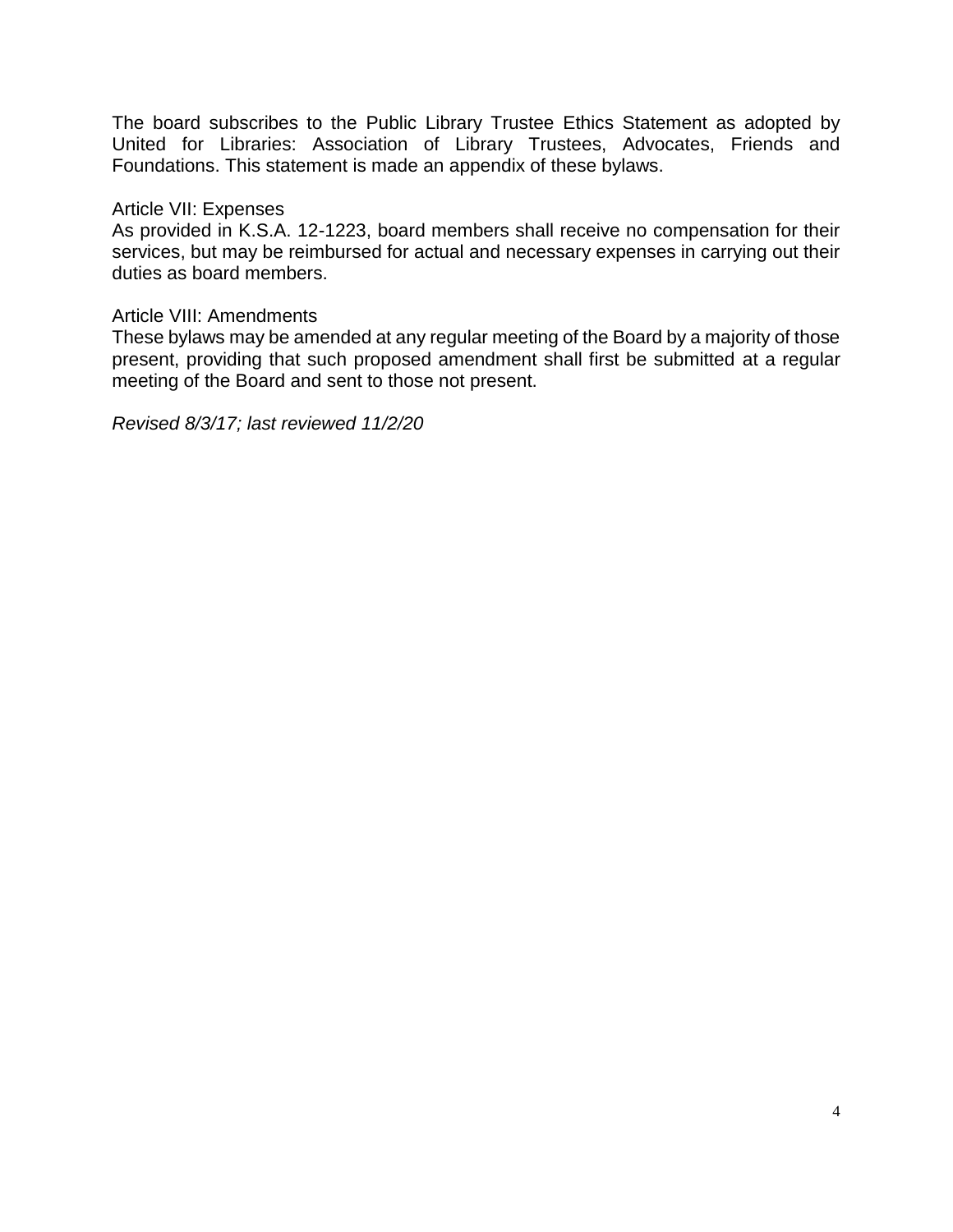# **3. SERVICE POLICY**

# A. Patron registration

1. Residents of the city of Iola are the primary population served by the library. Borrowing privileges are also extended to residents of Kansas counties which participate in a regional system of cooperating libraries. Library cards are renewed annually. Minors will be issued cards after obtaining the signature of a parent or guardian agreeing to be responsible for materials checked out on the card. Identification showing current address is required at the time of the initial registration.

2. Allen County Community College students, people living and working temporarily (but at least 2 months) in the area, or family members living temporarily with a library cardholder who do not meet the requirements listed above may be issued a one-year card at no charge. Students must provide both school and home address. Others must provide both temporary and permanent address.

3. Businesses or institutions may be issued an institutional card. A list of the employee(s) entitled to use the card, and signed by the owner, manager, or director of the institution will be kept on file.

4. Other persons not meeting the above criteria may register for a one-year card for a fee of \$20.

5. At the time of initial registration, each patron may check out a maximum of five items.

6. Library cards may be renewed as long as registration information is still on file with the library. If a card has expired and registration information is no longer on file, registration will follow procedures for new patrons.

7. Lost or damaged cards which have not expired may be replaced with a new card for a charge of \$1.00. Only one current registration per person will be allowed.

# B. Circulation

- 1. Loan periods are as follows:
	- 1 day: equipment (\$1.00 rental fee), other than hotspots
	- 1 week: DVDs
	- 2 week: All other circulating items (including hotspots)

Reference books, current issues of magazines, and a few other materials as indicated in the catalog and on the item do not normally circulate.

Vacation loans for an extended loan period will be made when patrons will be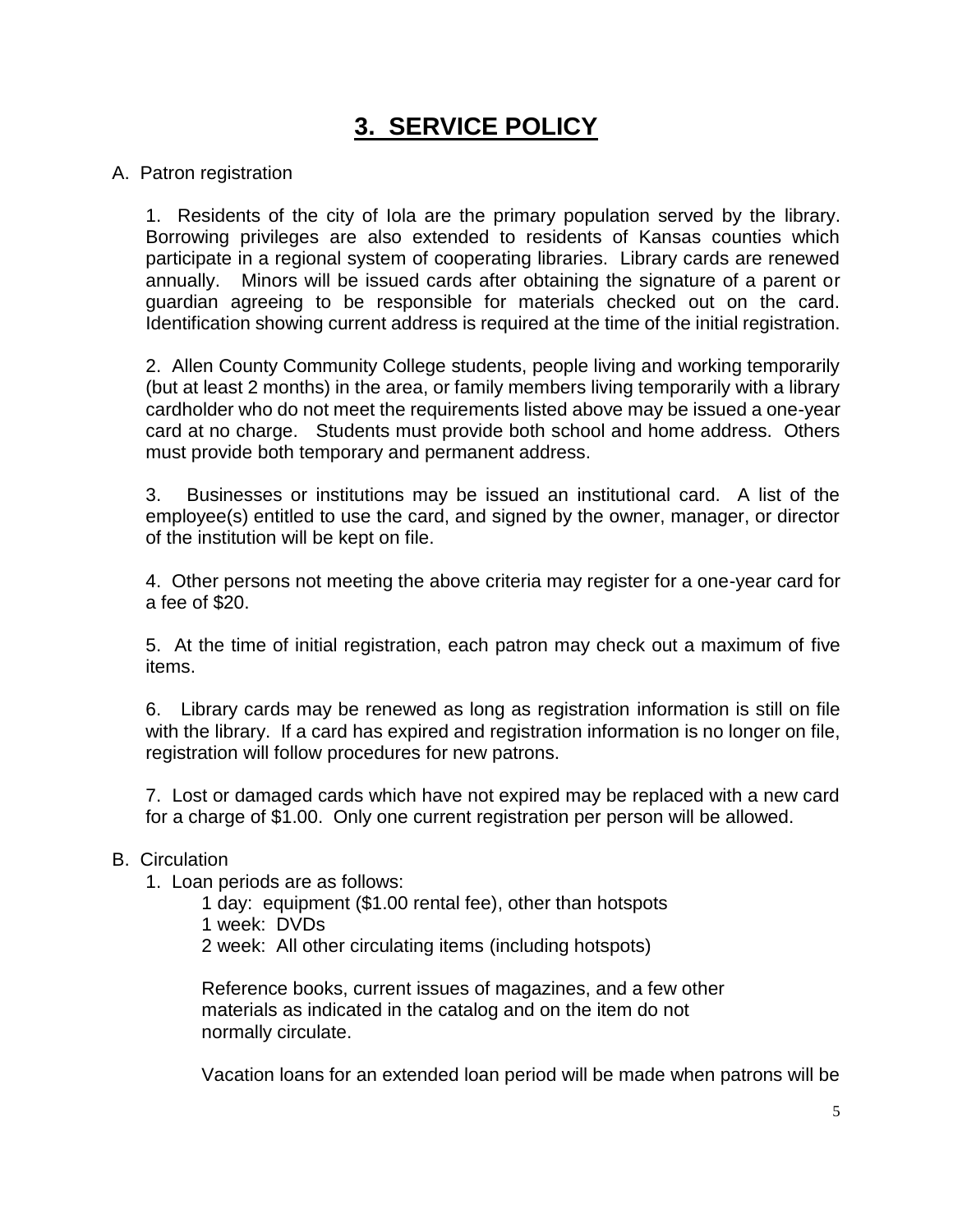traveling at the time of the usual due date. Extended loan periods may also be made for other special circumstances on a case by case basis. A due date will be selected after the anticipated return of the patron. New fiction and any materials with reserves are not eligible for extended loans.

2. Persons should normally check out materials using their own library card. The only exceptions are as follows:

a. If someone is unable to register for a card at that time because of lack of identification and the cardholder is present or has communicated to library staff that they have given permission, that person may check out items on a card belonging to their spouse, parent, or minor child; this exception is one time only per person.

b. Parents who prefer their minor children check out items on the parent's card even when the parent is not present will be accommodated. The parent must sign a form authorizing this, acknowledging that the parent will be responsible for all items checked out on the card, and listing those children who have permission to use the card.

- 3. Patrons who lose their library card should notify the library. No more items will be allowed to be checked out on the card. However, the patron is responsible for any items checked out prior to notifying the library of the missing card.
- 4. No member of the staff will determine what may be checked out by a patron. A child's reading is the responsibility of the parent. Parents who so wish may request that their child not be allowed to check out any book unless accompanied by the parent.
- 5. All items may be renewed three times unless a reserve has been placed on the item. No more than 10 DVDs may be checked out at a time.
- 6. Reserves will be accepted on all materials. The patron will be notified by telephone, e-mail, or text message when the material is ready. Reserved items will be held for one week after notification.
- 7. The library offers an automatic reserve service. Patrons may note which authors whose new books they wish to have automatically reserved for them.
- C. Overdue, lost, and damaged items

1. Borrowers assume responsibility for items checked out on their cards. If items are lost or damaged beyond normal wear, the borrower will be charged. For damage which does not cause the library to discard the item, a minimum of \$1 will be charged.

2. Fines per day for overdue materials are: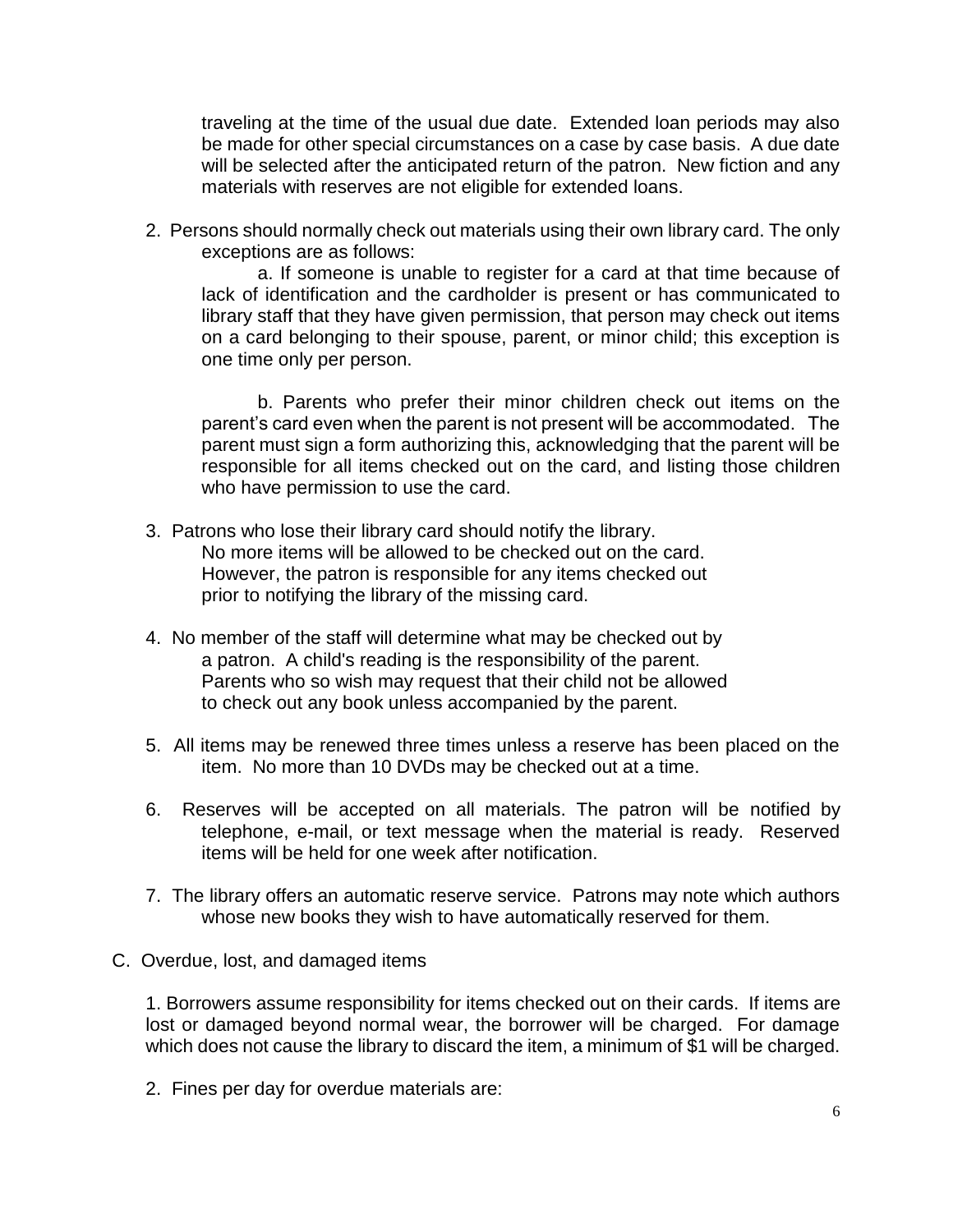Equipment rentals, DVDs: \$1.00 Books and all other materials: 20¢ Accumulated fines will not exceed one-half of the value of the item.

No overdue fines will be imposed for juvenile accounts, except as may otherwise be provided in this policy.

- 3. Long overdue materials or accumulated fines in excess of \$10.00 will result in the loss of borrowing and computer privileges. For parents or other adults who are guarantors on a child's account, this restriction will apply when either their own or the child's account reaches this level. Additional steps may be taken to recover long overdue materials, including the use a collection agency. When a long overdue account is turned to a collection agency, a \$15 fee will be charged.
- 4. The original list price will be charged for items lost or damaged to the extent that the library no longer wishes them kept in the collection. If the item is no longer in print, the charge will be the greater of the original cost of the item or:

\$28.00 for hardback books and audio books 12.00 for nonfiction paperbacks 7.00 for fiction paperbacks and board books 20.00 for DVDs and CD-ROMs 4.00 for single issues of magazines 15.00 for children's books and compact discs

As an alternative, patrons may replace items with a new copy of the exact same item; edition number, bonus features, etc. must exactly match the item being replaced.

5. Refunds for lost materials will be made when the item is returned within one year of payment. The accumulated fine, up to a maximum of half of the amount charged for the item, will be deducted from the refund.

- D. Interlibrary loan
	- 1. Items not owned locally, or missing, may be requested on interlibrary loan by patrons in good standing. If the lending library charges a fee, the patron requesting the material is responsible for payment.
	- 2. When multiple copies of an item are needed for a class or group, they may be requested even though the item is available locally.
	- 3. Patrons may place up to 25 holds in the SEKnFind database and may request up to five items at a time on interlibrary loan for materials not available in SEKnFind. Permission to submit more than five requests may be given to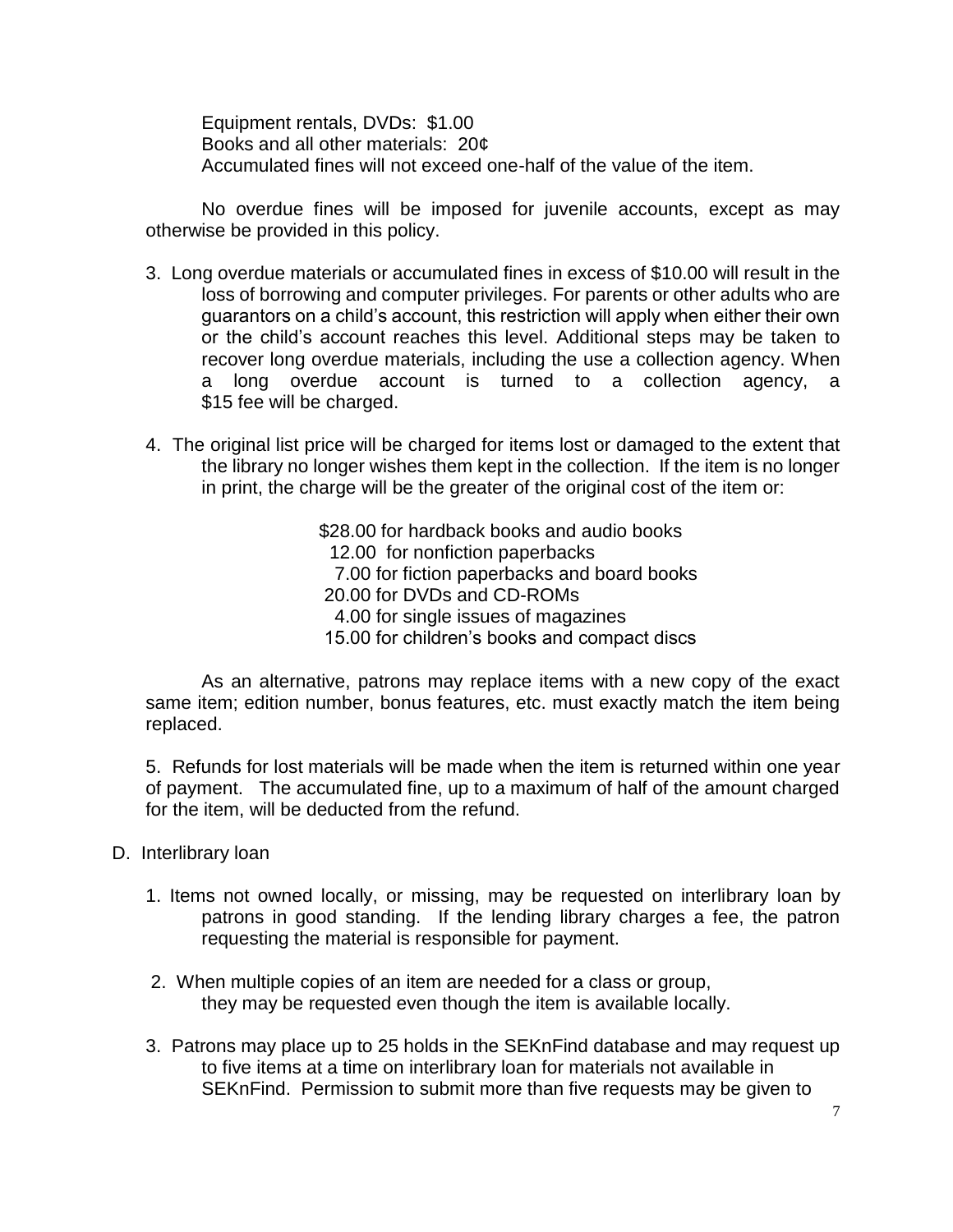patrons at the discretion of the director or the public services librarian.

- E. Reference service
	- 1. The staff of Iola Public Library will offer assistance to those needing help in using the library, finding the materials they need, and locating information.
	- 2. Telephone reference service is available. All materials available to in-house patrons will be available to telephone patrons to the extent that the information requested lends itself to being conveyed in that manner.
- F. Fax service
	- 1. Patrons are encouraged to use commercial providers of fax services. However, those wanting to send a fax while they are using the library will be accommodated. The charge will be \$2.00 for the first page sent and \$1.00 for each succeeding page. Faxes may be sent internationally if they may be direct-dialed. In such cases, library staff will first check online to see the applicable per-minute long-distance charge for that country. If the per-minute charge exceeds \$3.00, the cost per page will be increased. The increase will be \$1.00 for each full or partial additional dollar per-minute charge.\*
	- 2. Persons receiving faxes may pick them up by asking at the service desk and paying 50 cents per page. If the person receiving the fax does not pick it up on the same business day, one contact rby telephone will be made if the telephone number is available. There will be a service charge of \$1.00 for this. Faxes not picked up within three business days will be discarded.

\*Currently, the web site to check is

http://www.cox.com/telephone/pricing/BasicInternationalPricing.asp

- G. Teacher checkout
	- 1. Teachers in public, private, or home schools qualify for teacher checkout if they have a personal account in good standing. They may be issued teacher cards upon reading this policy and signing a form indicating that they understand and will abide by it. Teacher cards will be issued for one year at a time.
	- 2. Teacher cards may be used to check out a maximum of 30 books or other items relating to the curriculum as long as their personal account is not blocked. They may not be used to check out items for personal use. Items not eligible for teacher checkout include new fiction or any item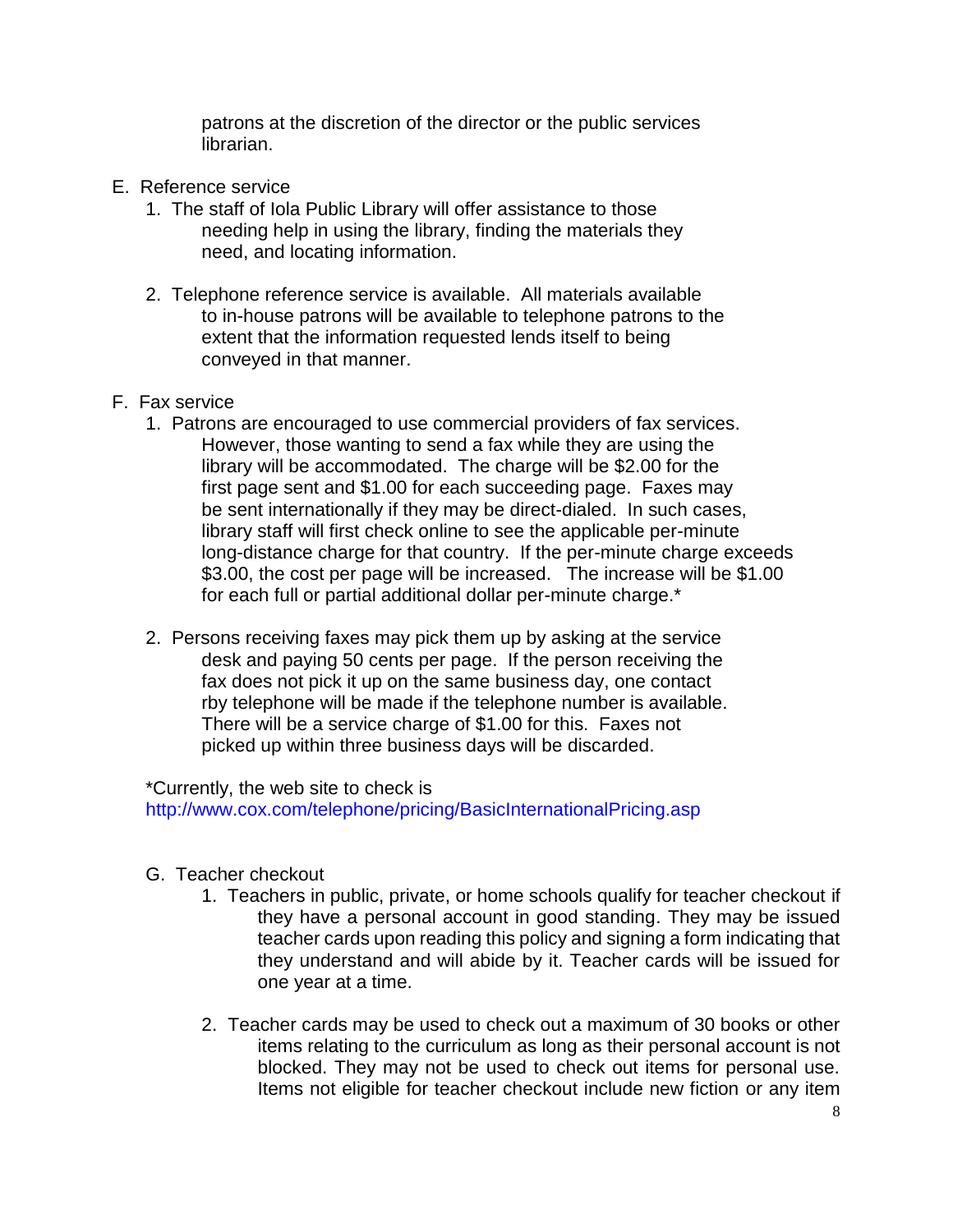with reserves. The number of items checked out from areas likely to be in seasonal demand (such as Christmas books, Kansas books during January, etc.) and the checkout period may be limited at the library's discretion.

- 3. Individuals issued a teacher's card assume full responsibility for items checked out on that card.
- 4. Teachers may specify the length of the checkout period up to a maximum of two weeks for DVDs, and four weeks for other items.
- 5. If another patron requests an items currently on teacher checkout, that item may be recalled at any time past the date it would have been due on regular checkout. The teacher having it checked out will have five days to return it before fines begin to accrue.
- 6. No fines shall be imposed except in the case of failure to return a reserved item.
- 7. Teacher checkout privileges may be denied to persons abusing the privilege.
- H. Credit cards

The library accepts credit cards for payments, with a minimum charge of \$1.00.

I. Book covering

The library may do covering of books for people under the following guidelines.

- The books should be brought in for library staff to look at. We may decline if we feel the condition of the book is such that we will not be able to cover it, covering may result in more damage, or if the book is likely to be a valuable or collector's book.
- No more than 10 books at a time will be accepted.
- The books will be left at the library with the owner's name and contact information, and we will contact the owner when the work is done.
- Work will be done as our schedule allows.
- We will charge the cost of materials used, and \$10 per hour for staff time. The minimum charge is \$2.00.
- The library is not responsible for any damage to the books left for covering.

J. Study room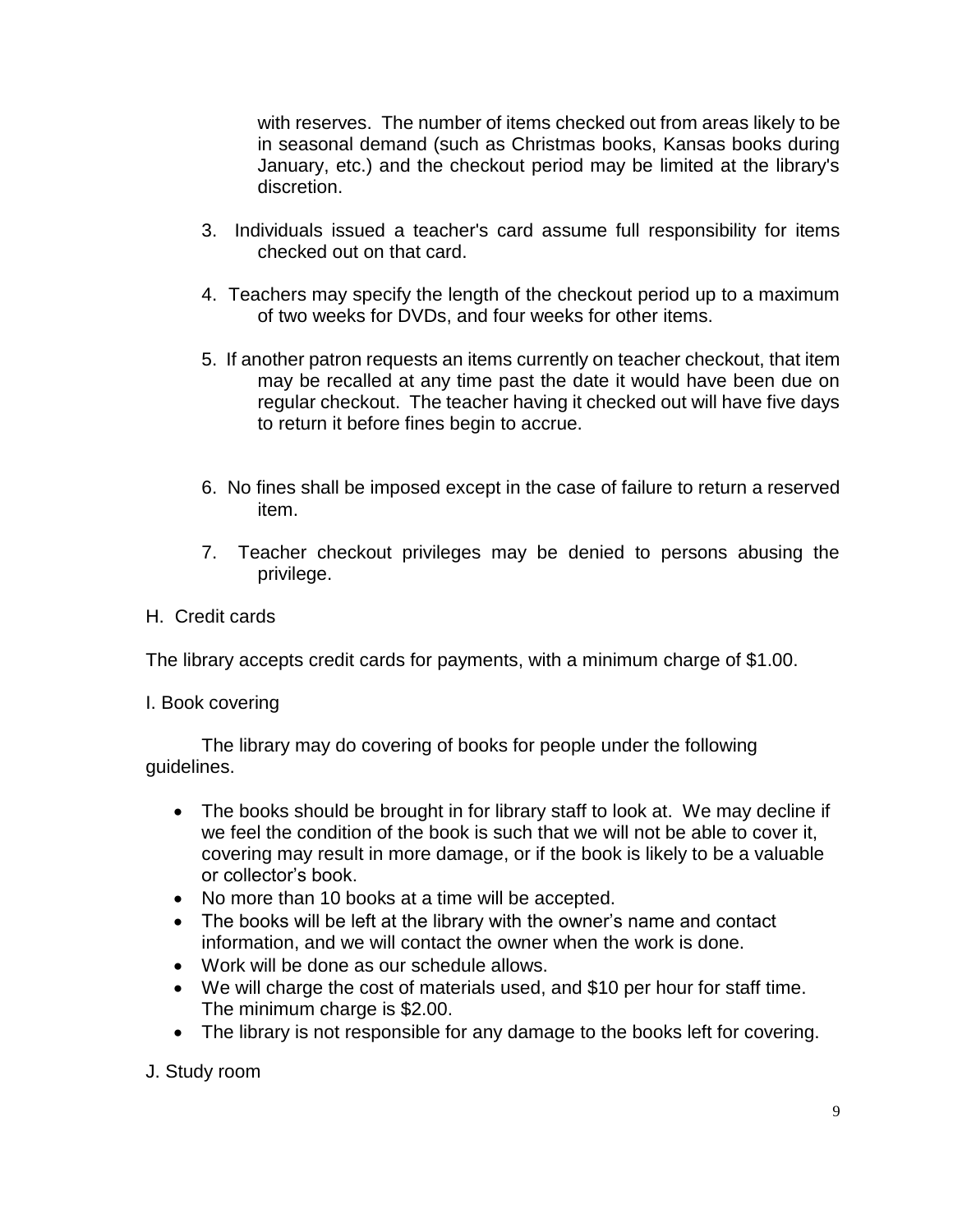The study room is available for use for up to three hours at a time through both reservations and walk-ins. Reservations may be made up to seven days in advance, with a limit of two reservations per month. The room may be kept locked or unlocked at the library's discretion.

*Revised 3/1/21*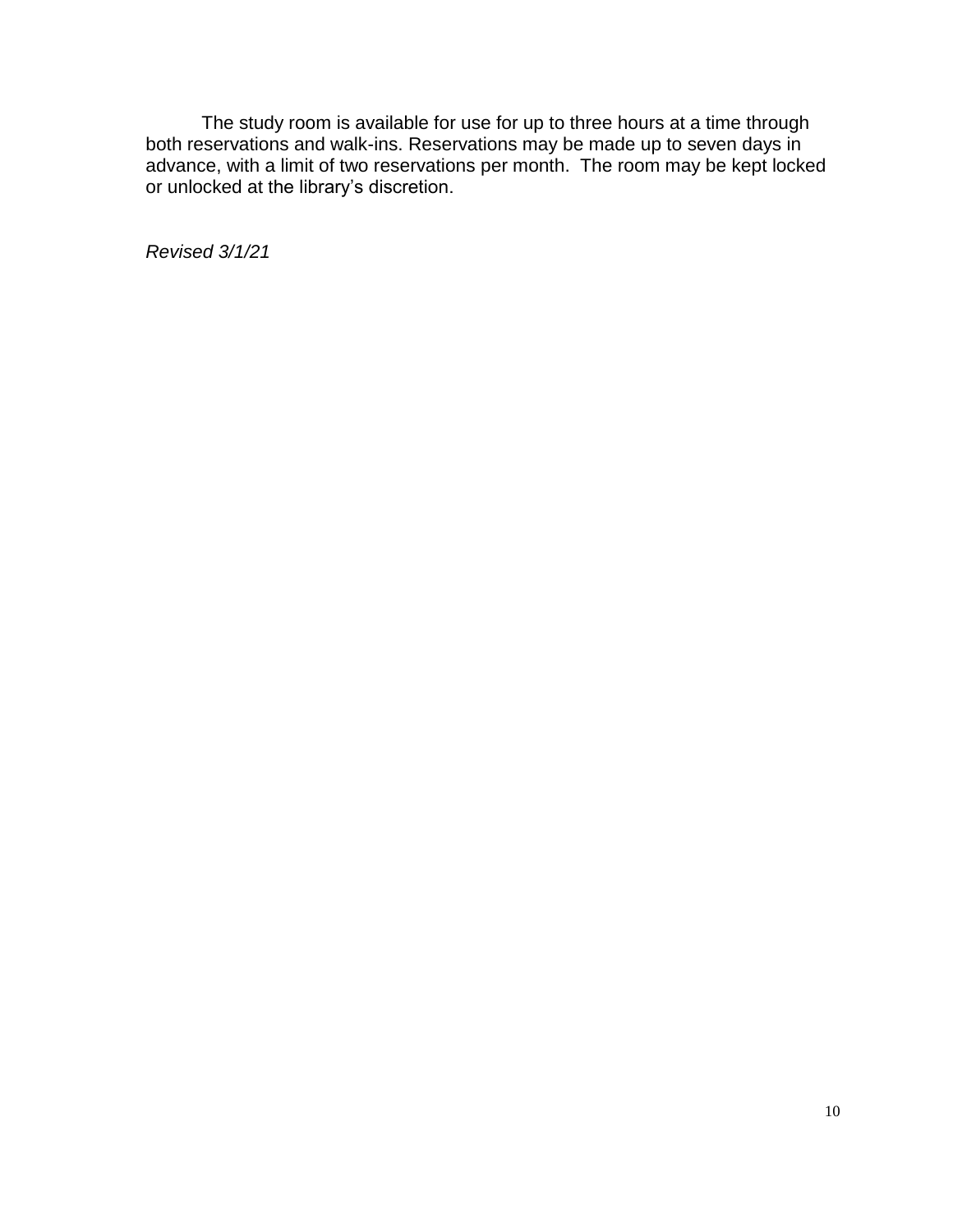# **4. MATERIALS SELECTION POLICY**

The purpose of the Iola Public Library materials selection policy is to guide the librarians and to inform the public about the principles upon which selections are made. A policy cannot replace the judgment of the librarians, but stating goals and indicating boundaries will assist them in choosing from the vast array of available materials.

Materials selection aims at maintaining a collection of materials for meeting the informational, intellectual, cultural, and recreational needs of the community. Community needs and interests, along with data such as checkout statistics, suggestions for purchase, anticipated popular demand, and number of reserves placed on materials, inform the selection process.

The Board has a legal responsibility for the collection and its protection under the First Amendment of the Bill of Rights of the United State Constitution. The Library endorses intellectual freedom and the right to read and view as outlined in the Library Bill of Rights adopted by the American Library Association. It is included as an appendix to the materials selection policy.

The words "book", "library materials", or other synonyms as they may occur in this policy have the widest possible meaning; hence it is implicit in this policy that every form of permanent records is to be included, whether printed or in manuscript; bound or unbound, or digital; photographed or otherwise reproduced. This includes, but is not limited to books, periodicals, audio recordings, video recordings, and electronic media.

"Selection" refers to the decision that must be made to add a given book or item to the collection. It also refers to the decision that must be made whether to retain a book or item already in the collection. It does not refer to reader guidance.

Responsibility for book selection lies with the Library Director, and to those staff members to whom he/she delegates the responsibility. Suggestions from patrons are welcome and given serious consideration within the general criteria. Unusual problems or deviation from the policy will be referred to the Director for resolution.

The Library recognizes that many books are controversial and that any given item may offend some patrons. Selections will not be made on the basis of any anticipated approval or disapproval, but solely on the merits of the work in relation to the building of the collections and to serving the interests of patrons. Materials are evaluated as a whole and not on the basis of a particular passage or passages.

Library materials will not be marked or identified to show approval or disapproval of the contents. The use of rare or scholarly items of great value may be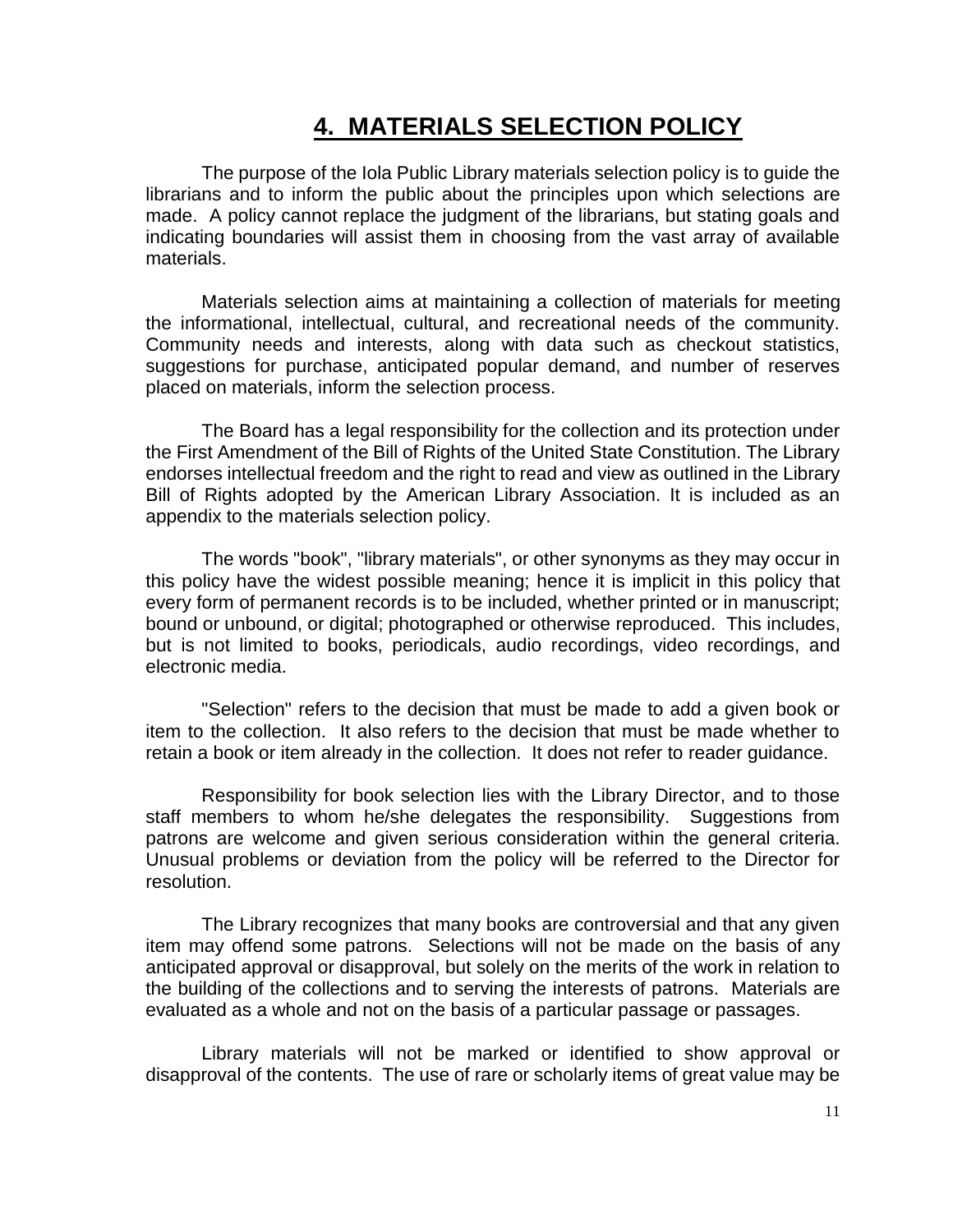controlled to the extent required to preserve them from harm, but no further.

Responsibility for the reading and viewing activity of children and teens rests with their parents and legal guardians. Selection will not be inhibited by the possibility that adult books may inadvertently come into the possession of children and teenagers. Children's books will be selected with the age and educational level of the children in mind.

## **Guidelines for selection:**

- (1) The Library recognizes the purposes and resources of other libraries in the Iola area, other members of the SEKnFind consortium, and the Southeast Kansas Library System and take that into consideration when making selection decisions. Selections will be made in light of cooperative collection development with other SEKnFind libraries.
- (2) The Library will not attempt to acquire textbooks or other curriculum-related materials except as such will also serve the general public.
- (3) Legal and medical works will be acquired only to the extent that they are useful to the lay person.
- (4) Because Library patrons represent a wide range of backgrounds, educational levels, ages and reading skills, it will seek to select materials of varying complexity.
- (5) Materials are selected to reflect the diversity of interests, backgrounds, beliefs, and viewpoints found throughout the community.
- (6) Special commercial, industrial, cultural, and civic enterprises of the community will be paid due regard in materials selection.
- (7) The use of standard book selection tools as available to the librarians will be used in the selection of materials.
- (8) The following general criteria are considered in selecting materials:
	- a. Value of material in relation to cost
	- b. Contemporary significance: i.e., attention of critics, reviewers and the public
	- c. Local demand
	- d. Reputation and qualifications of the author, artists, publisher, or producer, with preference generally given to titles vetted by the editing and publishing industry
	- e. Suitability of subject, writing or artistic style, and reading level for the intended audience
	- f. Availability and accessibility of the same materials from another library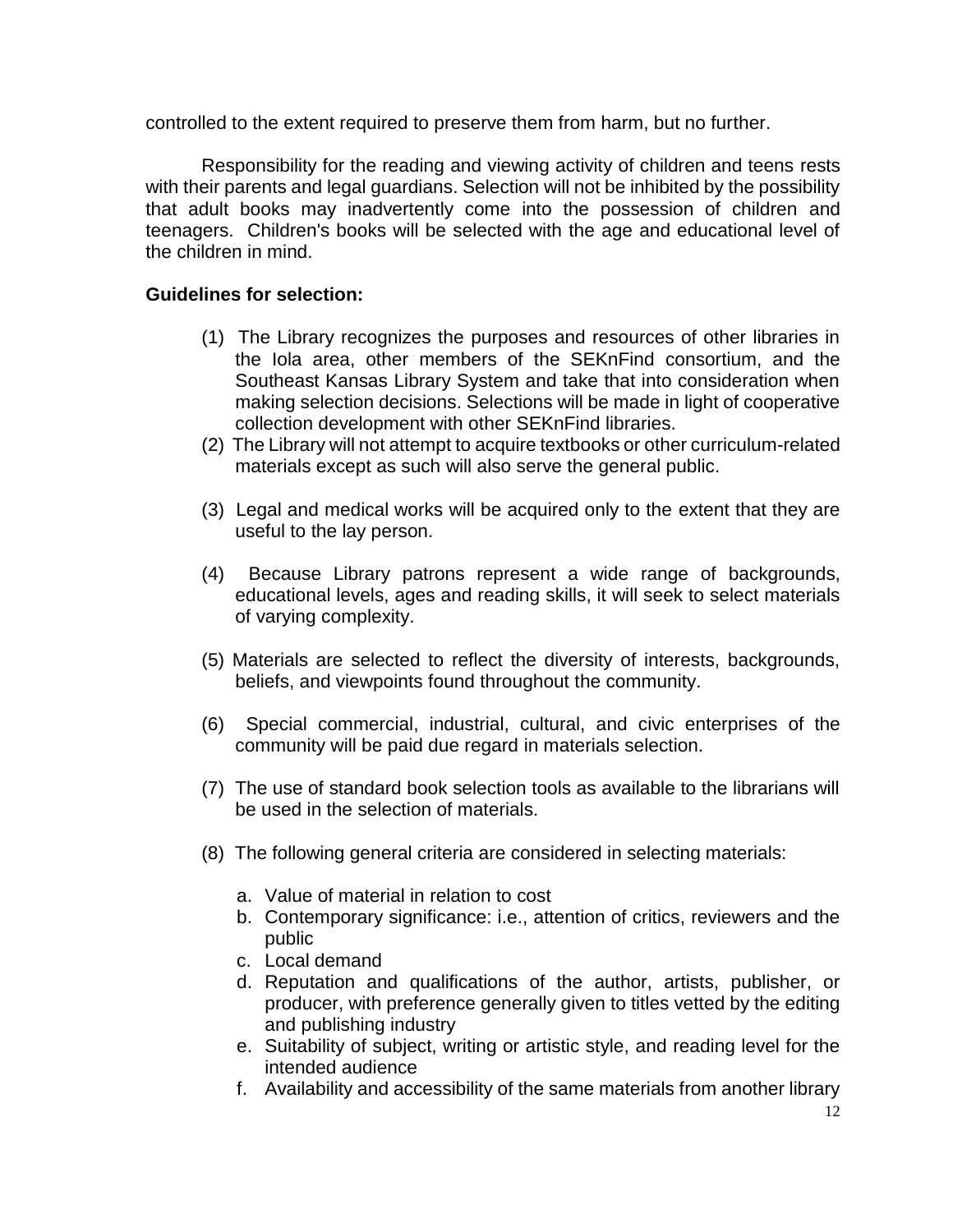- g. Local significance of the author or subject.
- h. Date of publication
- i. Relationship to existing collection
- j. Artistic and/or literary merit
- k. Insight and/or perspective into human and social conditions
- l. Price and availability from established library vendors
- m. Local interest or relevance

Materials infrequently used and not of lasting value will be periodically withdrawn from the collections. Obsolete materials include books with outdated information, superseded editions, superfluous duplicates, and worn-out items. In general, the Library follows the guidelines set by the CREW Method, with some exceptions. This method recommends a formula for withdrawal of specific types of material based on a combination of age, usage, and the following factors:

- M Misleading or inaccurate
- U Ugly, worn, beyond repair
- S Superseded by a new edition or different work
- T Trivial, or little merit
- I Irrelevant to community needs
- E Easily available elsewhere

# Interlibrary Loan and Cooperation

The Library cooperates with the State Library of Kansas and regional and national systems to provide interlibrary loan service to our patrons. Interlibrary loan is not intended as a substitute for providing books and other materials in frequent demand, but as a means to supplement the collection by providing access to those materials that are less frequently requested, no longer available for purchase, or outside the guidelines set forth in this policy.

# Reconsideration

In the event a patron requests that a specific work that is in the collection be removed from the library, the following action will be taken.

- (1) The Library Director or, in the Director's absence, the senior staff member on duty, and the patron will discuss the patron's reasons for the request, and the Director or other staff member will explain the library's materials selection policy. If the patron wishes to pursue the matter, he/she will be provided with a copy of this policy and a reconsideration form.
- (2) The patron will fill out in full the reconsideration form, giving specific data required.
- (3) Upon receipt of the signed form, the Library Director will examine the material in question, the issues raised, and the circumstances involved. He/she will then make a decision to remove or retain the material in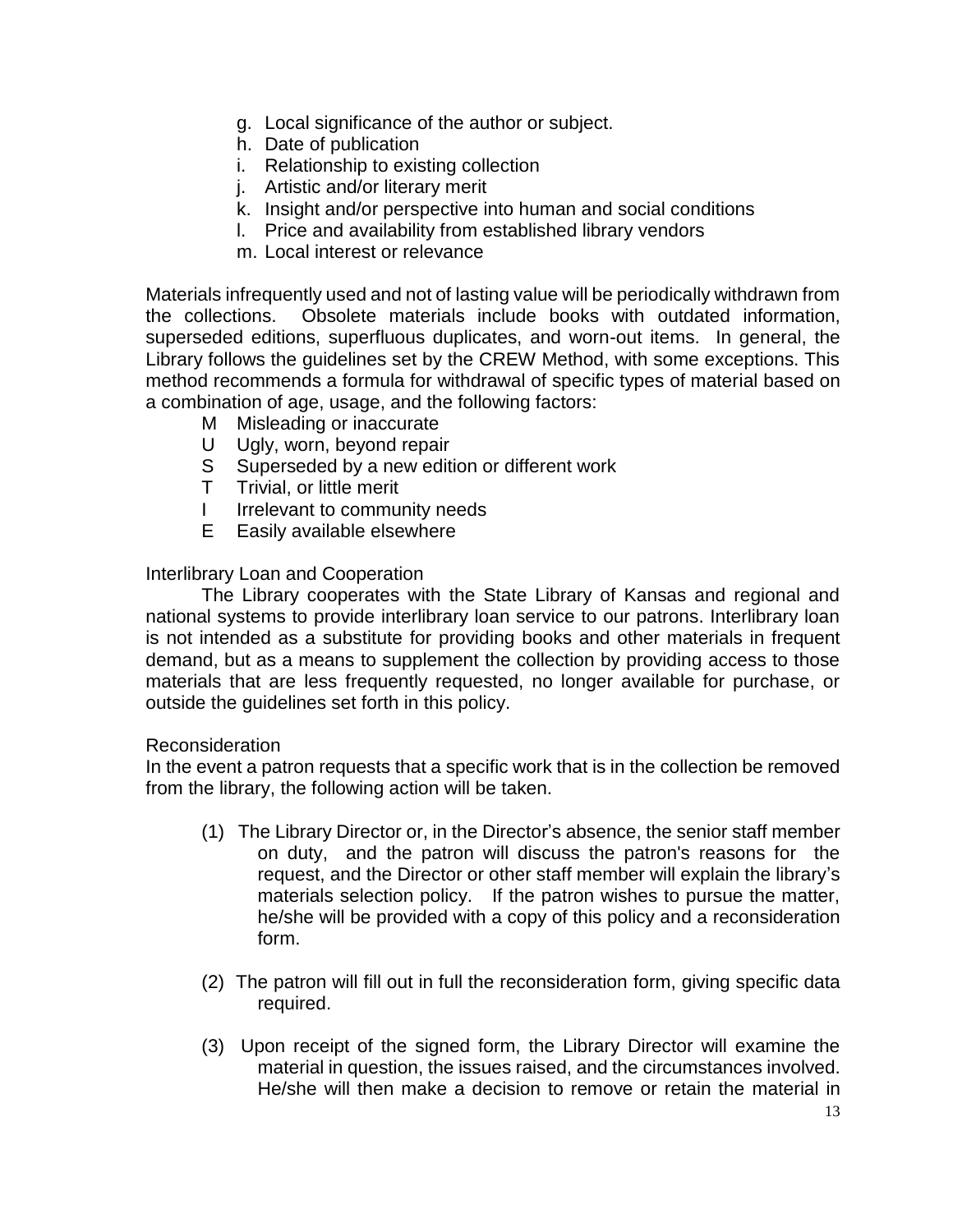question.

- (4) The Library Director will respond in writing to the Complainant within two weeks of receipt, and will inform the individual of the availability of a Board hearing.
- (5) If the complainant desires a Board hearing, the material, reconsideration form, and other relevant material will be presented to the Board at its next regular meeting.
- (6) The Board will review the materials and the reconsideration form listing the patron's objections. Final resolution of the matter will be made by the Board with the guidelines for selection in mind.

Materials will remain in circulation while under challenge until a decision to remove them from the collection is made as outlined in #3 or #6 above.

Materials owned by the Southeast Kansas Library System but on the public shelves may be challenged as to their continued placement there according to the procedure outlined above. If the decision of the Library Director or Board is that they should be removed from the shelf, but they are still desired by the Interlibrary Loan Department of SEKLS, they will be moved to the Interlibrary Loan Resource collection in the System.

*Revised by Library Board 10/5/11; last reviewed 2/1/21; additional revisions 3/7/22*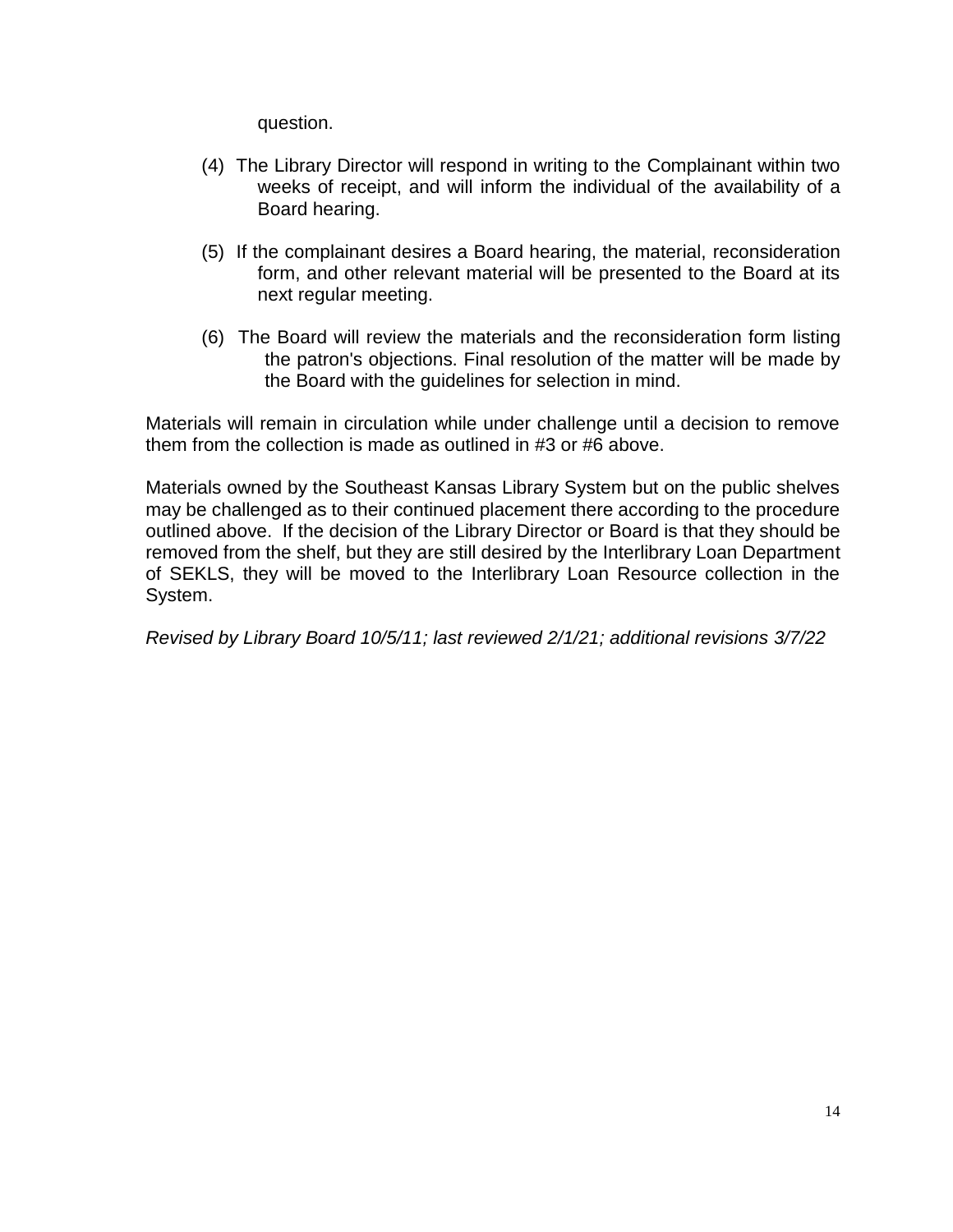# **5. PERSONNEL POLICY**

## SOUTHEAST KANSAS LIBRARY SYSTEM AND IOLA PUBLIC LIBRARY PERSONNEL POLICY/EMPLOYEE HANDBOOK

#### I. INTRODUCTION

This handbook will acquaint you with policies, rules, and benefits which apply to employees at Southeast Kansas Library System (SEKLS) and employees at Iola Public Library. It is your responsibility to read and be familiar with the contents of this handbook.

The information contained in this handbook applies to all employees of the Southeast Kansas Library System and all employees of Iola Public Library. It is presented as a matter of information only and its contents should not be interpreted as a contract with any employee. **This handbook is not intended to and does not constitute any sort of contract of employment, either express or implied.**

Southeast Kansas Library System and Iola Public Library expressly reserve the right to change any policies without prior notice, including those covered here, at any time. You will be notified of any changes by appropriate means. Amendments or new policies will be effective on dates determined by the governing board of your respective employer, and you may not rely on policies that have been amended or deleted. **No one other than the governing board of the Southeast Kansas Library System or the governing board of Iola Public Library has any authority to change any policy.**

This employee handbook supersedes all previous personnel policies and management memos which may have been issued on subjects covered herein. If you are uncertain about any policy or procedure, please check with the Director or Administrative Assistant.

Unless otherwise stated, the word "library" throughout this handbook applies to both the Southeast Kansas Library System and the Iola Public Library.

#### EMPLOYMENT RELATIONSHIP

Employees of Southeast Kansas Library System and Iola Public Library are "employees-at-will." Either Southeast Kansas Library System or Iola Public Library or the employee may terminate the employment relationship at any time, either with or without cause, and also with or without notice.

#### **No representative or employee of the library has any authority to enter**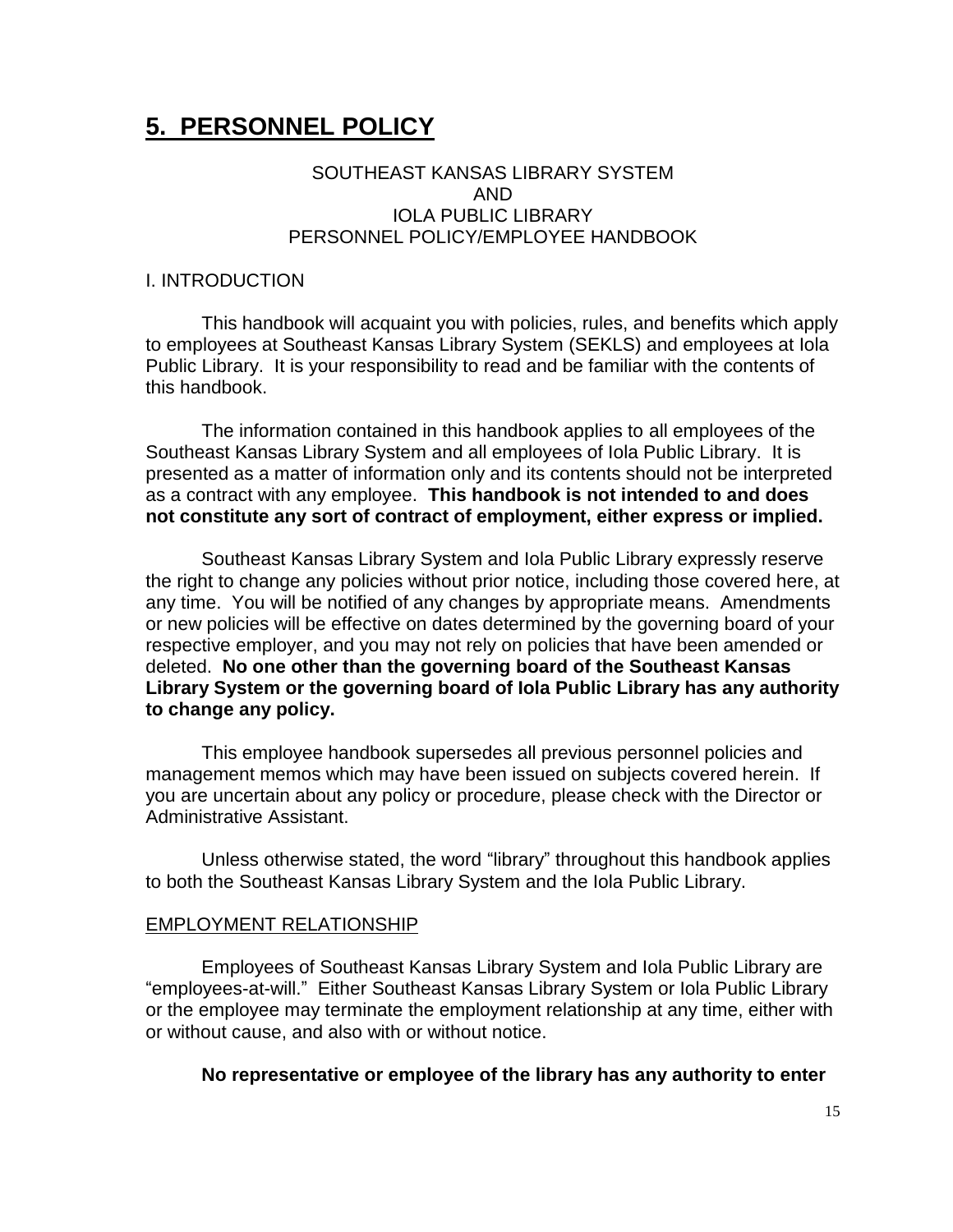**into any contract or agreement with you concerning your employment except the Director or the boards.**

# II. EMPLOYMENT POLICIES

#### EQUAL EMPLOYMENT

Southeast Kansas Library System and Iola Public Library maintain a policy of nondiscrimination with employees and applicants for employment. No aspect of employment with us will be influenced in any manner by race, color, religion, sex, age, national origin, disability, or any other basis prohibited by law.

Nothing in the previous paragraph is meant to limit or expand the library's obligation pursuant to all state, local, and federal laws, rules and regulations in all phases or employment including, but not limited to, recruitment, hiring, training, promotion, compensation, benefits, transfer and dismissals.

#### UNITED STATES CITIZENSHIP

Southeast Kansas Library System and Iola Public Library intend to hire only citizens of the United States of America or those who have valid permits to work in the United States. All employees are required to provide proof of citizenship as requested or proof of a United States work permit before he/she can receive his/her first paycheck.

#### NEPOTISM

No person shall be employed in the same department or in any position supervised by a member of their immediate family, as defined below.

#### IMMEDIATE FAMILY

Immediate family, as used under Nepotism, Sick Leave, Funeral Leave, or elsewhere in this handbook, shall include spouse, children, grandchildren, grandparents, and parents, as well as comparable step-family members and inlaws.

#### NO-SMOKING

The library is designated as a no-smoking building. No smoking is allowed anywhere in the building and employees and visitors who wish to smoke must leave the building to do so.

#### NON-HARASSMENT POLICY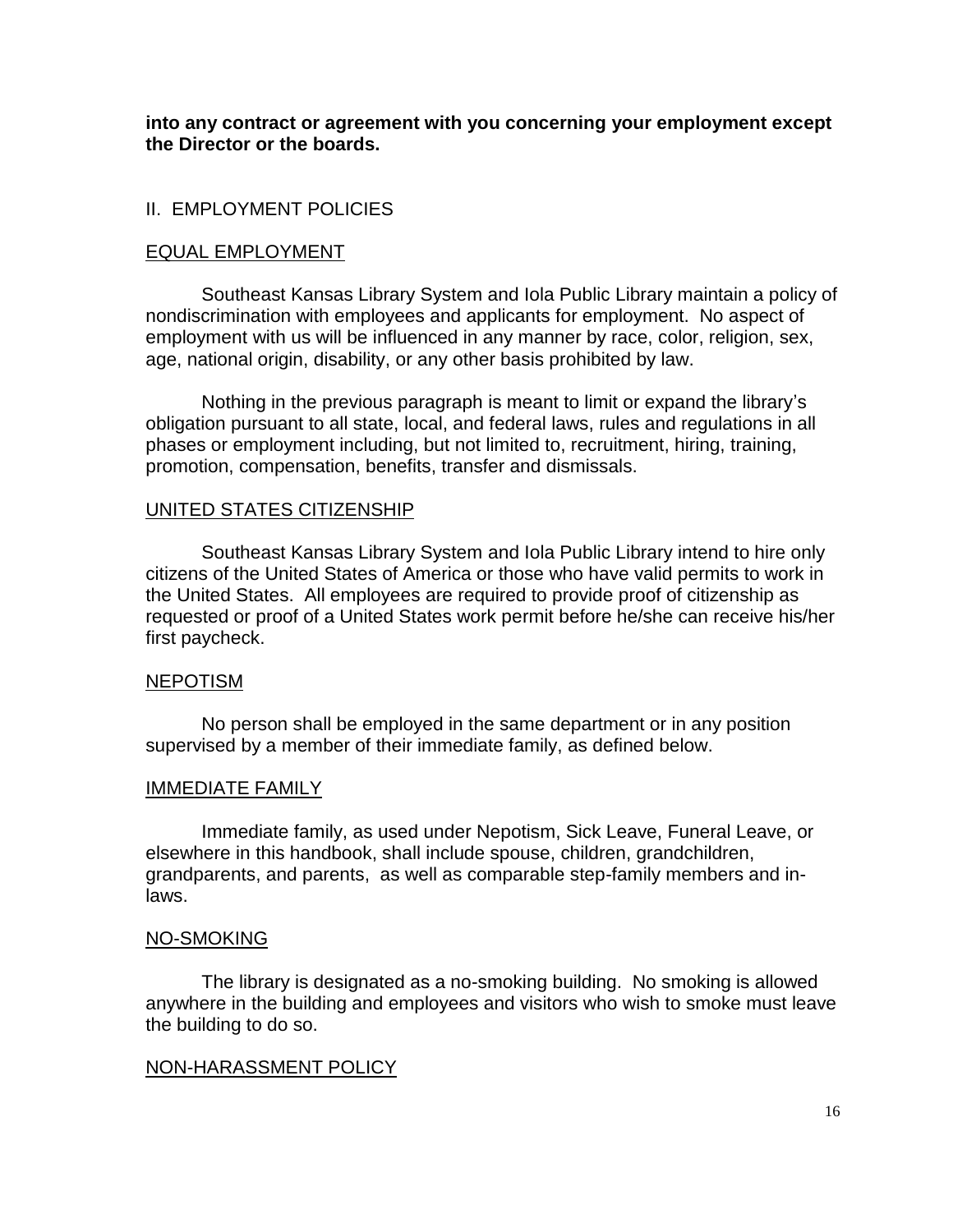Southeast Kansas Library System and Iola Public Library will not tolerate the harassment of one employee by another. The following employment practices are a part of our non-harassment policy:

It is our policy to maintain an environment free of intimidation, insult, and harassment based upon race, color, religion, sex, age, national origin, or disability. Any such incident should be reported promptly to your supervisor, the administrative assistant, or the director for investigation and resolution.

No employee shall engage in comments, jokes, or name calling that is vulgar, offensive, or profane, or that may insult someone's religion, race, sex, color, disability, age or national origin. Any employee who violates this policy will be subject to discipline, up to and including termination of employment.

This library will not tolerate sexual harassment in any form. No supervisor or employee shall threaten or imply that an employee's refusal to submit to sexual advances will adversely affect the employee's employment, evaluation, pay, promotion, job assignment, or any other aspect or condition of employment. Any employee who violates this policy will be subject to discipline, up to and including termination of employment.

No employee, whether supervisory or non-supervisory, may sexually harass another

employee. Sexual harassment includes, but is not limited to:

- 1. Touching or making improper or proposition advances;
- 2. Abusive, vulgar language of a sexual nature;

3. Suggestive jokes or comments about an employee's body or wearing apparel; and

4. Display of sexually suggestive cartoons, pictures, or photographs.

Any employee who believes the actions or comments of another employee constitute unwelcome harassment may report the situation to the director. In its efforts to prevent discrimination or harassment of any kind, the library will maintain an open-door policy. All complaints will be promptly and confidentially investigated. The complaining employee will be advised of the result of the investigation.

Any employee, supervisory or non-supervisory, found to have engaged in harassment or discrimination toward another employee will be subject to discipline, up to and including termination of employment.

The discipline to be taken is wholly in the discretion of Southeast Kansas Library System and Iola Public Library. Nothing in these guidelines should be taken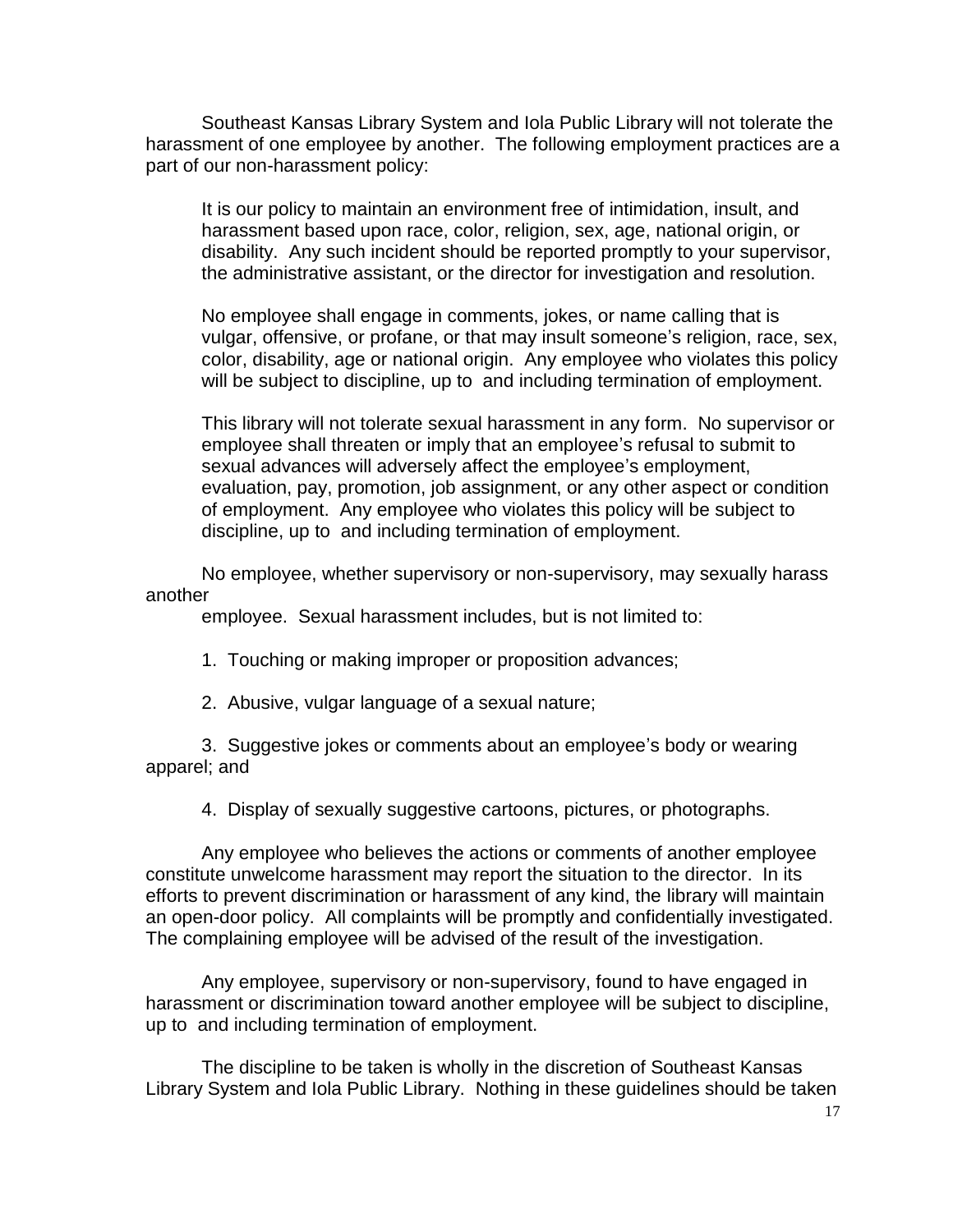in any way as a limitation on the powers of the library to decide what discipline is appropriate under given circumstances.

#### INJURY

Any injury, however slight, occurring on the job must promptly be reported to your supervisor. This is for your own protection under Kansas Worker's Compensation regulations and a requirement under the Occupational Safety and Health Act Regulations.

#### ALCOHOL AND DRUGS

The use, possession, sale, transfer, purchase, or being under the influence of illegal drugs or intoxicants or controlled substances by employees at any time on library premises, in library vehicles, or while on library business is prohibited. Employees must not be on library business or on library property or operating library vehicles or equipment while under the influence of any alcoholic beverage, marijuana, or illegally obtained drugs, narcotic, or other controlled substance.

If the library has reason to believe that an employee is in violation of this policy, the library reserves the right to test such employee(s). Any employee who violates this policy or refuses to submit to a test will be subject to discipline, including termination.

#### WEATHER CONDITIONS

In the event the library is closed for weather conditions, the Director will cause all employees and KIKS radio to be notified. All employees will be paid for the hours they would have worked. In the event the library is open and an employee can't get to work due to weather, the employee may choose to take a day of vacation, a personal day, make the time up, or take a day of unpaid leave.

# BREAKS

Employees working more than 3 consecutive hours are authorized one 15 minute rest break, and those working more than 6 hours in a day are authorized two 15-minute rest breaks. Breaks are not cumulative, cannot be carried over to another day, and may not be taken during the first or last hour of work.

# CONTINUING EDUCATION AND TRAVEL

It is the policy of the library to encourage continuing education and professional involvement for employees.

# STANDARD OF CONDUCT AND CORRECTIVE ACTION

Groups of people who are working together for any purpose require certain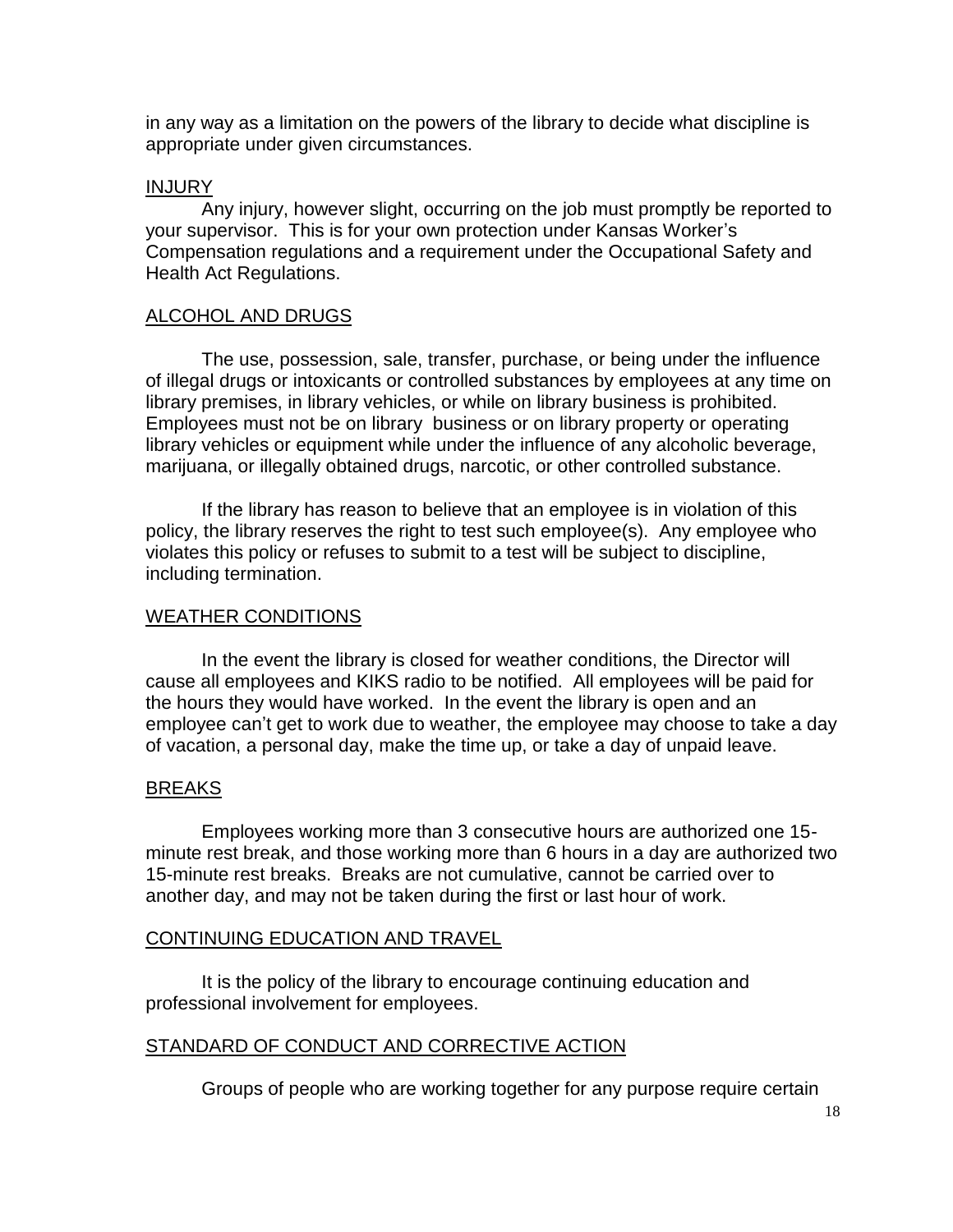guidelines pertaining to their conduct and relationships. Accordingly, our employees must be aware of their responsibilities to the library and to co-workers.

We strive to take a constructive approach to disciplinary matters to insure that actions which would interfere with operations or an employee's job are not continued.

Violations of our standards will result in one of the following forms of corrective action: Discharge, suspension, oral warning, or written warning. In arriving at a decision for proper action, the following will be considered:

- 1. The seriousness of the infraction;
- 2. The past record of the employee;
- 3. The circumstances surrounding the matter.

Although there is no way to identify every possible violation of standards of conduct, the following is a partial list of infractions which will result in corrective action:

- 1. Falsifying an employment application, timesheet, or personnel or other library document or record;
- 2. Missing work without notice or a valid excuse.
- 3. Breach of confidentiality;
- 4. Unauthorized possession of library property, carrying weapons (except as specifically authorized by law) or explosives, or violating criminal laws on library premises;
- 5. Disorderly conduct which may endanger any employee or property on library premises;
- 6. Engaging in acts of dishonesty, fraud, theft, or sabotage;
- 7. Threatening, intimidating, coercing, using abusive language, or interfering with the performance of other employees;
- 8. Insubordination or refusal to comply with instructions or failure to perform reasonable duties which are assigned;
- 9. Unauthorized use of library material, time, equipment, or property;
- 10. Damaging or destroying library property due to careless or willful acts;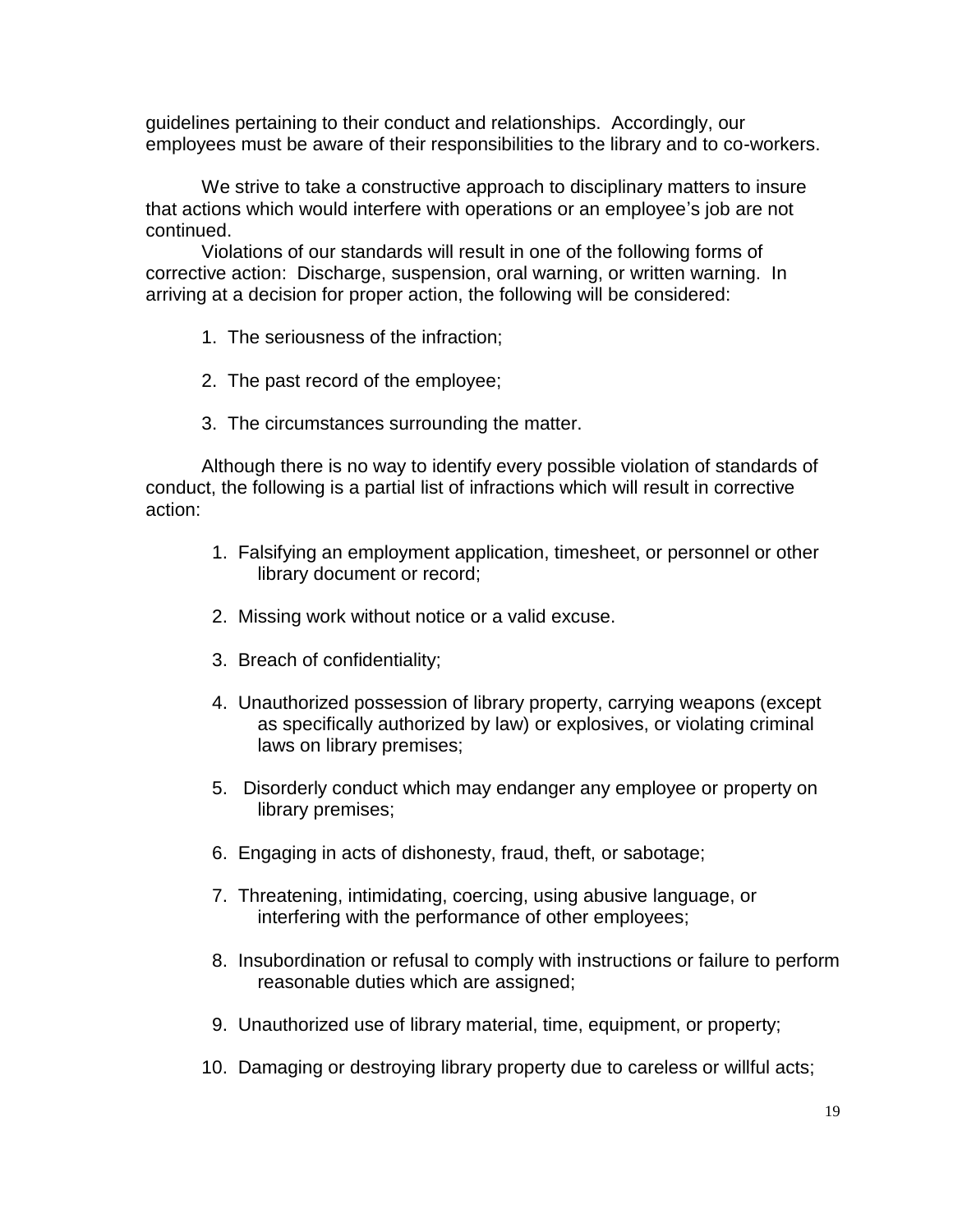11. Conduct which the library feels reflects adversely on the employee or library;

12. Performance which, in the library's opinion, does not meet the requirements of

the position;

- 13. Engaging in such other practices as the library determines may be inconsistent with the ordinary and reasonable rules of conduct necessary to the welfare of the library, its employees, or patrons;
- 14. Negligence in observing fire prevention and safety rules;
- 15. Violation of the library's policy on alcohol and drugs;
- 16. Other circumstances for which the library believes corrective action is warranted.

This list is intended to be representative of the types of activities which may result in disciplinary action. It is not intended to be comprehensive and does not alter the employment-at-will relationship between the employee and the library.

You may be required at any time to submit to a medical exam, at library expense and library selection of physician, to determine if you are physically and mentally fit for the job you perform or will perform.

# PERSONNEL RECORDS/JOB EVALUATIONS

Important events in each employee's history with the library will be recorded and kept in the employee's personnel file. Regular job evaluations, change of status records, commendations, corrective action warnings, and educational attainment records are examples of records maintained.

You are responsible for notifying the administrative assistant of changes in address, telephone number, and/or family status (births, marriage, death, divorce, legal separation, etc.), as income tax status and group insurance may be affected by these changes. This up-to-date information will enable the library to keep accurate personnel records. This responsibility includes employees on leaves of absence.

Job evaluations are normally conducted each fall. Copies of the evaluation are placed in the personnel file.

# WORK WEEK/TIME SHEETS/PAY PERIODS

The work week is defined as Monday through Sunday for Iola Public Library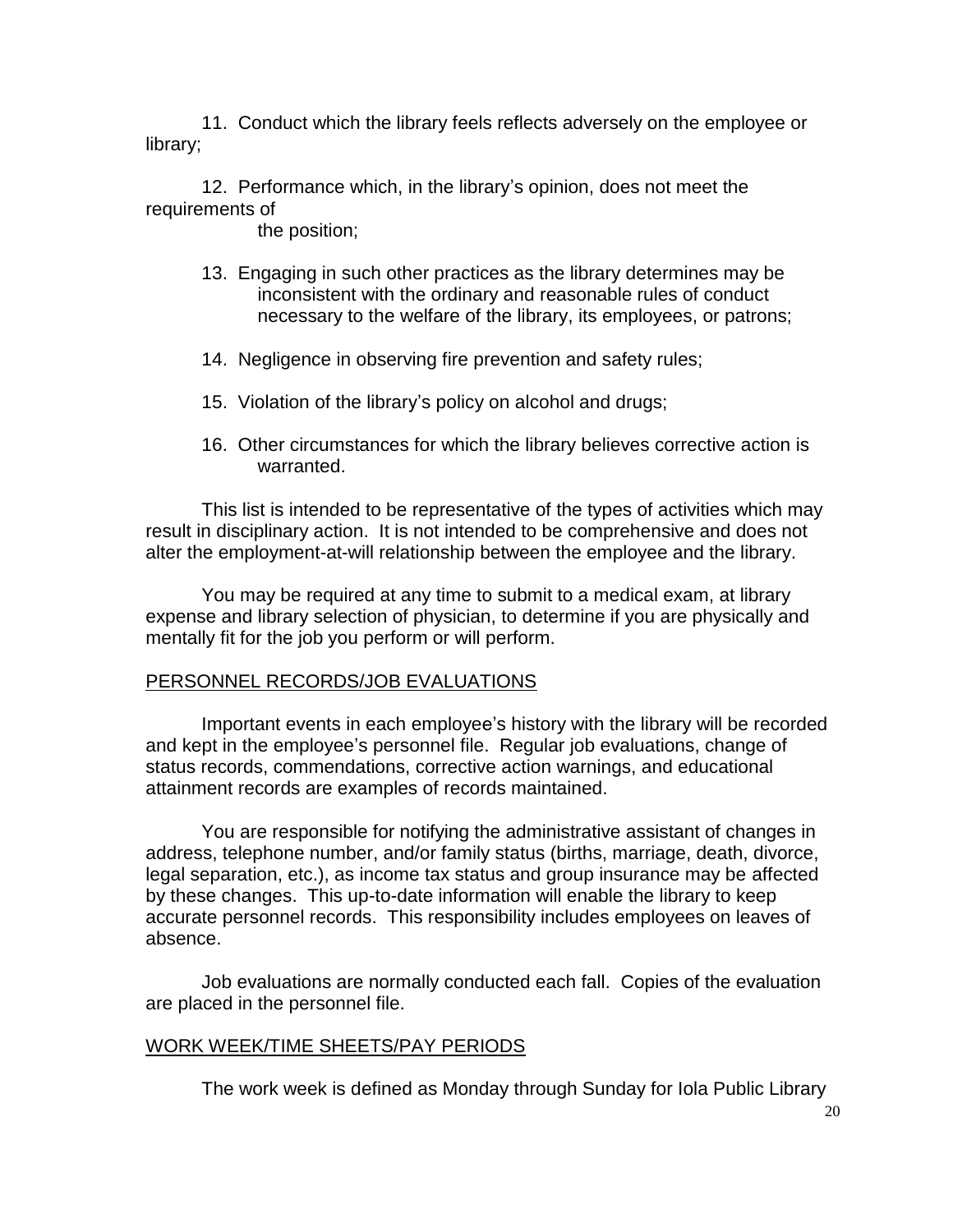employees, and Saturday through Friday for SEKLS employees.

Except as required to help with desk duty or telephone answering duty, employees may set their own work schedules, subject to the approval of the department head where appropriate, as long as the assigned number of hours for the week is met.

Employees are required to maintain an accurate time sheet noting hours worked, vacation and other leave, and compensatory time earned and taken.

Pay periods for Iola Public Library employees shall be every two weeks, with pay days on Fridays, as set by the City of Iola.

SEKLS employees are paid on the 15<sup>th</sup> and the last day of each month. If the last working day falls on a weekend or holiday, employees will be paid on the preceding work day.

#### OVERTIME PAY AND COMPENSATORY TIME

This section applies to employees who are not exempt from the overtime provisions of the Fair Labor Standards Act.

Non-exempt employees scheduled to work less than 40 hours per week may work more than their allotted number of hours in any given week (up to but not exceeding 40 hours in a week, unless approved by the Director.)

No non-exempt employee shall exceed 40 hours worked in a week without advance approval from the Director. Such approval ordinarily will not be given.

Non-exempt employees paid according to a monthly or annual rate who work more than 40 hours during a work week shall receive compensatory time off at the rate of 1.5 hours for every hour worked in excess of 40 hours, rather than receiving cash overtime pay. However, no more than 240 hours of compensatory time (representing not more than 160 hours of overtime worked) may accrue; therefore, any overtime hours in excess of 160 hours shall result in payments of 1.5 hours pay for each hour of overtime. Compensatory time received may be preserved, used or cashed out by the employee consistent with the Fair Labor Standards Act.

Non-exempt hourly employees shall receive 1.5 times the regular rate of pay for each hour worked in excess of 40 hours in a work week.

#### HYBRID WORK POLICY

Employees of the Southeast Kansas Library System or Iola Public Library may work from home or another location outside of the Iola headquarters in these situations: 1) temporarily during an emergency, 2) when determined per ADA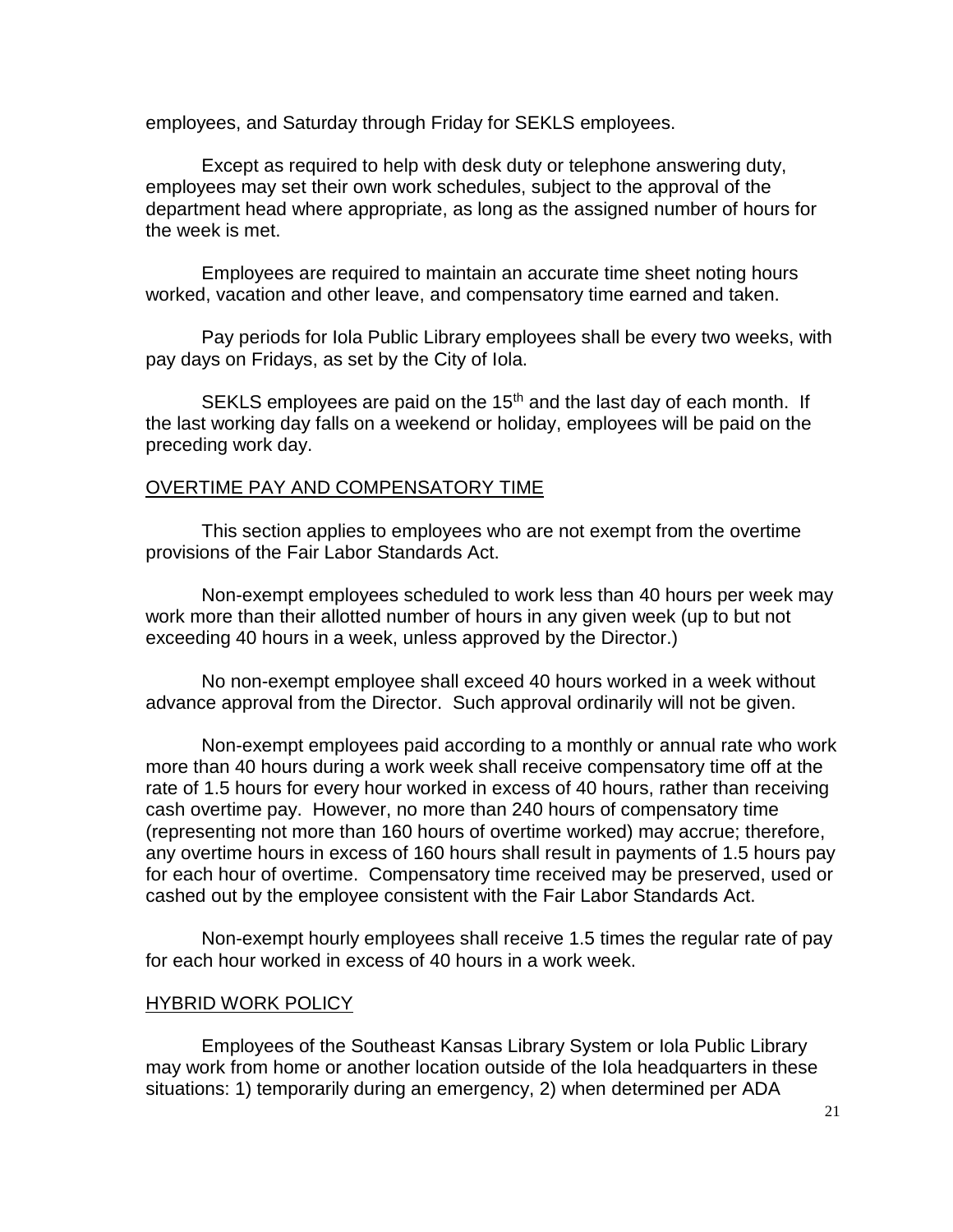Kansas State Laws to be a reasonable accommodation, or 3) as part of a Hybrid Work Program. An "emergency" is determined solely by the library, but examples would include pandemic lockdowns and mold remediation.

Not all positions are eligible for the Hybrid Work Program due to their nature, such working directly with patrons and the physical collection. Eligibility for the hybrid work program is indicated on all job descriptions. Employees with at least 6 months of satisfactory performance or with proof of successful hybrid or remote work experience may request hybrid work on a probationary basis. Remote work schedules/hours must be discussed and pre-approved by the Director, with a minimum of one day per week scheduled for work at the Iola headquarters. Appropriate means of communication, such as chat or call forwarding, must be in place. This program will be most successful for those employees who are selfdisciplined and have a home work environment free from distractions. The home office work environment needs to be conducive to providing positive, secure, and professional service to member libraries, vendors, and partners. All existing employment policies remain in effect for employees working remotely. A decline in performance may result in suspension of hybrid work. The library will provide the necessary equipment, such as a laptop computer, for work-related business purposes. The employee must have access to high-speed internet and a working phone. Office supplies may be obtained from the SEKLS/IPL office. When technical concerns arise that prevent an employee from working remotely, he/she must notify the Director or Supervisor by telephone as soon as possible. Failure to do so can result in the use of sick or vacation time.

During work hours and while performing work functions in the designated work area of the home, that workspace will be considered an extension of the SEKLS/IPL workspace and employees are covered by worker's compensation. SEKLS/IPL assumes no liability for injuries occurring in the employee's home workspace outside the agreed-upon work hours. The library is not liable for loss, destruction, or injury that may occur in or to the employee's home. It will be the employee's responsibility to determine any tax implications of maintaining a home office area for a not-for-profit employer.

# *Approved: Iola Public Library Board on 2/7/2022; SEKLS Executive Board on 3/28/2022*

# III. EMPLOYEE BENEFITS

Employees whose usual work schedule is for less than 20 hours per week and clerk-shelvers receive only those benefits mandated by law or regulation: Social Security, workers' compensation, etc. Such employees are not entitled to holiday pay, vacation, sick leave, and other benefits.

Other employees receive benefits as outlined in this handbook.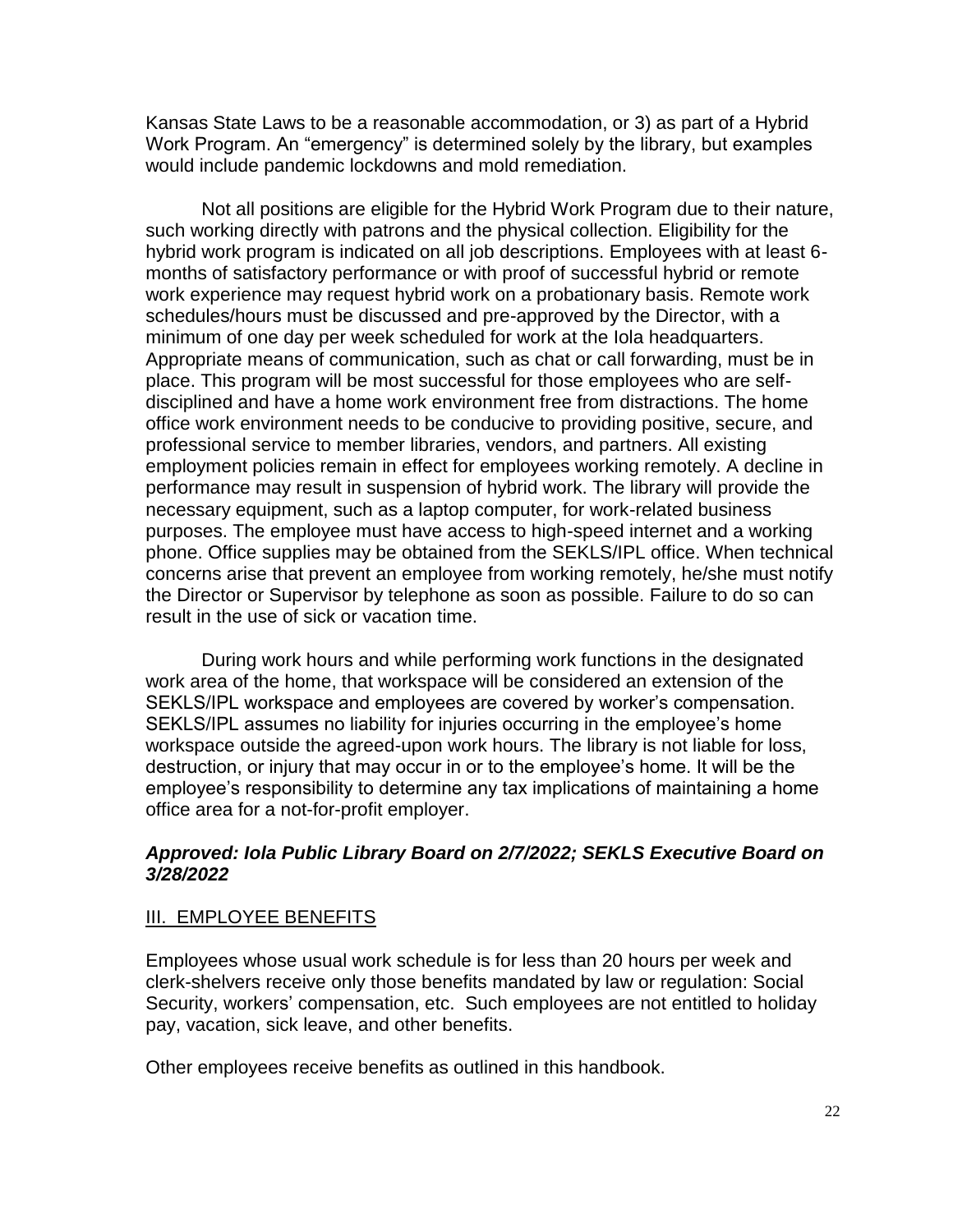#### HOLIDAYS

Regular paid holidays are:

New Year's Day Memorial Day Fourth of July Labor Day **Thanksgiving** Christmas

One additional holiday is chosen by vote of the staff each year. Options are Martin Luther King Day, Presidents' Day, Columbus Day, or Veterans' Day. Employees also receive their birthdays off.

The library will be closed the Saturdays preceding Memorial Day and Labor Day. On Thanksgiving, the library will close at 5:30 p.m. on Wednesday evening and reopen on Saturday at 9:00 a.m. The library will close at noon on Christmas Eve and New Year's Eve. If Christmas falls on a Sunday, the library will be closed the following Monday.

Employees will be paid for the number of hours normally worked on the day on which the holiday occurs. If a holiday other than Christmas falls on a weekend, employees will receive a floating holiday which may be used at the discretion of the individual at any time during the quarter in which the holiday falls or in following quarters until the end of the year. No floating holiday is given for Christmas Eve and New Year's Eve if they fall on the weekend.

#### VACATION TIME/PERSONAL DAYS

Employees with less than 5 years' experience receive two weeks of paid vacation annually. New employees are entitled to take half of their first year's vacation at the end of six months, the other week at the end of nine months. After 5 years employment, one day per year is added up to a limit of three weeks of paid vacation. Employees with 20 years of service receive 4 weeks of paid vacation annually. Employees with a master's degree in library or information science (MLS) may receive credit for their years of professional experience.

One day per quarter is allowed for personal business. Personal days cannot be carried over to the next quarter.

As a matter of courtesy, vacations should be scheduled at least a month in advance if you know when you will be taking time off. Iola Public Library employees should schedule vacation time with the Public Services Librarian. SEKLS employees in the Technical Services, Technology Services, or Resource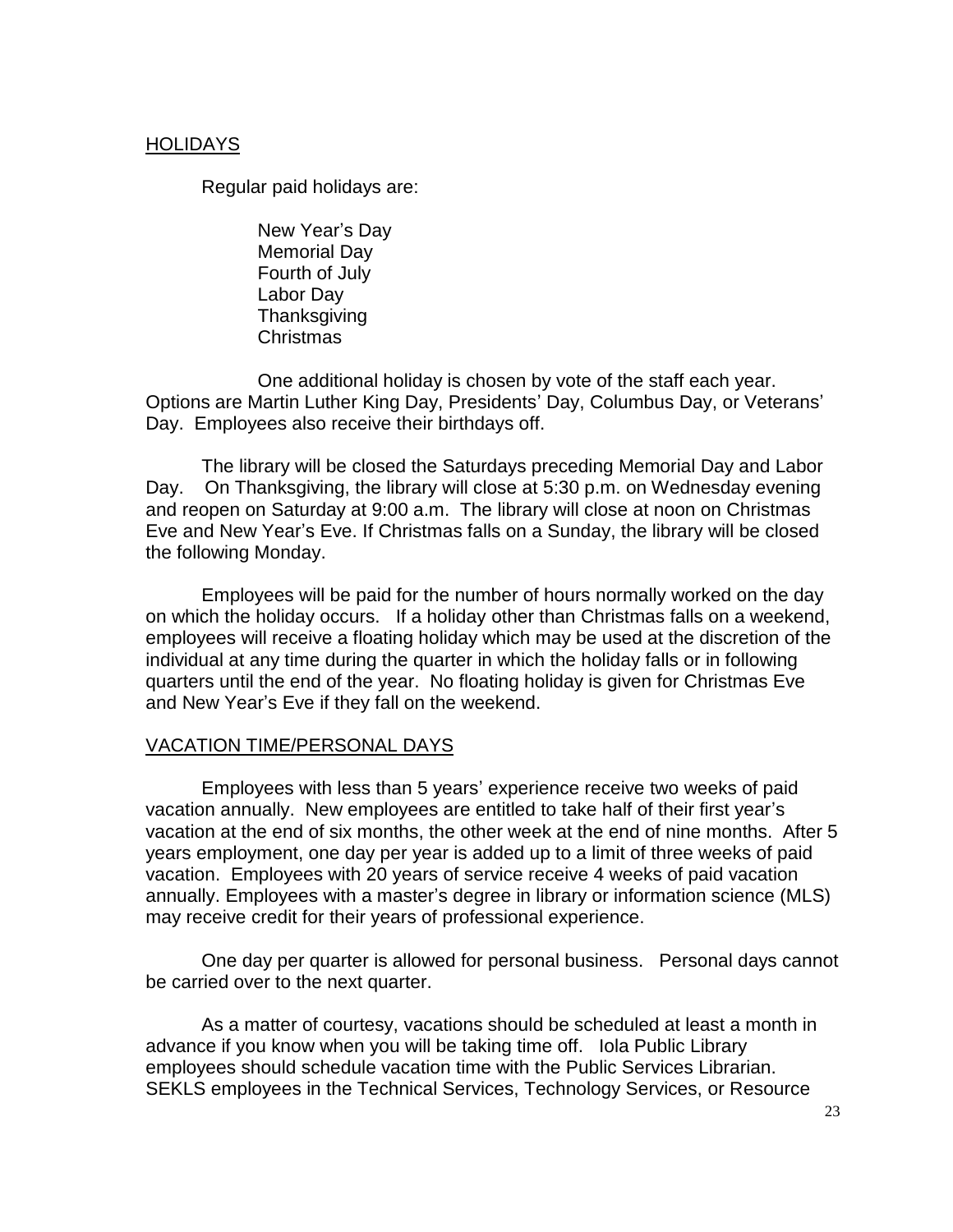Sharing departments should schedule vacation with their department head. Preferred vacation dates may be declined by the library if other employees in these departments have already scheduled vacation for the same dates. All remaining employees may schedule their vacation by recording it on the calendar.

## SICK LEAVE

Sick leave must be earned before it can be taken (i.e. a month of employment must have elapsed before a day of sick leave can be claimed). Each eligible employee shall be credited one hour sick leave for each 20 hours worked up to a maximum of 12 days per year. Sick leave may accrue to 125 working days.

An employee who has exhausted either sick leave or vacation may be granted, upon the approval of the Director, a leave of absence without pay. (See Leave of Absence.)

Sick leave is granted for personal illness, bodily injury, or to keep doctor or dental appointments. Sick leave may also be used for illness in an employee's immediate family.

Sick leave is not to be considered as vacation pay.

An employee who 1) has been employed at least 3 years, and 2) leaves employment with at least 20 days of accumulated sick leave, will be compensated for 25% of the unused sick leave at that individual's current hourly rate of pay. Whenever an employee has reached the maximum sick leave accumulation, 12 days of sick leave will be paid at 25% of the employee's current rate of pay, with the individual's sick leave accumulation reduced by 12 days.

An employee with a serious, chronic, or long-term illness whose sick leave and other leave has been exhausted may apply for additional sick leave from a sick leave pool. The director (or, for a request from the director, the board) will determine whether the request should be approved. Upon approval of the request, employees with at least 20 days of accumulated sick leave may contribute up to 10 days of their sick leave to the pool. The names of sick leave pool contributors and the amounts they contribute shall be confidential.

# OTHER LEAVE

Funeral Leave - Employees suffering a death in the immediate family as defined previously, as well as of the employee's brother or sister, may take up to three leave days with pay. One day is given for other family members. For spouses, children, or family members for whom the employee is either the caregiver or next of kin, five days are given.At the Director's discretion, employees may also attend without loss of pay funerals for fellow employees, former employees, or immediate family of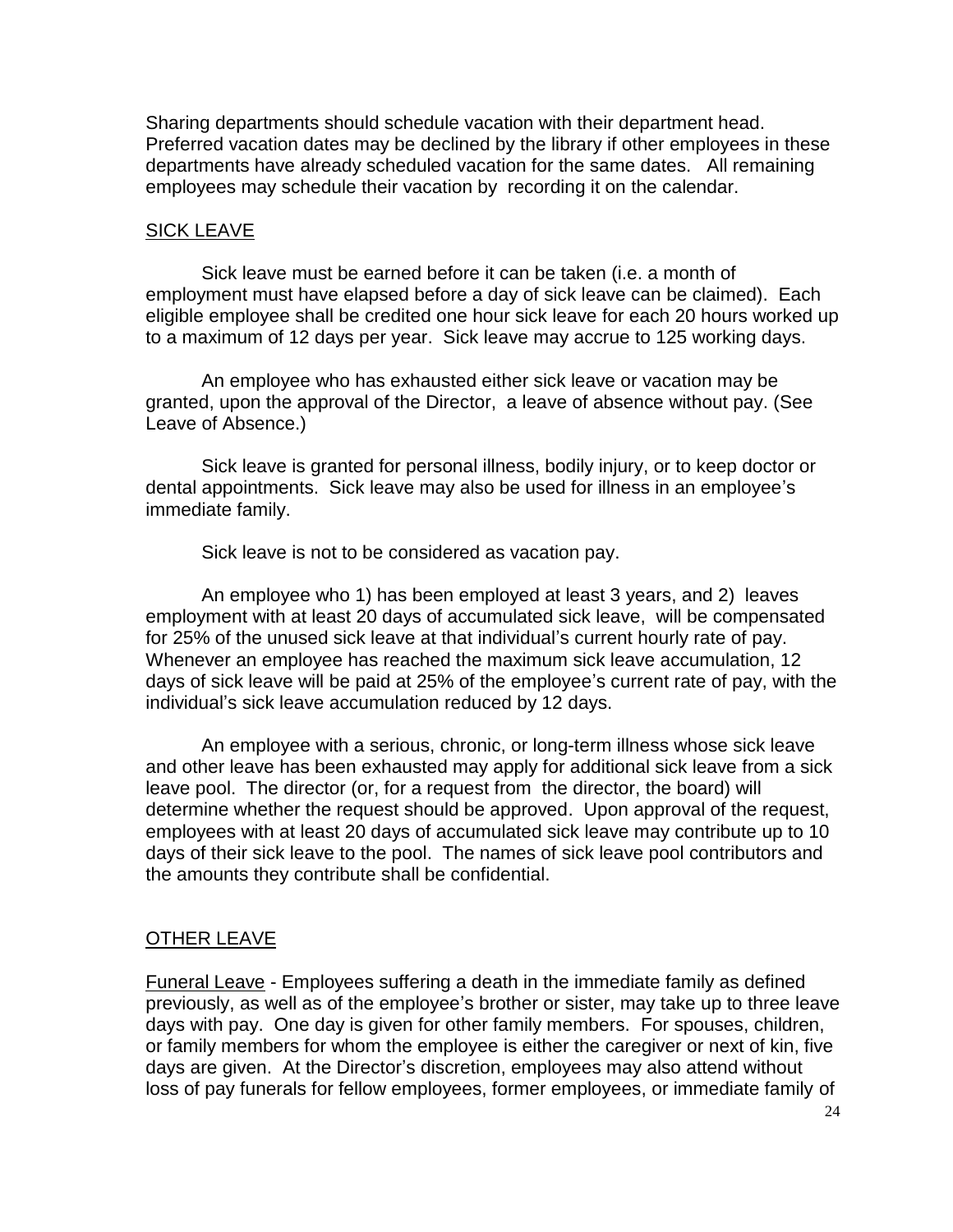employees.

Jury Duty - Employees shall be granted leave with pay when required to be absent to serve as a court witness and/or on jury duty. Any employee on a jury panel or serving as a court witness shall return to work for the balance of the day when excused by the court from further attendance. If the employee receives compensation from the court, said compensation shall be given to the library. Alternatively, the employee may take vacation or personal leave and retain their court compensation

Parental Leave - An employee who is pregnant shall, upon the employee's request, be granted Parental Leave. Upon birth or adoption of a child, both mothers and fathers may request Parental Leave. Parental leave is without pay, except that the employee may elect to utilize any accrued sick leave or vacation. All benefits, including health insurance, will be continued during Parental Leave.

Parental Leave may be taken for up to 12 weeks following birth or adoption. The leave may be extended beyond this period with permission from the Director. Upon return to work, the employee shall have the same status and rights as prior to taking leave.

This policy shall be interpreted to treat employees on parental leave no less favorably (concerning commencement and duration of leave, extensions, reinstatement, benefits and privileges, etc.) as employees on leave for sickness or temporary disability.

Military Leave - Employees called to military service in the Army Reserve or National Guard will receive up to 30 days leave with pay.

# LEAVE OF ABSENCE

An employee who has exhausted both sick leave and vacation leave may be granted a leave of absence without pay for up to 3 months upon approval by the Director. Health insurance, if any, will continue to be provided as usual during this period.

# HEALTH INSURANCE

Iola Public Library employees who regularly work 30 hours weekly or more are eligible for health insurance benefits. They participate in the City of Iola health insurance plan under the terms determined by the City.

SEKLS employees regularly working 30 hours per week or more, or at least nine months each year at 40 hours per week, are eligible for health insurance benefits. They participate in the SEKLS health insurance plan. Full-time employees jointly employed by the Southeast Kansas Library System and Iola Public Library also are eligible for health insurance benefits.

In addition to continued coverage at the employee's expense which may be available as required by law, SEKLS will make continued coverage at the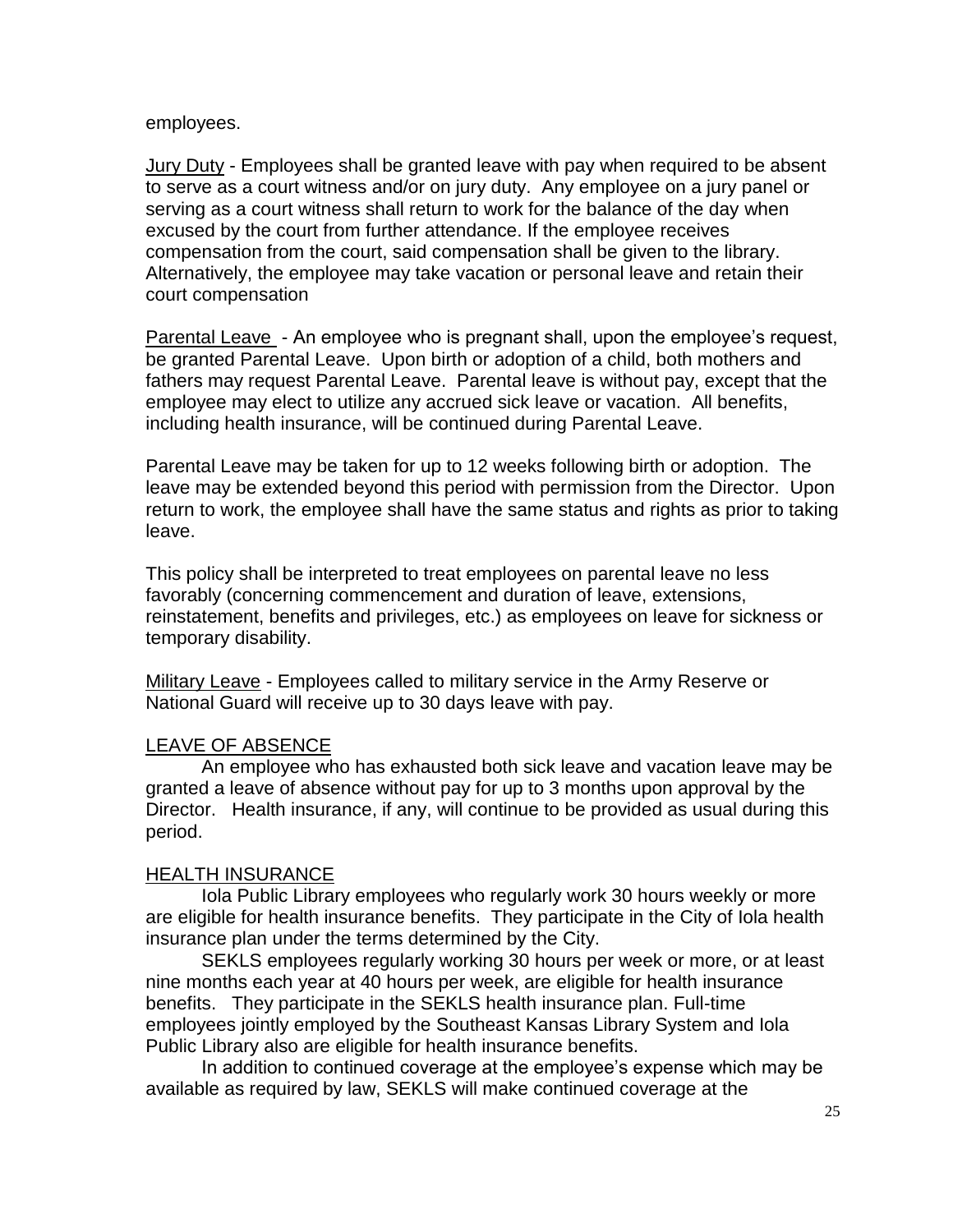employee's expense available to retired employees with at least five years' experience. There may be an additional administrative fee required by the health insurance carrier. For employees retiring after January 1, 2020, eligibility for continued coverage ends upon becoming eligible for Medicare.

## SOCIAL SECURITY

The library contributes an amount equal to that which you pay into the federal Social Security program. This provides for benefits under the Social Security Act, such as retirement, disability and death benefits.

#### WORKERS' COMPENSATION

The cost of workers' compensation insurance is paid entirely by the library. If you are injured on the job, you must report immediately to the Administrative Assistant, both for treatment and to protect the benefits which may be paid under workers' compensation insurance. Report all accidents and injuries no matter how small. Should you fail to notify the library of an on-the-job accident and you later suffer complications from the accident, you may lose your benefits.

# KANSAS PUBLIC EMPLOYEES RETIREMENT SYSTEM

Employees whose regular work schedule exceeds 1000 hours annually participate in KPERS. Employee and employer contributions, benefits, policies, and procedures are determined by KPERS.

# EMPLOYEE-PAID OPTIONAL BENEFITS

The library may offer certain optional plans in which employees may participate at their own expense. Payroll deduction is offered for these plans. Iola Public Library offers those plans available to city employees. SEKLS currently offers catastrophic illness insurance, KPERS optional group life insurance, and a 457(b) retirement savings plan.

*Revised by the library board 11-1-18; last reviewed 4-5-21 Revised by the SEKLS Executive Board 12-9-19*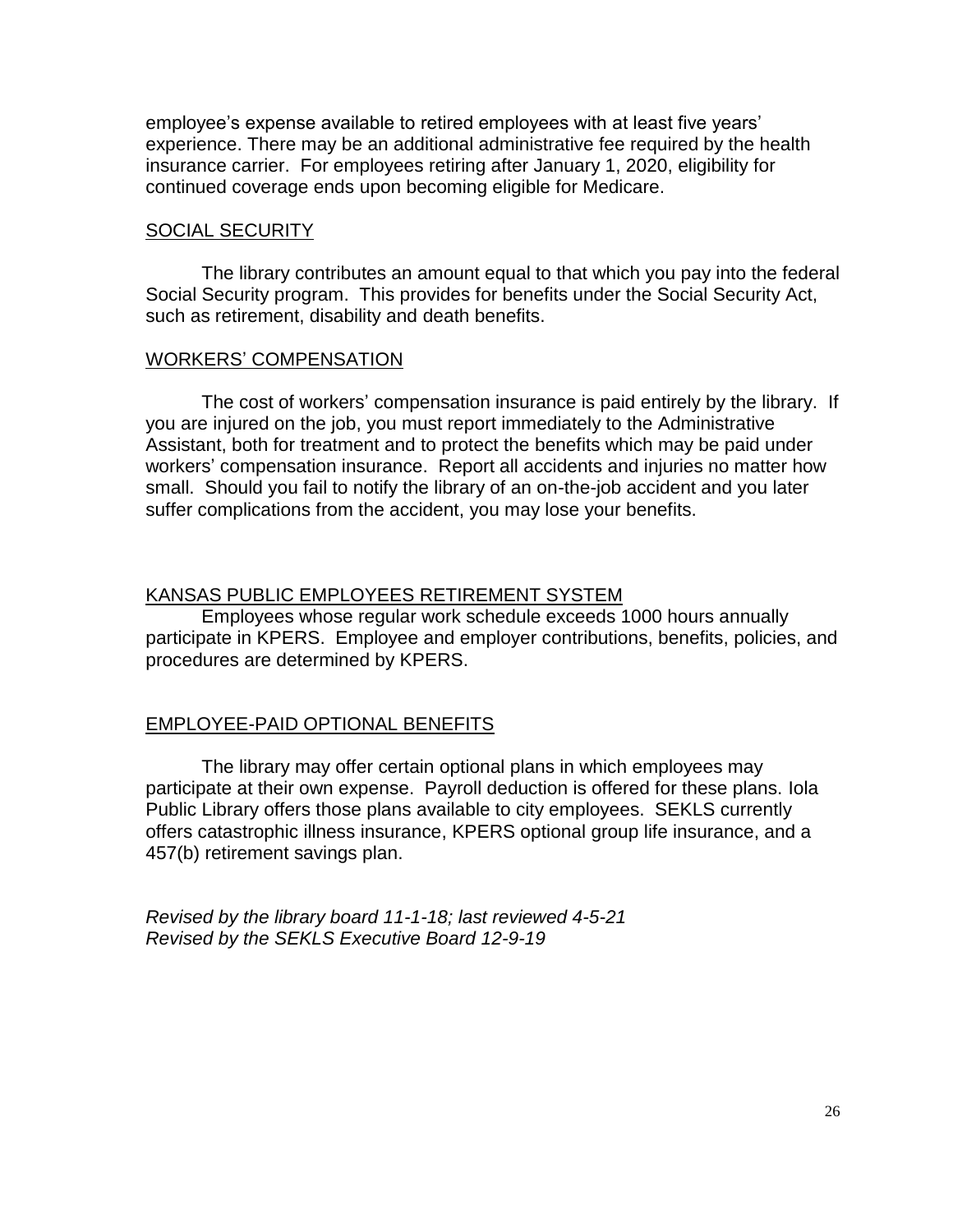# **HANDBOOK RECEIPT AND ACKNOWLEDGMENT**

# **Do not sign your name on this receipt until you have completely read and understand the contents of the handbook, and have satisfied yourself with answers to any questions you may have concerning it.**

I agree that my at-will employment and compensation can be terminated with or without cause, and with or without notice, at any time, at the option of either the library or myself. I understand that neither the Personnel Policy/Employee Handbook nor any other written or oral statements by Southeast Kansas Library System and Iola Public Library or its representatives are contracts of employment. No one other than the Director or the governing boards of Southeast Kansas Library System and Iola Public Library has any authority to enter into any agreement for employment for any specified period of time, or to make any agreement contrary to the foregoing, and no such agreement has been made.

I agree to the Overtime Pay and Compensatory Time policies contained in this handbook.

I acknowledge that I have read, reviewed, and understand the contents of the Southeast Kansas Library System and Iola Public Library Employee Handbook.

> \_\_\_\_\_\_\_\_\_\_\_\_\_\_\_\_\_\_\_\_\_\_\_\_\_\_\_\_\_\_\_\_\_\_\_\_\_\_\_\_ Employee

> \_\_\_\_\_\_\_\_\_\_\_\_\_\_\_\_\_\_\_\_\_\_\_\_\_\_\_\_\_\_\_\_\_\_\_\_\_\_\_\_ **Date**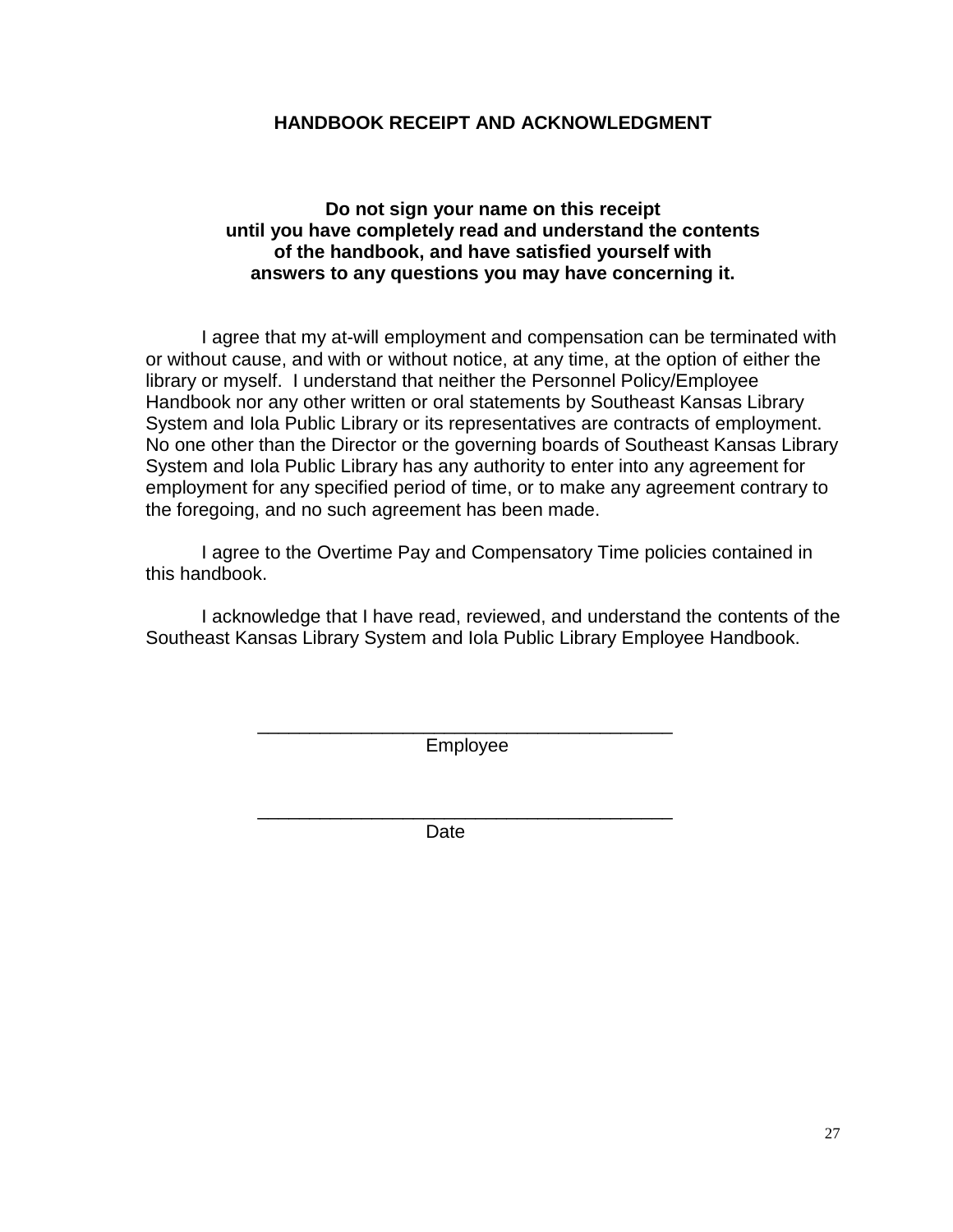# **6. MISCELLANEOUS POLICIES**

# **A. DISPLAY CASES**

1. Display cases are reserved for use by the library or for display of art works, handicrafts, and collectibles. They are not considered open public forums for uses beyond these.

2. The Library assumes no responsibility for damage or theft of items displayed.

3. As display cases are located in the library entryway, all items displayed must be suitable for an audience which includes young children. The Library Director is authorized to determine whether individual items being displayed meet this criteria.

4. Display cases will be reserved as available. Persons wishing to do so must provide information regarding what will be displayed, when the display will be installed and removed, how many and which cases are being reserved, and the name and telephone number of a contact person. Displays are normally 4-6 weeks in duration.

*Revised 9-2-99; Last reviewed 1-3-19*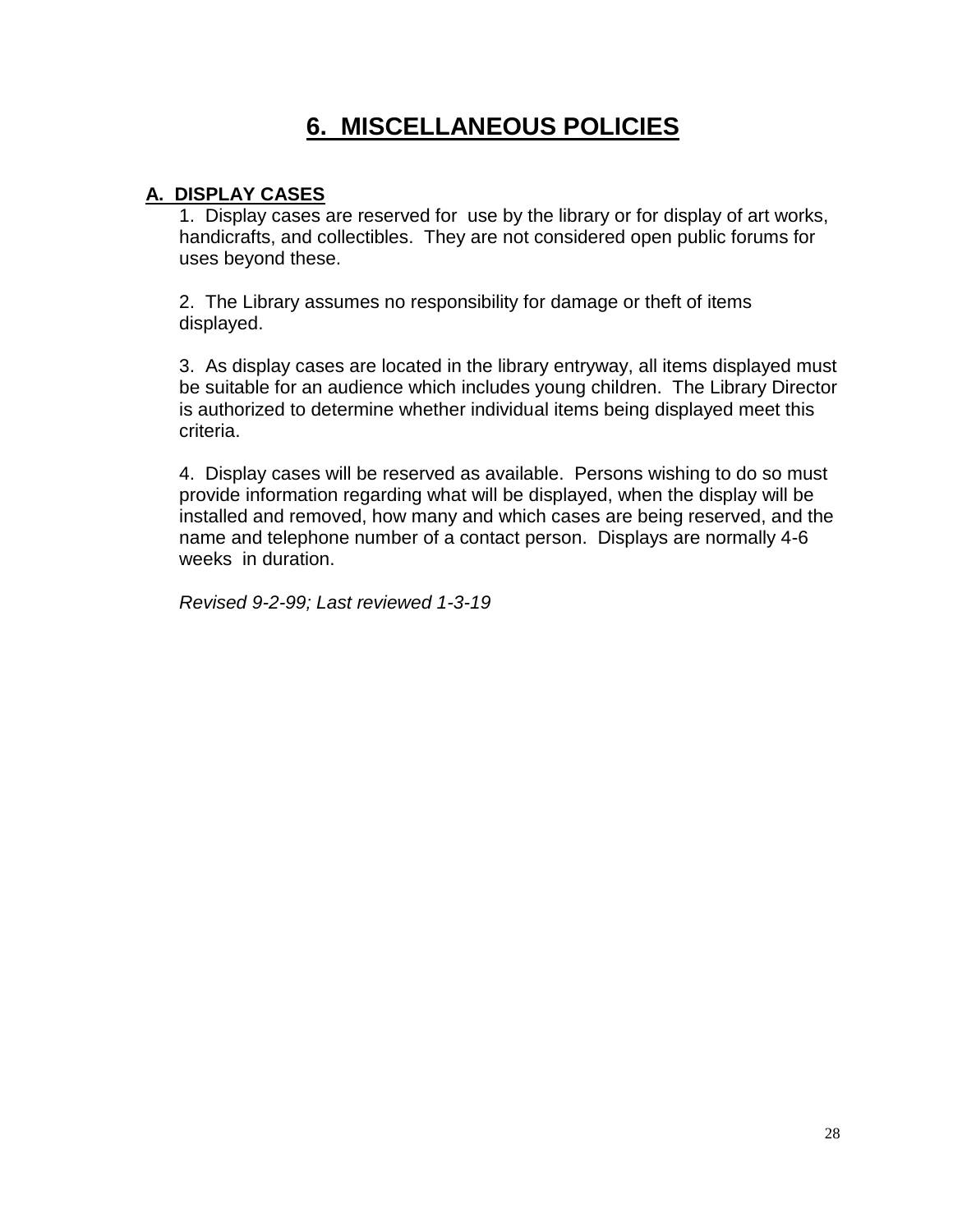# **B. BULLETIN BOARDS AND HANDOUTS**

Information on state and local organizations, activities, meetings, or events of a non-commercial nature may be made available to the public through the library's bulletin board and handout areas. Information from the federal government may also be made available*.* Only one copy of any item may be posted on the bulletin board; multiple copies of handouts will be accepted. Dated items will be removed after the event they publicize is past. Items not pertaining to a specific date may be removed after one month on the bulletin board or two months in a handout area.

*Revised 6-4-09; last reviewed 1-3-19*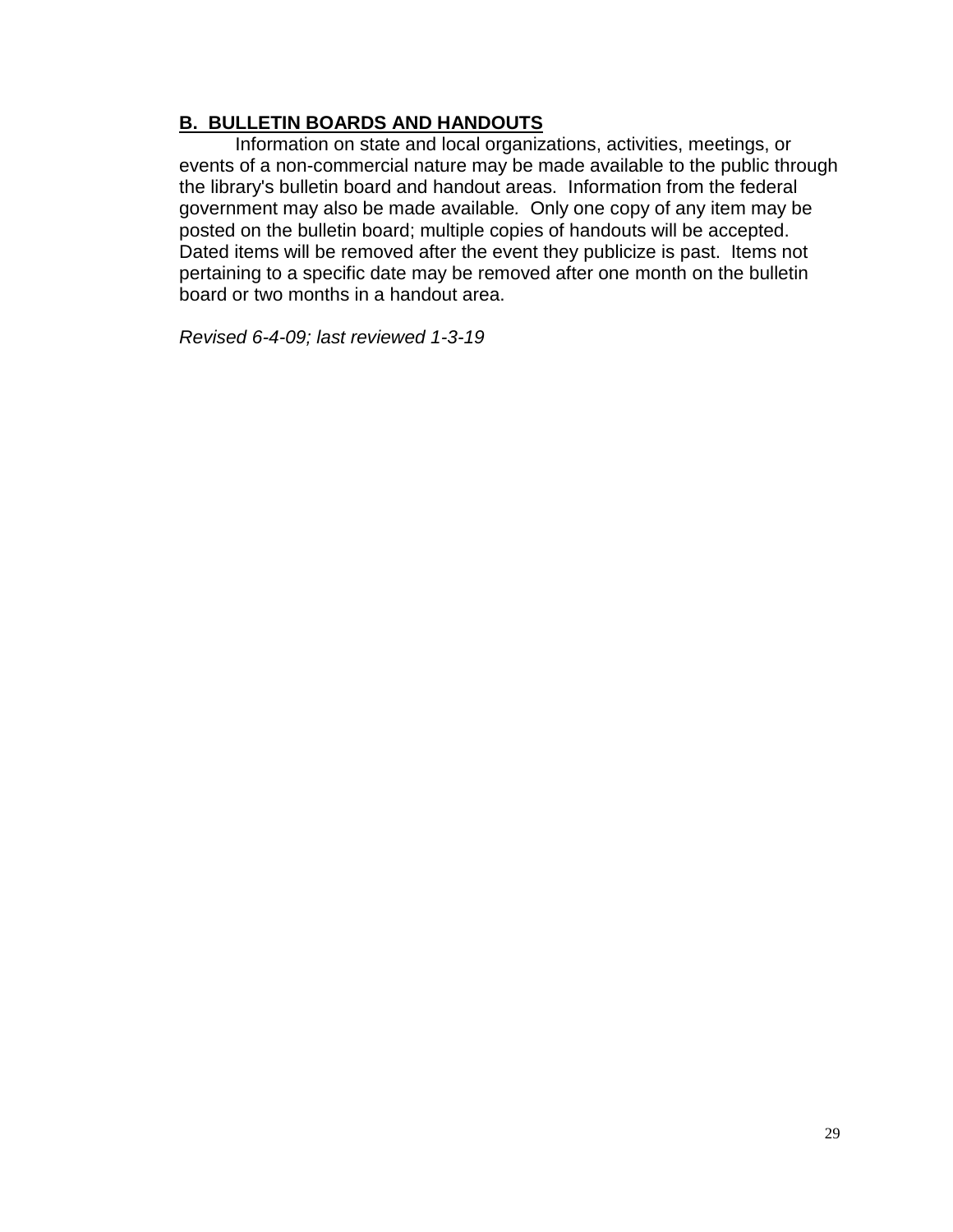# **C. COPYRIGHT COMPLIANCE POLICY**

1. It is the intent of Iola Public Library to comply with the copyright laws of the United States, Title 17 of the U.S. Code. Materials owned by Iola Public Library may not be duplicated by library staff or by those to whom the materials are circulated without written permission of the copyright holder. Exceptions are made when the item is in the public domain, when such copying falls within fair use, or is done for preservation or replacement purposes in the manner allowed by Section 108 of the copyright law.

2. DVDs and other audiovisual materials may not be shown to groups by the library or by borrowers unless the performance falls within fair use as defined under copyright law, the item has been purchased with public performance rights, written permission has been obtained from the copyright holder, or in the case of library viewings of movies the item is covered by a performance umbrella license. Those persons borrowing DVDs assume liability for copyright infringement.

3. Televised programs shall not be recorded off the air unless permission to do so is granted by the copyright holder. Items donated to the library which are recorded from a broadcast or copied from an original will be discarded, and never either added to the collection or sold.

4. The library provides self-service copying equipment and will post the required copyright notice. The persons using the copying equipment is liable for any copyright infringement. When patrons require staff help with copying, library staff will refuse to duplicate materials if, in their judgment, fulfillment of the copying order would involve a violation of copyright law.

*Revised 8-5-19*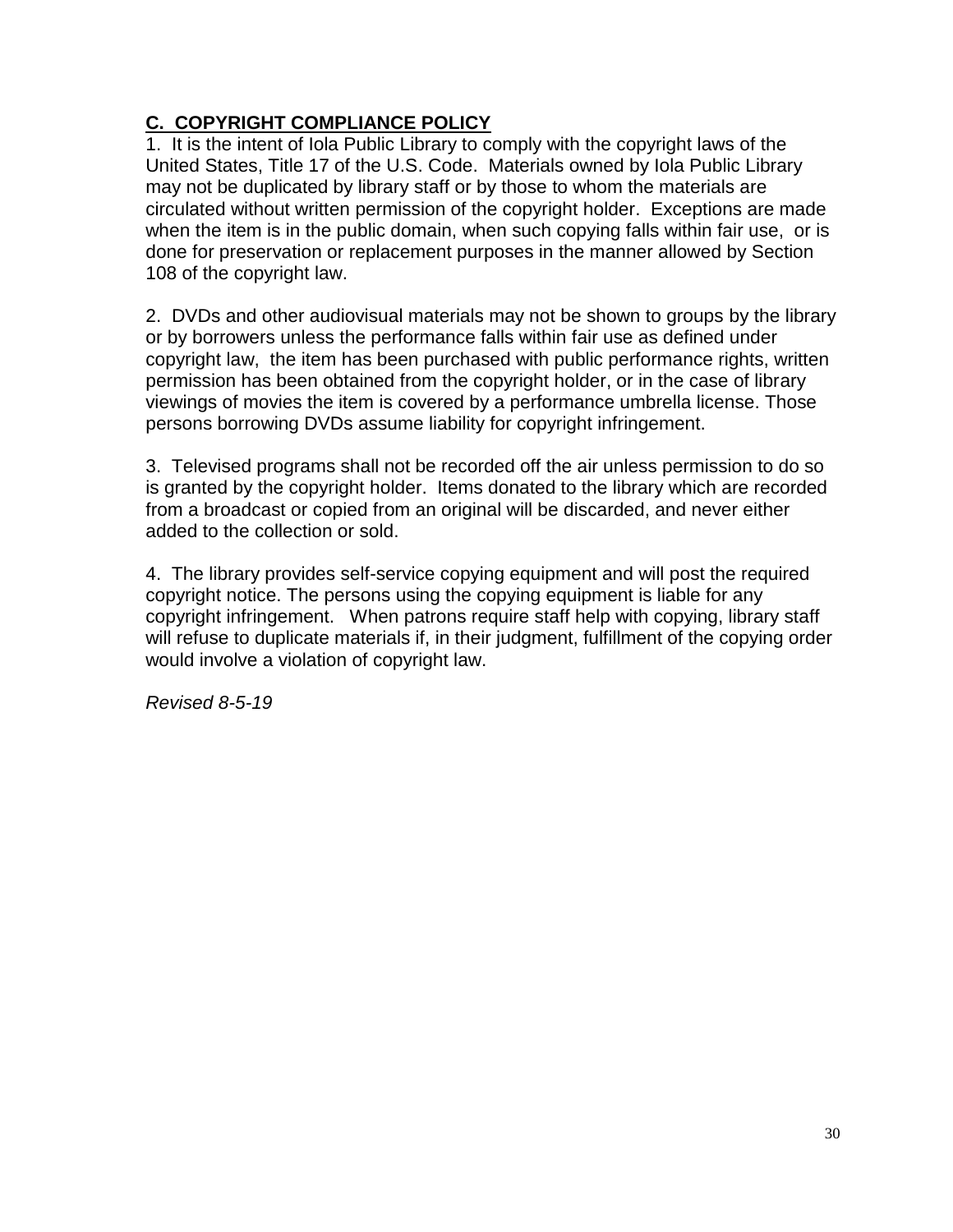# **D. CONFIDENTIALITY OF RECORDS**

Records of patron registration and circulation which pertain to identifiable individuals shall be regarded as confidential. As permitted by K.S.A. 45-221 (a) (23), they are deemed to be not subject to disclosure under the Kansas Open Records Act. Such records shall not be made available except pursuant to a valid process, order, or warrant.

This policy shall not be so construed as to prevent the library from pursuing the return of, or payment for, overdue library materials.

*Revised 10-2-03; last reviewed 8-5-19*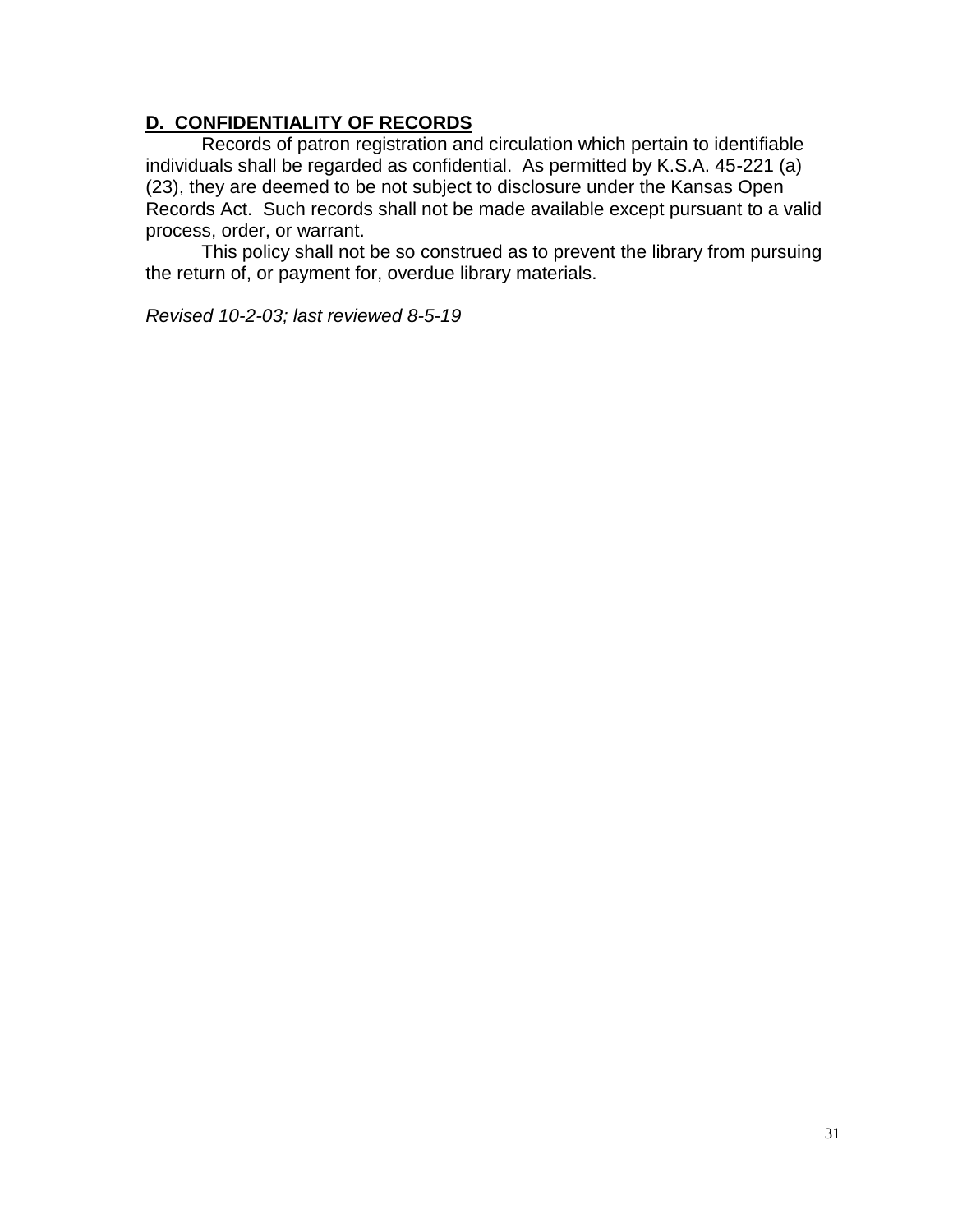# **E. GIFTS**

The library is grateful for the generosity of persons who make gifts to the library which allow us to stretch our resources and make available items which would otherwise not be available to the community.

Gifts of books and other materials are accepted with the understanding that items not added to the collection (those that are duplicates, outdated, in poor condition, etc.) may be disposed of through the library book sale or other means. Items accepted will be integrated with the library's collection.

Monetary gifts will be used for the purpose specified by the donor. Nonmonetary gifts other than books may be accepted with the understanding that the library is free to use them as needed, and dispose of them if no longer needed. The library reserves the right to decline either monetary or non-monetary gifts if inappropriate or unneeded by the library. When at least \$250 is donated or given as a memorial, the name of the person making the donation, or for whom the memorial is designated, will be added to the memorial plaque.

No appraisals will be made for non-monetary gifts. On request, we will provide a statement for tax purposes describing the gift.

*Revised 8-6-09; Last reviewed 10-7-19*

#### **Consider adding:**

**Under existing law, gifts to libraries may be deductible; the deductibility is governed by the provisions of the Internal Revenue Service Code of 1986 as amended. Library staff shall not provide appraisals or establish value. Valuation of the gift is the responsibility of the donor.**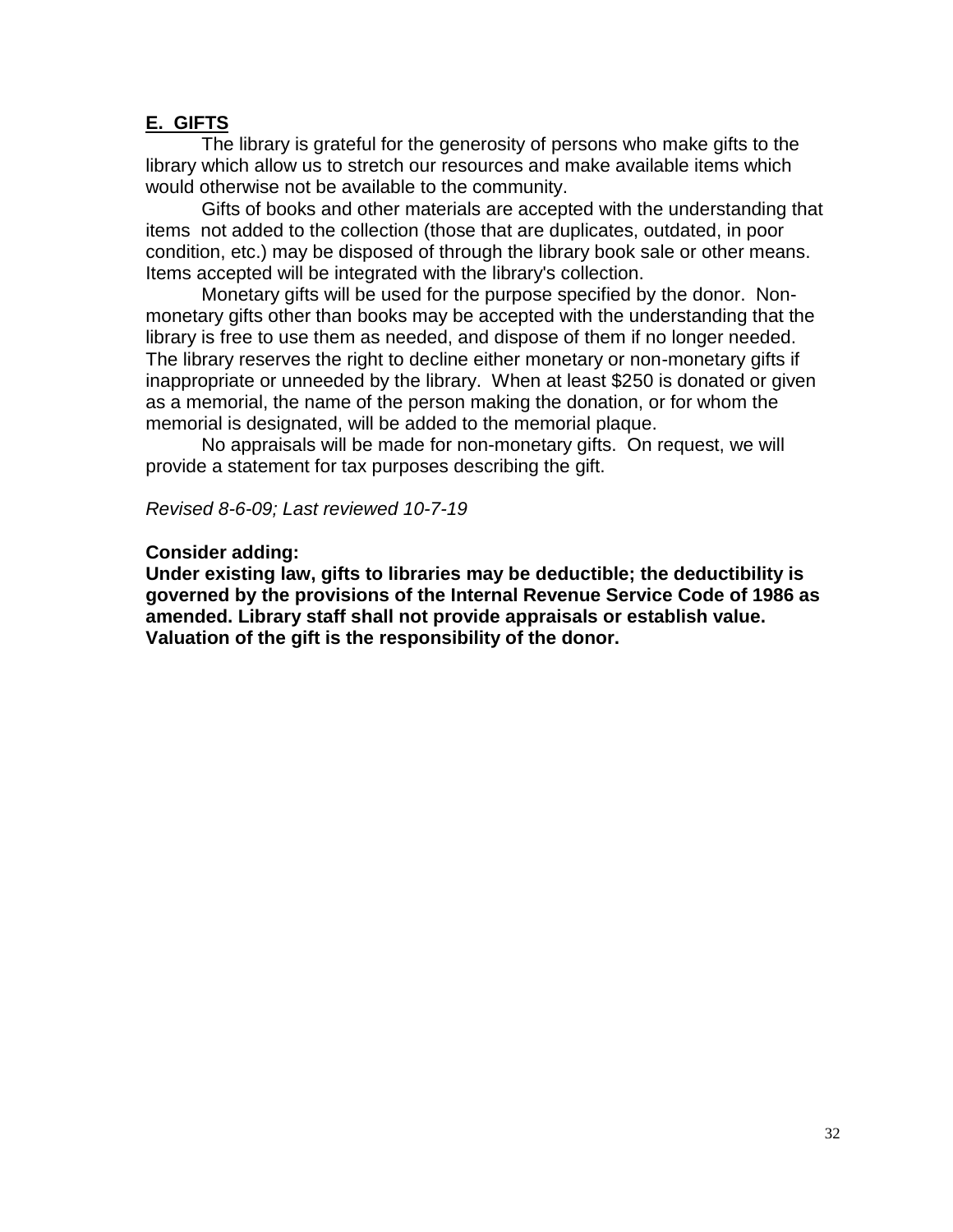# **F. PATRON CONDUCT**

In order to provide an environment in which all patrons may safely and freely use and enjoy the library, some expectations regarding patron conduct must be enforced. All patrons observing proper conduct in the library are allowed to freely make use of the library. Those whose conduct is disruptive to library operations and other patrons' use of the library may have the privilege of using the library abridged or denied to the extent necessary to deal with the problem.

No list can be exhaustive, and any conduct which disrupts the library is prohibited. However, conduct which may lead to denial of library privileges includes, but is not limited to, the following.

--damaging library property

- --threatening or harassing patrons or staff members, including close-up photography or recording without their permission
- --bringing animals into the library except those needed to assist a disabled person
- --eating or drinking except as defined in the Food and Drink policy
- --smoking or using e-cigarettes and similar products
- --playing of audio equipment so that others may hear it
- --talking loudly enough to disturb others
- --use of a cell phone in a manner that disturbs others; cell phones should be set to silent, vibrate, or turned off, and when talking on a cell phone, persons should either use a low conversational voice or move to the foyer
- --body odor so offensive as to disturb others
- --soliciting or selling items in any public area, and in staff areas unless authorized by the senior staff member on duty
- --anything which may be reasonably expected to result in injury to self or others
- --any illegal activity
- --any photography or recording which discloses a patron's use of books, other materials, or in other way's infringes on a patron's right to privacy in their choice and use of library materials and services

Patrons indulging in improper conduct may be asked to cease that conduct, to move to another location or activity, or to leave the library; severe or recurring problems may be dealt with by barring use of the library to the individual involved, or by making library use conditional. In general, the least restrictive means which effectively deals with the conduct should be employed. Minor problems should be dealt with by the staff member observing it; more serious or recurring problems should be handled by the senior staff member on duty. Only the Director or library board may bar an individual indefinitely from use of the library. Police should be called when conduct is illegal, when it poses a threat to the library or an individual, or when an individual refuses to leave the library when asked to do so.

When any serious incident or one in which an individual is asked to leave the library occurs, the senior staff member on duty will prepare a written account for the Director by the end of the next working day. *Revised 4-6-20*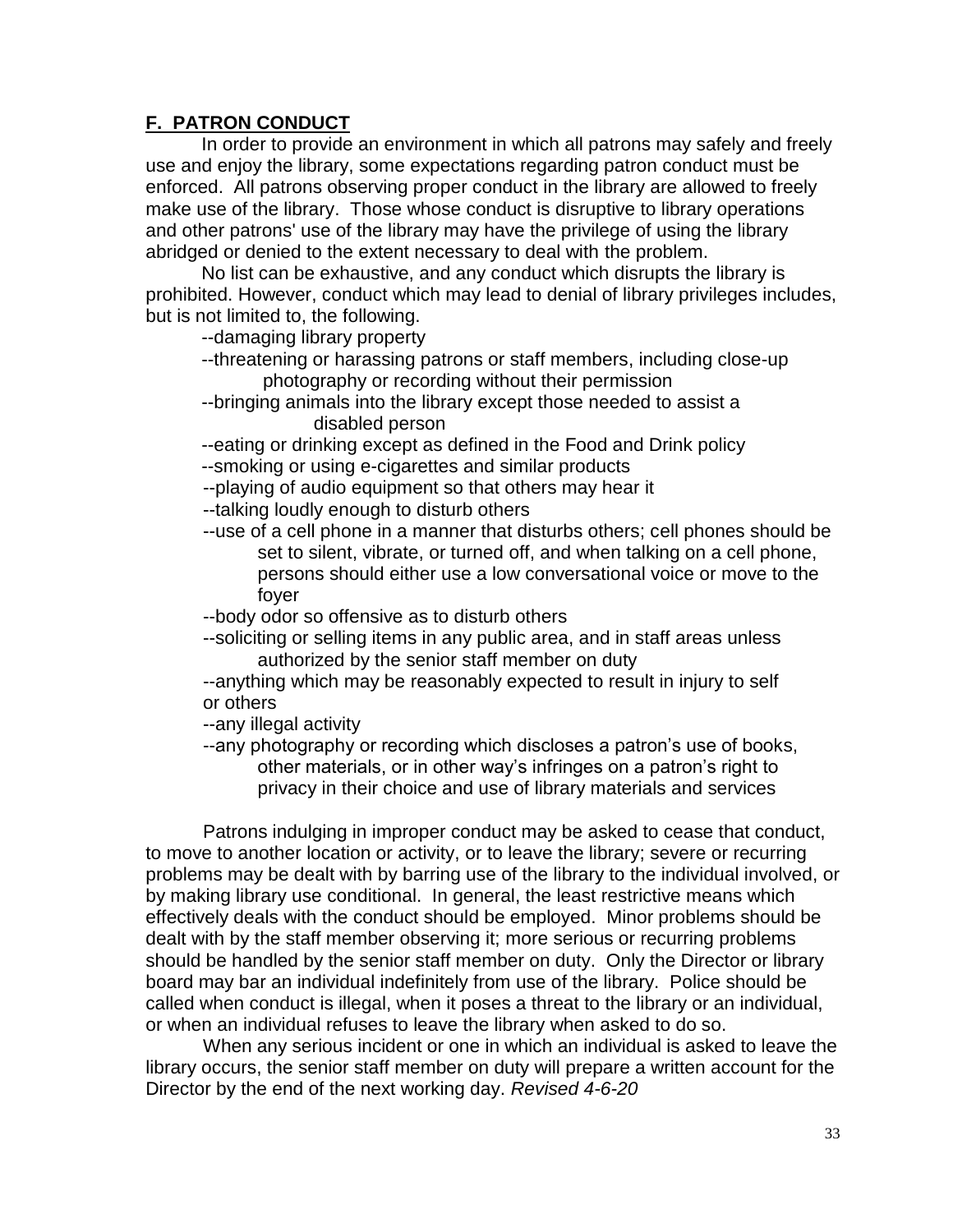# **G. UNATTENDED CHILDREN**

As a public library, one of our highest priorities is to foster a love of learning and reading in the young people of our community. Children are encouraged to use and enjoy the library, our collections, services, and programs. The Iola Public Library is also an open, public building where the well-being and safety of children left alone is a serious concern. Therefore, library personnel will not assume the responsibility for the care or supervision of unattended children.

1. Library personnel do not provide care or supervision of children, except to the extent needed to uphold library rules of conduct and use, and do not accept responsibility for such care. Parents or other caregivers are responsible for their children and their behavior.

2. Children under the age of seven may not be left unattended in the library and should be accompanied by their care provider (age 16 or older) at all times, including during programs.

3. Children age seven and older may be left unattended provided their behavior follows the Code of Conduct for the library. Such children are subject to the same rules of conduct as other patrons and the same consequences, including being asked to leave the library. This possibility should be taken into account when deciding whether to leave a child unattended in the library.

5. Children left unattended in the library in violation of this policy may be considered a child in need of care, and the matter referred to the police or Department of Children and Families.

6. Parents and caregivers are responsible for ensuring that children under the age of 14 are not left at the library at closing time without a way home. Adults should check library hours if they are providing transportation for children left alone at the library.

7. When children are left unattended at closing, at least two (2) library staff will wait with the child and assist them to contact a parent or care provider. Library staff will not drive children home. After 15 minutes, the police will be contacted to take custody of the child and a letter will be sent to the parent or legal guardian warning of the violation of library policy. A second incident will result in the library requiring that the child be accompanied by an adult during his or her library visits.

*Revised by the library board 4-4-13; last reviewed 11-4-19; revised 8-2-2021*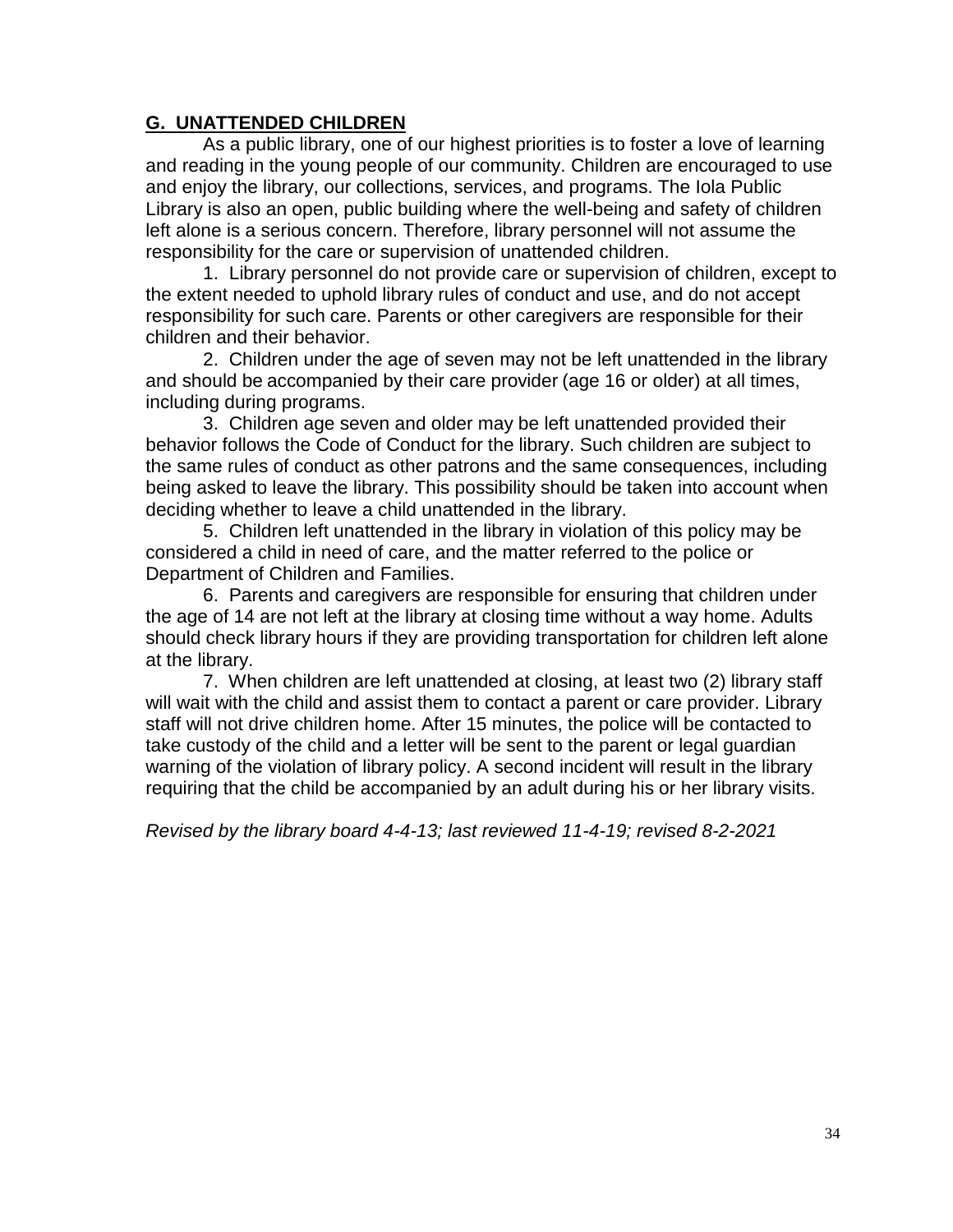# **H. PUBLIC USE COMPUTERS AND INTERNET ACCESS**

1. The purpose of this policy is to define computer and Internet services provided by the library and to restrict access to those materials which are child pornography, obscene, or, for minors, which are harmful to minors.

In fulfillment of the library's mission, the Iola Public Library is committed to meeting the information needs of the people we serve by providing the greatest possible information access within the means of the library and within the limitations of policy and law.

2. The library is concerned for the safety and security of users who access online information. The library has no control over the content of the Internet and cannot be held responsible for what the user sees when using the Internet. The restricting of a minor's access to the Internet beyond that required by this policy is the responsibility of the parent or legal guardian.

3. A user may not use a library computer:

- To access or display information that is obscene or child pornography as defined by Kansas law
- if a minor, to access or display information that is harmful to minors
- to disclose, use, or disseminate personal information that could threaten or create a vulnerability for a minor, for any other person, or for the library
- to send threatening, obscene, abusive or harassing messages
- to attempt to gain unauthorized access to any data, computer, or network
- for any illegal purpose

4. The library shall use a DNS-based filter. Such filter shall be configured as nearly as possible to prevent access to materials that is obscene, child pornography, or harmful to minors while allowing access to other information.

It is recognized that filters do not block all inappropriate sites or allow access to all legitimate sites. The filter will be disabled upon request by an adult, or for a minor to enable access for bona fide research and other lawful purposes. Computers must not be used to display sexually explicit images, even when sites are not blocked by the filter or when the filter is disabled.

5. Patrons who encounter web sites which they believe should be blocked but which are not, or who are prevented from accessing web sites which they believe should not be blocked, may submit a complaint. This should be given in writing to the senior employee in charge and include the URL of the site in question and whether the request is to block or unblock it. Staff shall examine the site and determine whether it should be blocked or unblocked. If the filter currently being used is a regional service, the information and recommendation shall be forwarded to the appropriate regional staff.

Complaints about enforcement of this policy or observed patron behavior which violate this policy shall also be submitted in writing to the senior staff person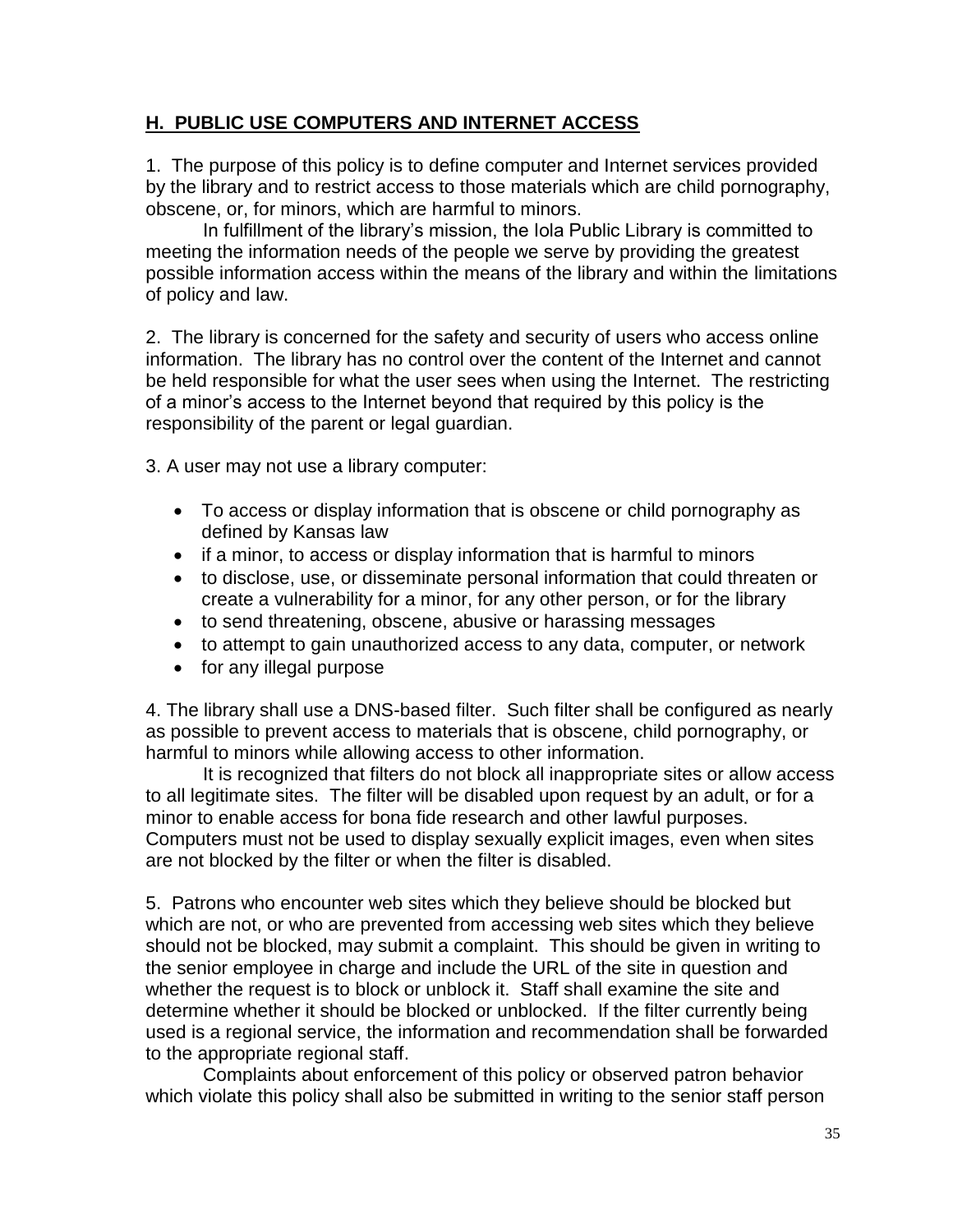in charge, providing as much detail as possible.

6. The library shall inform patrons of the provisions of this policy, including the standards used and procedures for complaint, by making the policy available on the library's web site and in print at the circulation desk.

7. Some public computers may be reserved for specific functions, such as using specific software or using the library's catalog. All other public computers will have Internet access.

8*.* Computers are available on a first come-first served basis. There is a 60 minute time limit on computer use. Computer management software will be used to enforce this time limit and requiring patrons to log in to use the computers. Additional time may be added if the public Internet computers are not all occupied, and those who have had a morning session may be given an additional one after noon. Patrons must be in good standing to have an active account for logging in. Visitors without library cards may be allowed to log in using a guest account. Users attempting to circumvent the computer management system may have their computer privileges revoked.

9*.* Patrons may not load software on the computers. Files may not be saved to the hard disk, but may be saved to the patron's own storage devices. Although reasonable precautions will be taken, the library does not guarantee the hard disks to be virus free and assumes no liability for virus infections if persons save files to their own disks.

10. Copies may be printed at the rate of 10 cents per page. Payment should be made at the circulation desk.

11. Patrons may use their own laptops or other devices to use the library's wi-fi network. The library does not provide technical assistance in configuring a patron's device for wireless Internet. Laptops may be plugged in to a library electrical outlet where this does not create an obstacle for other users of the library, such as an electrical cord across a traffic path.

Users of the library wi-fi must follow the same guidelines, where applicable, as for other Internet use. Therefore, wi-fi access is filtered, sexually explicit images may not be displayed, and the network may not be used to send threatening, obscene, abusive or harassing messages, or for any illegal purposes.

Public wi-fi is not secure. Information sent to and from a patron laptop computer may be captured by someone else with a wireless device and appropriate software. The library assumes no responsibility for the safety of patron equipment or data resulting from connection to the library's wireless access.

12. Users who violate this policy may be denied use of the library's computers.

13. Hotspot circulation

The library will make available hotspot devices with wireless service for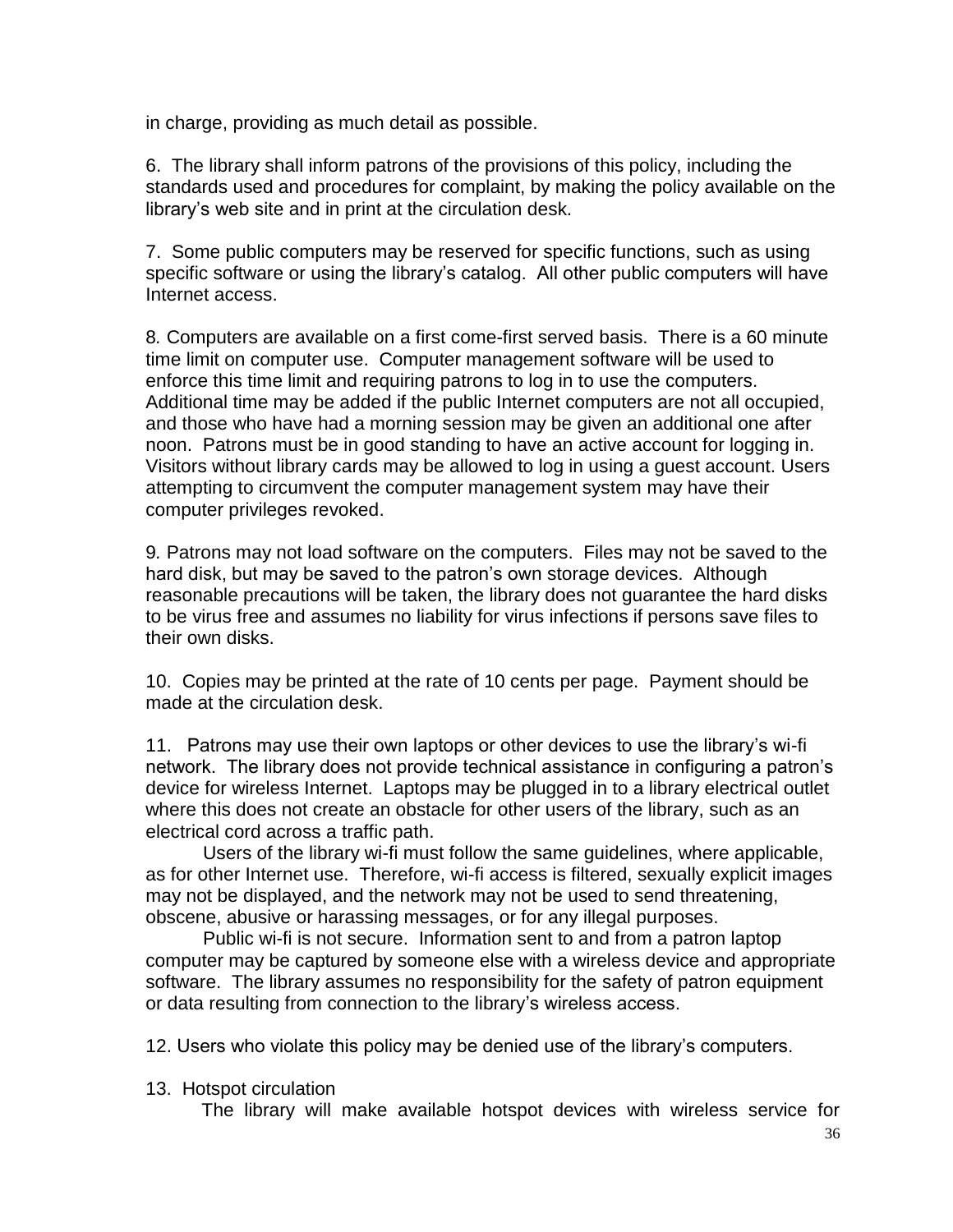circulation to any patron in good standing. The borrowing period is 2 weeks, with renewal allowed if there are no holds. Only one hotspot per household may be checked out. Service will be disconnected for hotspots which are 7 days overdue. Overdue fines are \$1 per day for both adult and juvenile accounts.

Hotspots should be kept in a temperature-controlled environment (not left in vehicles, for example). They should not be put in the book drop.

Users who return hotspots late more than once or violate other portions of the library's policy regarding hotspots may be denied use of the service in the future. *Revised 11-2-20*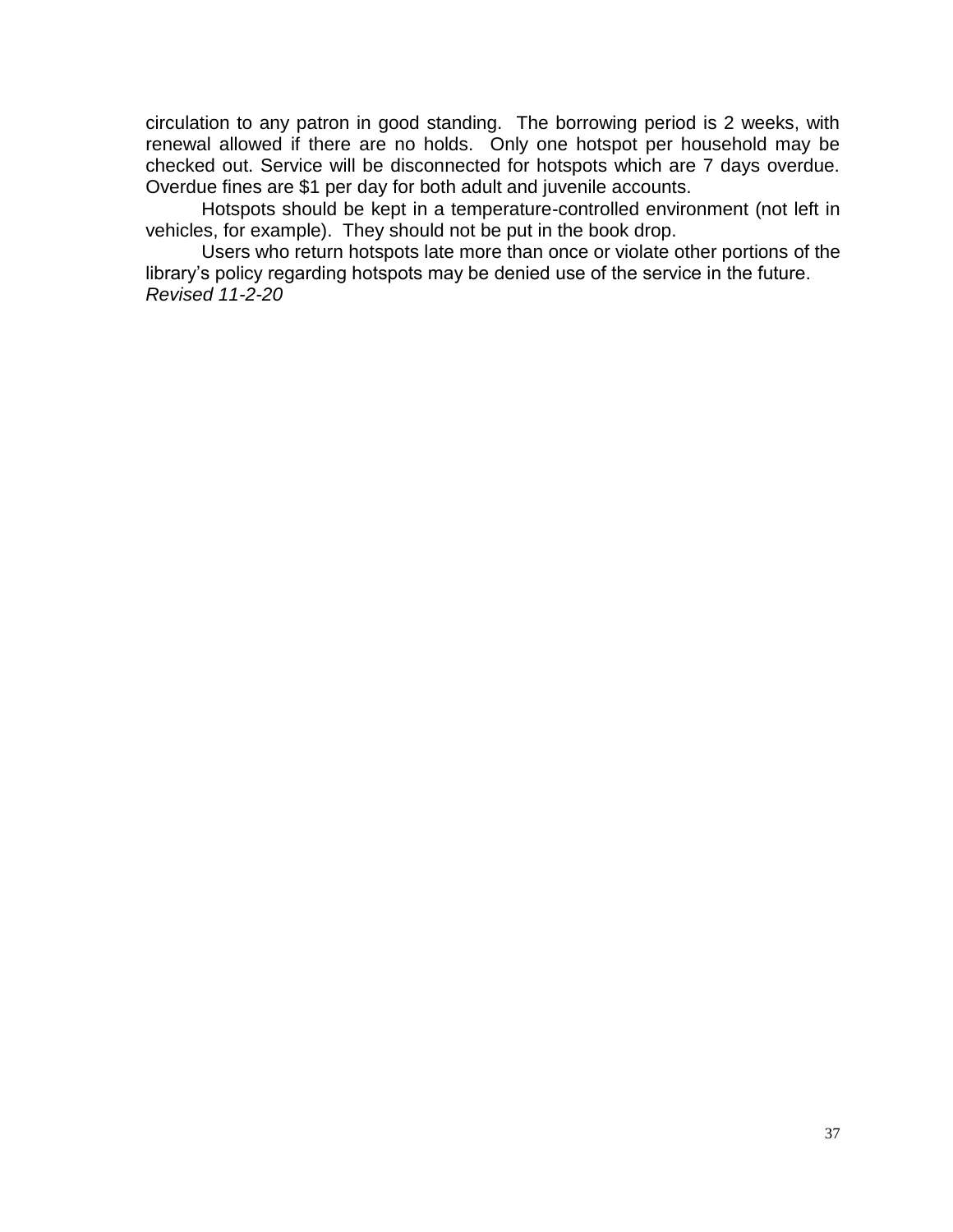# **I. FOOD AND DRINK POLICY**

1. For the purpose of this policy, drinks refers to non-alcoholic beverages. Drinks in covered containers may be consumed in the designated coffee area.

2. In other public areas, drinks in spill-proof containers (such as capped bottles) may be consumed, except at the computers.

3. Food may not be consumed in public areas.

4. Food and drink may be served in the meeting room or at library-sponsored special events without regard to the restrictions above.

*Adopted 6-3-10; last reviewed 1-6-20*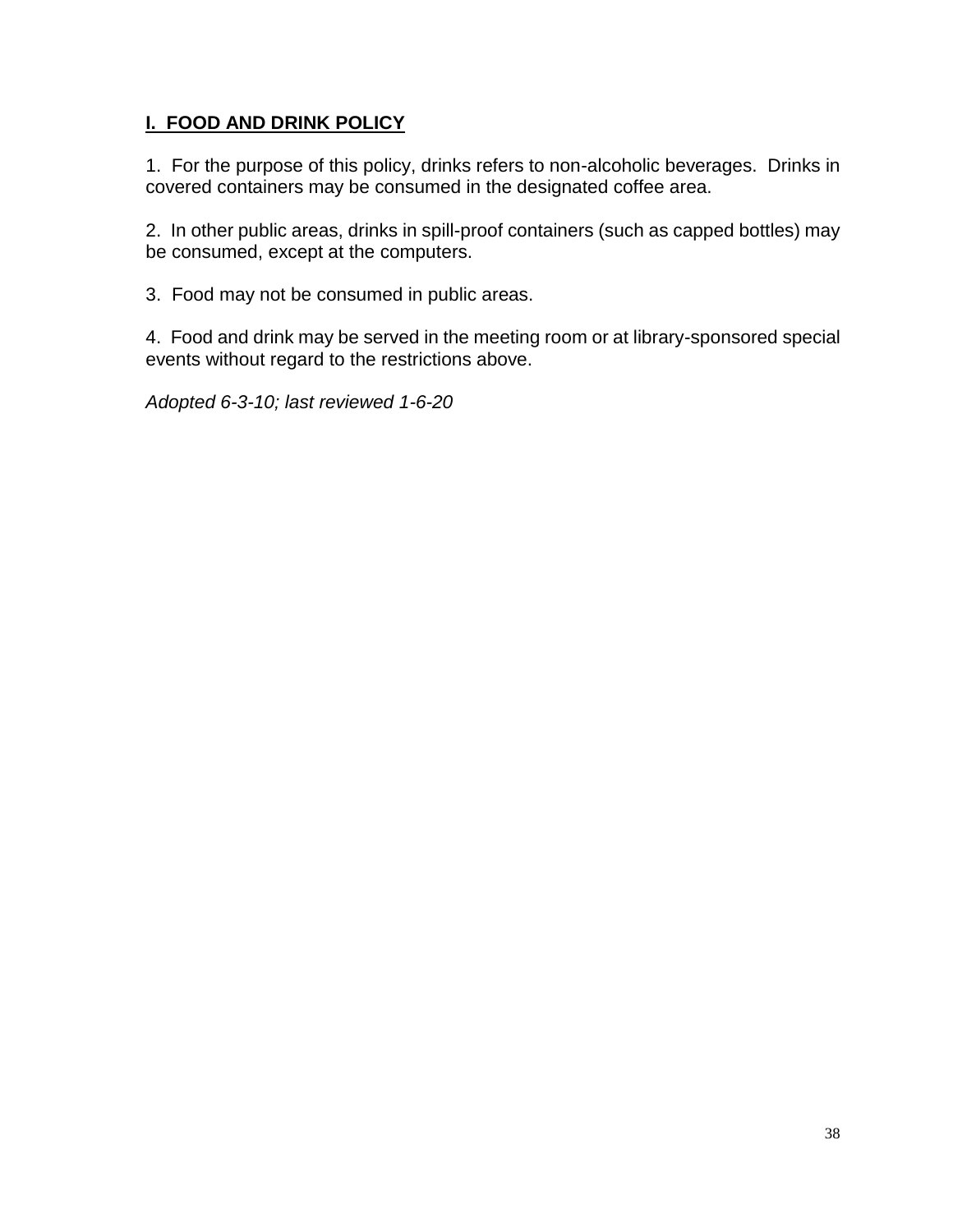# **J. MEETING SPACES**

Iola Public Library has two meeting spaces available for public use: the meeting room in the library, and the Flewharty-Powell Annex to the library at 211 East Street. The library welcomes the use of these rooms for non-commercial purposes. Sales parties hosted by individuals and not businesses are not considered commercial for the purposes of this policy. Businesses may reserve the rooms for internal employee training, or for programs offered as a service to the public at large.

- 1. Both spaces are available from 7:00 A.M. to 10:30 P.M regardless of beliefs or affiliations of the users. Only one user after regular library hours will be scheduled per day.
- 2. The meeting room and Annex may not be used for any unlawful purposes.
- 3. No fee, admission charge or donation is permitted for entrance into any event. Fees may be charged only to cover the actual expense of materials/supplies used during the meetings. No products or services maybe advertised, solicited or sold.
- 4. No display, banners, charts, decorations, etc. will be attached to the walls or ceilings, other than the tack board which is provided in the meeting room.
- 5. No display, banner or advertisements will use the library telephone number as a contact point, nor identify the library as a sponsor. Library staff will not handle phone calls or messages for persons utilizing either space.
- 6. A key for access to the meeting spaces will be provided. The key should be returned immediately following conclusion of the event. It may be turned in at the library circulation desk or left in the book drop along the alley. If keys are not returned by the time the library closes on the following business day, the individual or organization using the room will be charged the cost of changing the locks.
- 7. Rules for food and beverages are as follows:
	- a. Meeting Room: Food or non-alcoholic beverages may be served, but no cooking may be done on the premises and no flames are allowed. Food already prepared in slow cookers or roasters is allowed. The sink may be used for rinsing out coffee pots, pitchers, etc., but dishwashing should not be done. Appliances and dishes on the counter or in the open cupboards may be used.
	- b. Flewharty-Powell Annex: Food or non-alcoholic beverages may be served. The kitchen may be used to prepare food. The refrigerator, pans, utensils, appliances, etc. which are in the kitchen may be used. The china is not available except by special arrangement.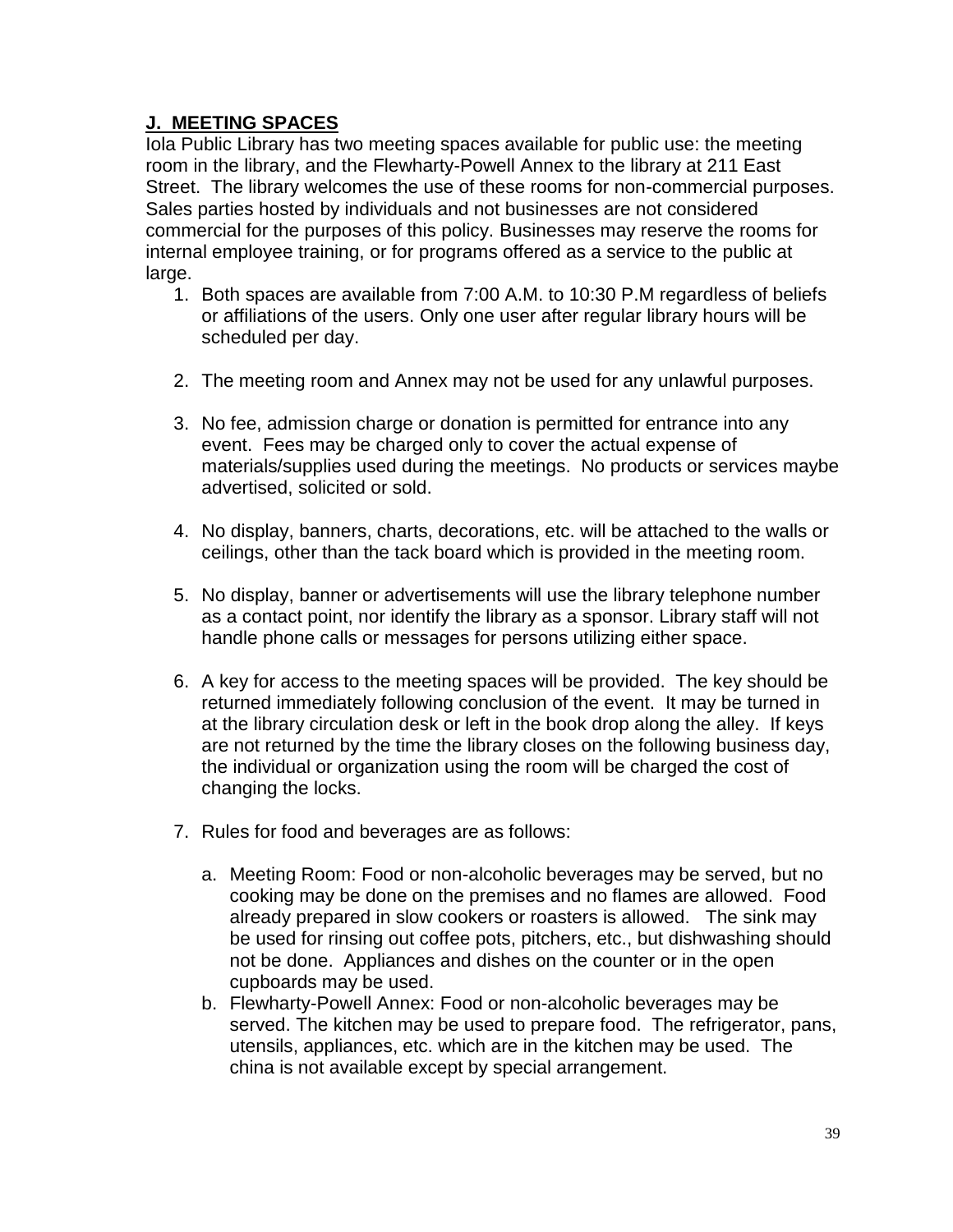- 8. The meeting room use fee is \$30.00 for up to 4 hours and \$10.00 per hour thereafter. The Flewharty-Powell annex use fee is \$35 for up to 4 hours, and \$10 per hour thereafter. Meeting spaces may be reserved by request in person, over the telephone, through e-mail, or other means of communication. The reservation will expire unless the fees are paid within one week. A security and cleaning deposit of \$50.00 is required for either place. Following the event, the deposit will be returned if the meeting room or Annex is left in satisfactory condition. If not, the cost of cleaning or set-up will be deducted from the deposit. If the event is cancelled, a cancellation fee of \$15 will be retained, and the balance of the fee and deposit returned. The library and associated groups (the City of Iola, Friends of the Library, and Southeast Kansas Library System may use the meeting spaces without charge.
- 9. Reservations may be made up to 6 months in advance and as short as 24 hours prior. Groups are limited to scheduling 3 meetings at a time.
- 10.An adult (21 years or older) must be in attendance when minors are present. (1 person of age for every 10 minors present)
- 11.Those using the meeting spaces are responsible for setting them up and returning them to the designated configuration before leaving the building. They are responsible for clean-up, trash removal and all damages incurred. Sweeping and vacuuming are not necessary unless there are spills or out of the ordinary debris. Cleaning supplies in the meeting spaces may be used. In the Annex, all items used should be left clean. So that the dishwasher is run often enough to keep it in good working order, it's preferred that you use it for washing any pans, utensils etc. which belong in the house. Dishwasher detergent is provided under the sink. Items which are brought in for the meeting may be washed in the sink.
- 12.The Library is not responsible for lost or stolen items.
- 13.The number of persons in the rooms may not exceed the posted occupancy as set by the fire department (64 in the meeting room; 47 in the Flewharty-Powell Annex).
- 14.Exceptions to these policies are permissible only by approval from the Iola Library Board.
- 15.Users of the meeting room may use the ceiling-mounted projector, TV, and DVD player which are in the room. Users of the Flewharty-Powell Annex may use the TV and DVD player which are in the house. Other equipment available at the library, such as projection screen, overhead projector, data projector, and opaque projector, must be reserved separately. No technical support is provided. Users must supply their own laptops for PowerPoint or similar presentations.

*Revised 1-6-20*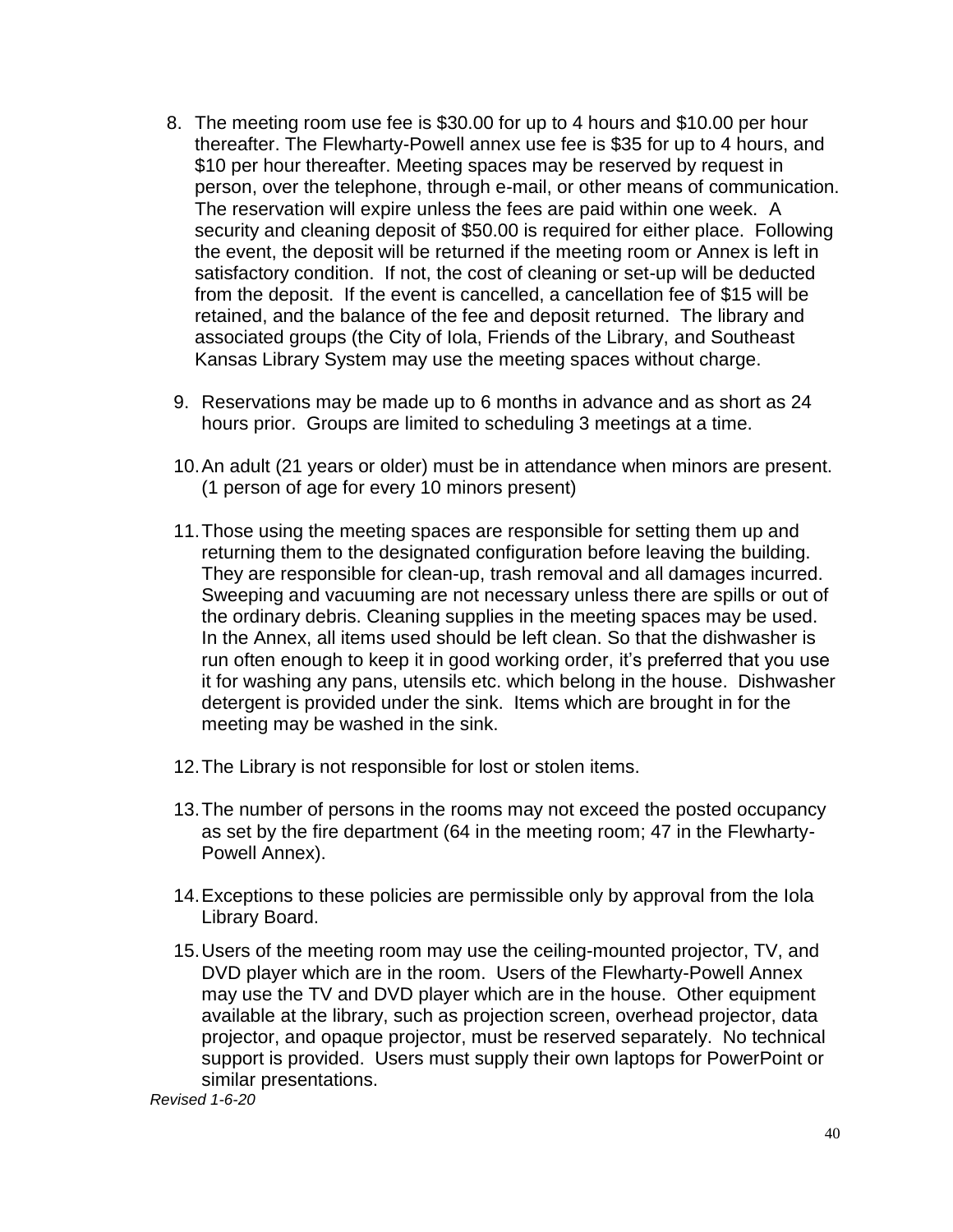# **7. ADMINISTRATIVE POLICIES**

# A. Credit card

1. One or more credit cards may be held by the library. Any such credit card shall remain under the control of the Director, who may authorize its use by other staff members for specific limited purchases. Ordinarily, such authorized uses will be purchases for which invoicing is not readily available in a timely manner, such as certain online purchases or conference attendance.

2. When the credit card is used, documentation such as a billing record shall be provided to the Administrative Assistant. The Administrative Assistant shall match such records with the credit card statement when it arrives and will bring any discrepancy to the attention of the Director before submitting the bill for payment.

3. When the credit card statement is received, it shall be reviewed by the treasurer before payment. Payment is authorized upon the treasurer's approval, without waiting for board approval if necessary to avoid late charges.

# B. Mileage and meals

1. When library employees must use their own vehicle to attend business-related conferences, continuing education, or meetings, mileage will be paid at the IRS allowed rate.

2. Reimbursement is made for meals while traveling on business. A receipt for the cost of the meal, including tip, should be turned in to the Administrative Assistant. Breakfast charges will be reimbursed if the schedule requires leaving home prior to 6:00 a.m., not including meal time. Supper charges will be reimbursed if the schedule requires arriving at home later than 7:00 p.m., not including meal time. No reimbursement is made for snacks, beverages while traveling, etc.

# 3. Photocopy and other charges

Employees may use services for which SEKLS or Iola Public Library charges at reduced rates, as follows:

Photocopies: 10 cents per copy Color photocopies: 20 cents per copy Printed pages from computer printer: 5 cents per copy Disc repair: \$1.00 Faxes: 10 cents per page to receive; actual telephone charges to send

# C. Use of equipment and furniture

Computers may be used for personal use during break times and outside the workday. If expendable supplies are used, reimbursement must be made. (For copies, see above; for disks or other supplies, see the Administrative Assistant).

Telephones should only be used for personal use on break times or emergencies, and generally only for local telephone calls. No personal long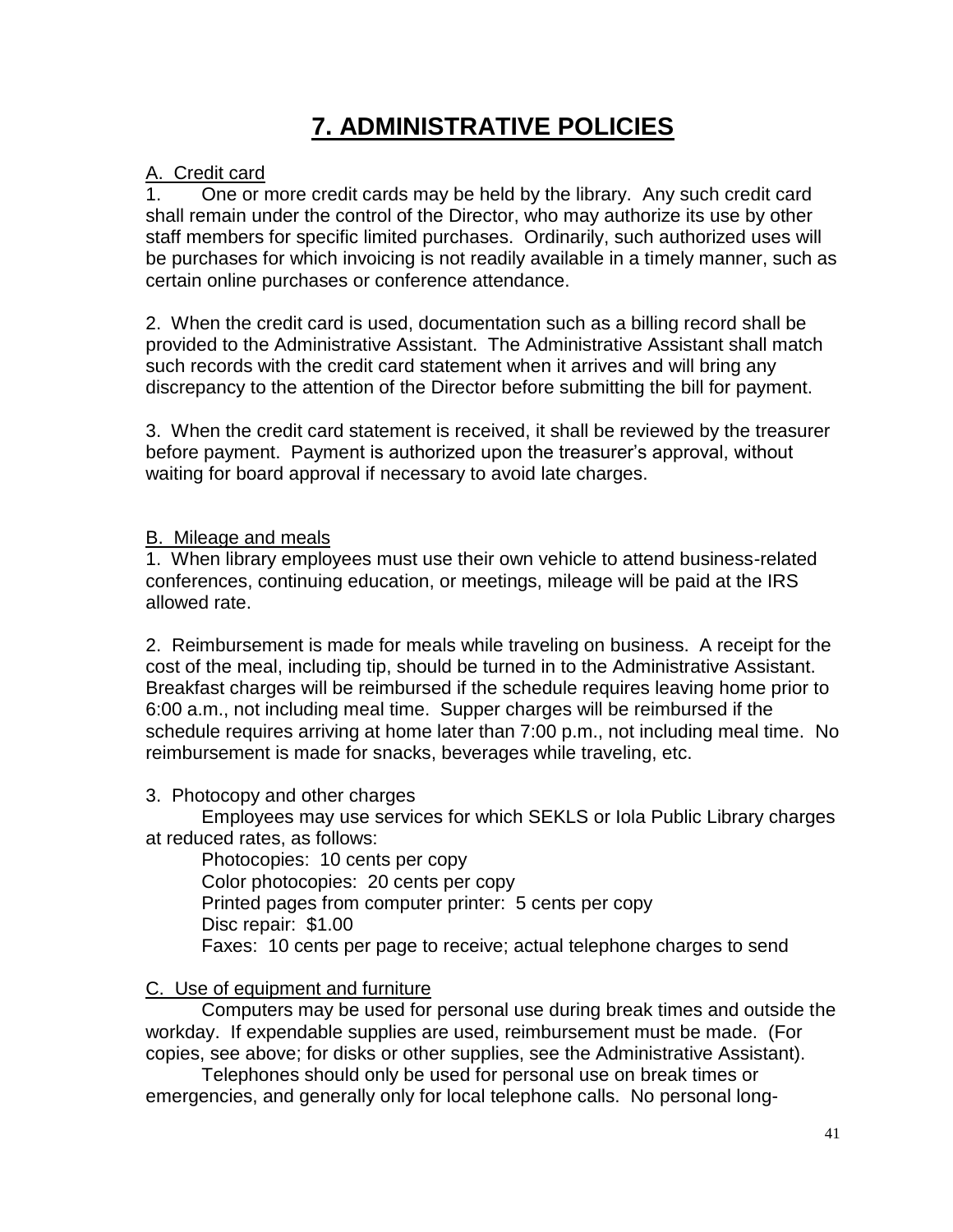distance calls should normally be made.

No SEKLS or library property is to be removed from the building for personal use without prior permission of the Director or, in his absence, the Administrative Assistant. Permission is generally given to borrow such items as folding tables, drink cooler, etc. if such requests are not made on a regular basis. Expendable supplies are not to be taken for personal use.

#### D. Kansas Open Records Act.

It is the policy of the library to close records which may be discretionally closed under the Kansas Open Records Act, including personnel records, letters of reference or recommendation, work product of an attorney, and public records containing information of a personal nature where a public disclosure would constitute a clearly unwarranted invasion of privacy.

The library director is designated as the Freedom of Information officer.

#### E. Endowment fund

Each year the budget will include a transfer from the Iola Public Library Endowment Fund, which is placed with Your Community Foundation. At the time the budget is prepared, an amount equivalent to 4% of the current balance of the fund will be included in the budget. After January 1, a distribution to the library of the amount included in the budget will be initiated.

*Revised 9-8-20*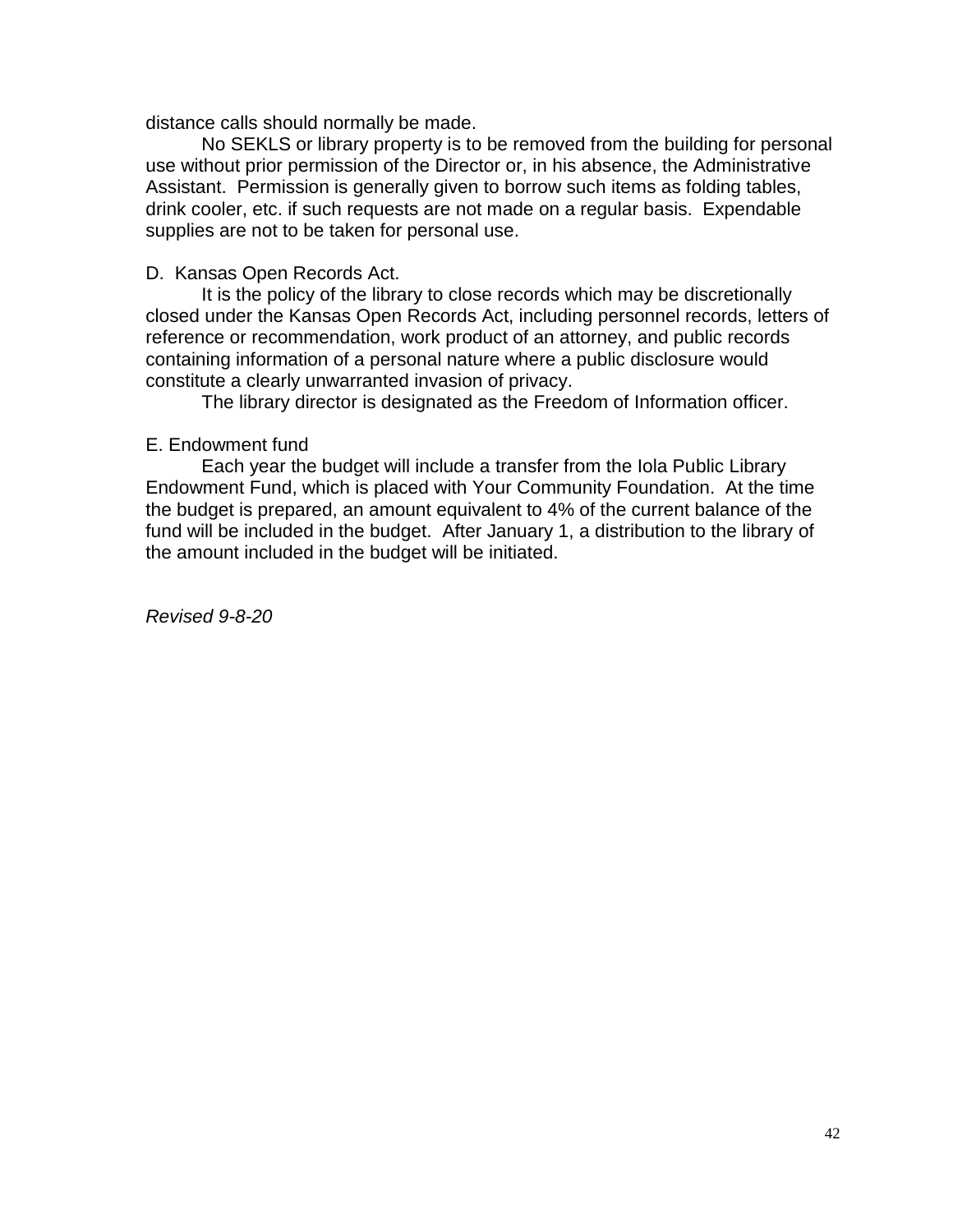# **8. Emergency preparedness policy**

- A. Written procedures for various types of emergencies shall be kept in easily located places at the circulation desk and in the SEKLS offices. Procedures shall be written as succinctly as possible for quick use in an actual emergency. Every staff member should know the location of the written procedures.
- B. In the event of an actual emergency, staff members should quickly take the relevant instructions and use them as a guide.
- C. Staff members who are ever left in charge of the library should thoroughly acquaint themselves with the procedures for each type of emergency.
- D. Since it is not feasible to write a plan covering all possible scenarios in case of an actual emergency, staff should exercise judgment in carrying out emergency plans. They should be aware of all possible alternative routes and exits, which staff members are available to direct patrons, etc. In all situations, safety of patrons should be the top priority.

*Adopted by the library board 7-2-15; reviewed 10-7-19*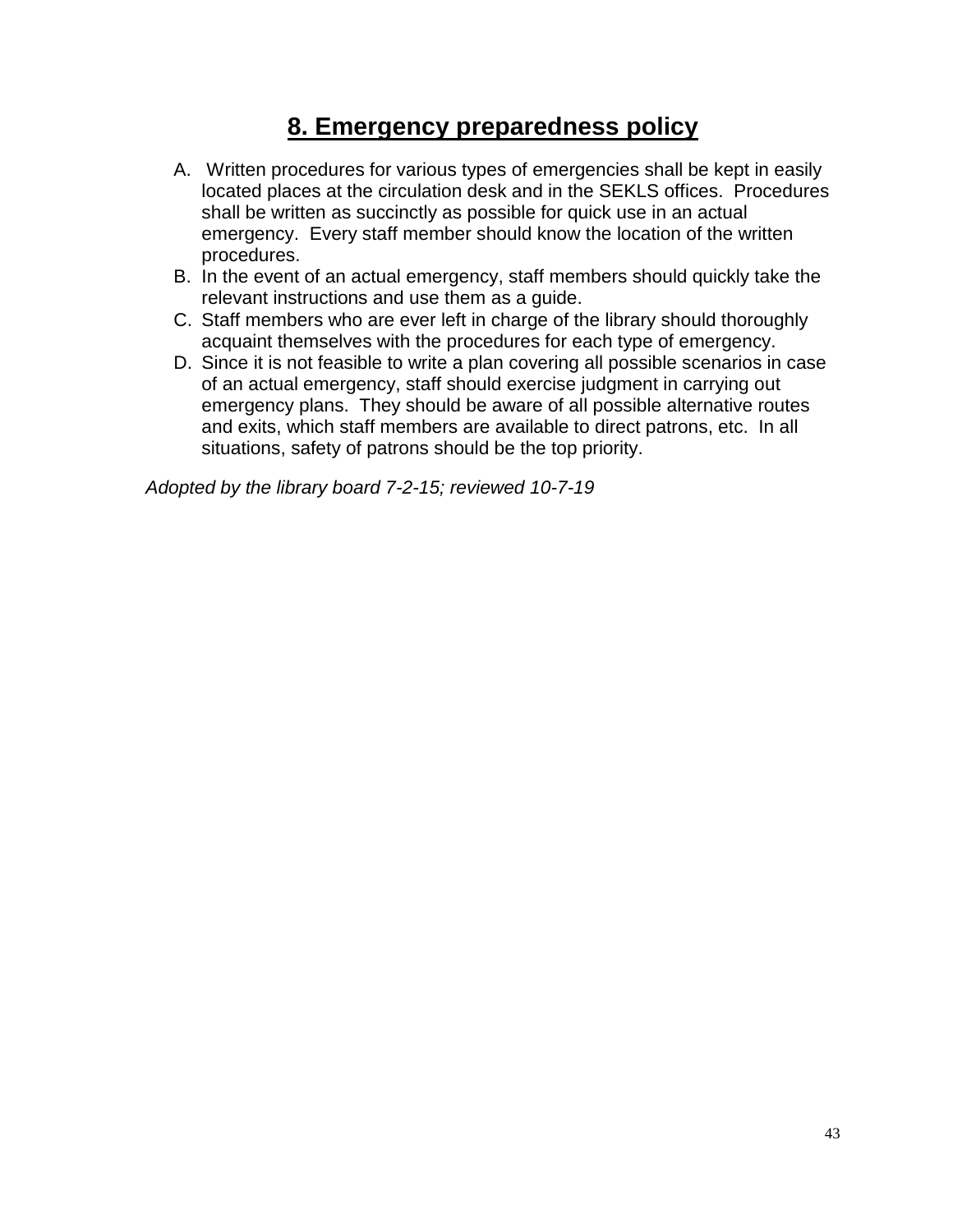# **9. Disposal of surplus property**

Withdrawn books or other materials may, at the discretion of the director, be re-purposed, sold by the library, given to Friends of Iola Public Library, or disposed of in the trash.

The director has the authority to sell or dispose of property other than withdrawn materials having a likely value of less than \$250. Property with a likely value of \$250 or more may be sold or given to other libraries in a manner directed by the library board.

*Adopted by the library board 9-1-16; reviewed 7-6-20*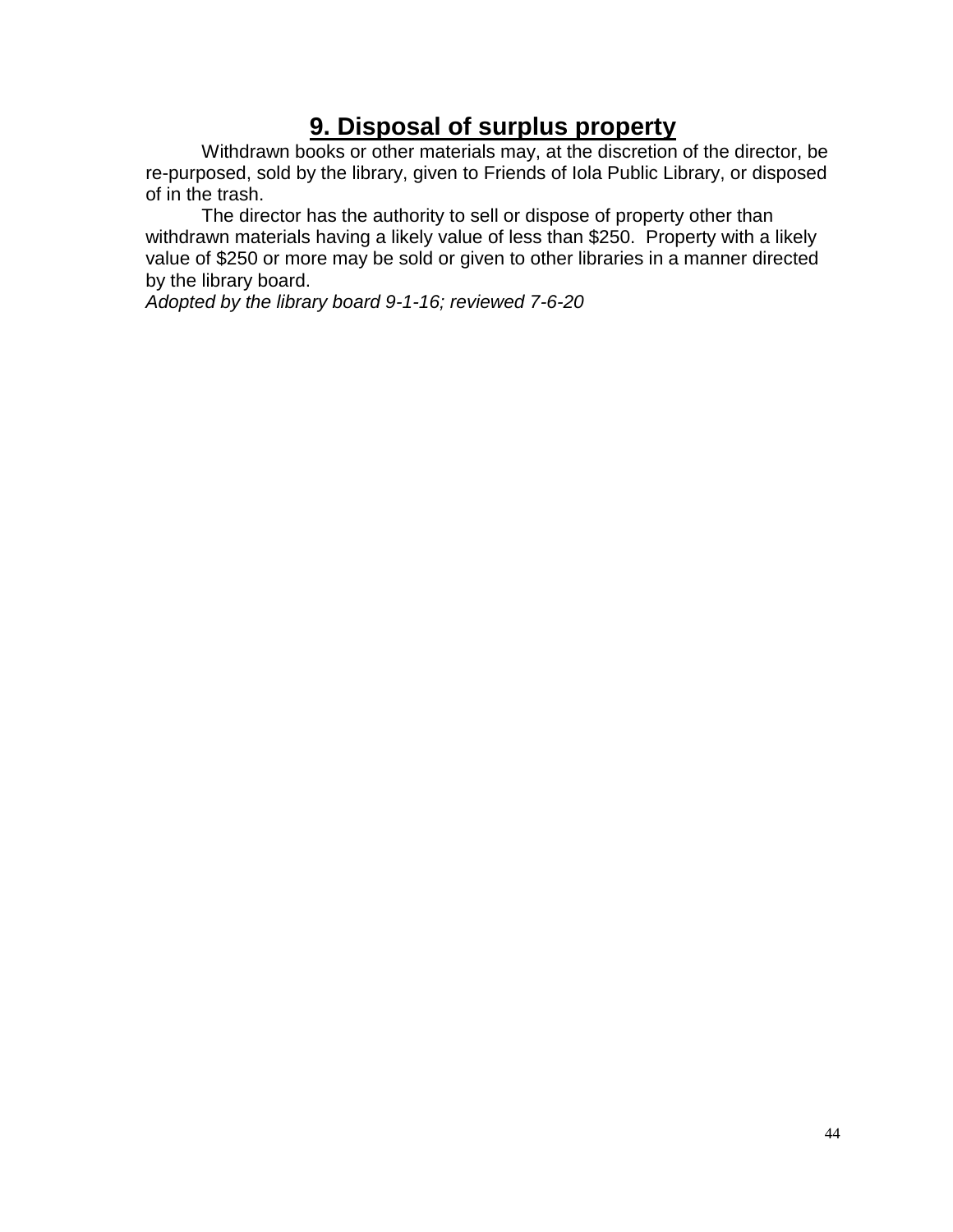# **10. Social media**

The word "library" in this policy shall refer to both Iola Public Library and the Southeast Kansas Library System. The library uses social media to increase awareness of and accessibility to its programs, resources, and services, and to encourage engagement and the exchange of information on book and libraryrelated matters. The library's social media sites are not intended to be traditional public forums for the general exchange of ideas and viewpoints, but a limited public forum for these purposes.

# Guidelines for the library's social media accounts

Library employees may post information which conforms to the purposes of the library's social media accounts. Posts should be identified as being from the library, not the individual. In cases where "I" or other personal pronouns may be appropriate, the poster's name should be added following the post.

Employees may comment on, like, or otherwise respond to posts on the library's social media as individuals from their own social media accounts if such posts are otherwise within these guidelines.

Confidential work-related matters, or any information which is not designed to be shared with the public, should not be discussed through social media. Posts should not reference library patrons without their consent.

Employees should present content in a professional manner and should check facts, cite sources, avoid copyright infringement, present balanced views, acknowledge and correct errors and check grammar and spelling before posting.

Comments are welcome on the library's social media sites. The library reserves the right to remove posts which contain any of the following:

- Obscene or racist content
- Personal attacks, insults, or threatening language
- Potentially libelous statements
- Private, personal information published without consent
- Comments or hyperlinks which are not related to the discussion
- Organized political activity
- Spam

The library retains the right to reproduce comments, posts, and messages in other public venues.

# Guidelines for employees' social media accounts

Employees should not represent their statements on social media as reflective of official library policy or position. When commenting on library matters or in any way identifying themselves as a library employee, a disclaimer should be added such as "Views expressed are mine and not the library's".